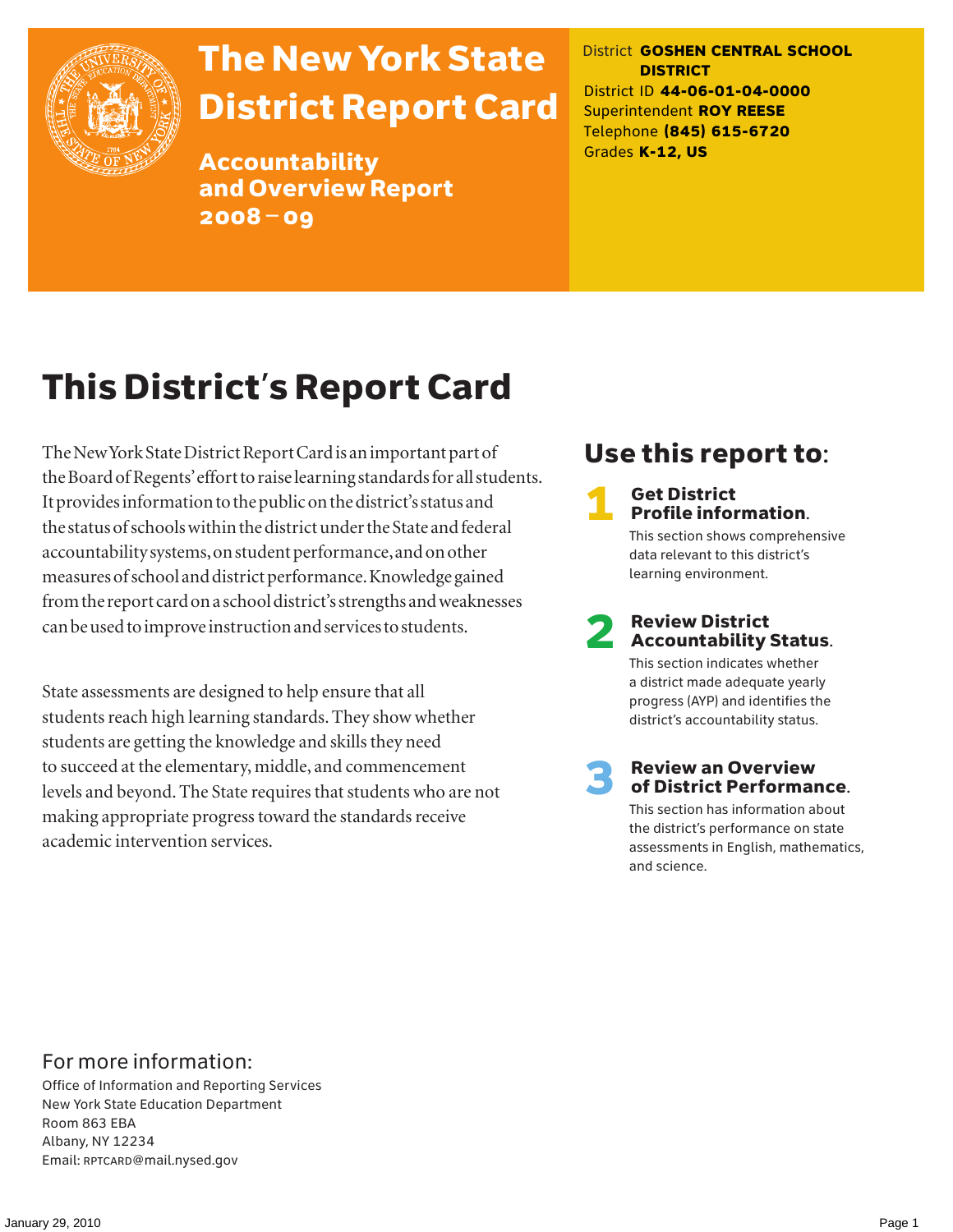## District Profile

This section shows comprehensive data relevant to this school district's learning environment, including information about enrollment, average class size, and teacher qualifications.

## Enrollment

|                            | $2006 - 07$ | $2007 - 08$ | $2008 - 09$ |
|----------------------------|-------------|-------------|-------------|
| Pre-K                      | 0           | 0           | 0           |
| Kindergarten               | 250         | 229         | 206         |
| Grade 1                    | 217         | 242         | 225         |
| Grade 2                    | 206         | 220         | 239         |
| Grade 3                    | 197         | 207         | 229         |
| Grade 4                    | 200         | 199         | 210         |
| Grade 5                    | 220         | 208         | 201         |
| Grade 6                    | 213         | 222         | 213         |
| <b>Ungraded Elementary</b> | 0           | 0           | 0           |
| Grade 7                    | 248         | 223         | 228         |
| Grade 8                    | 245         | 249         | 233         |
| Grade 9                    | 251         | 242         | 269         |
| Grade 10                   | 242         | 241         | 260         |
| Grade 11                   | 195         | 227         | 210         |
| Grade 12                   | 221         | 191         | 229         |
| <b>Ungraded Secondary</b>  | 0           | 0           | 3           |
| Total K-12                 | 2905        | 2900        | 2955        |

### Enrollment Information

*Enrollment* counts are as of Basic Educational Data System (BEDS) day, which is typically the first Wednesday of October of the school year. Students who attend BOCES programs on a part-time basis are included in a district's enrollment. Students who attend BOCES on a full-time basis or who are placed full time by the district in an out-of-district placement are not included in a district's enrollment. Students classified by districts as "pre-first" are included in first grade counts.

### Average Class Size

|                      | $2006 - 07$ | $2007 - 08$ | $2008 - 09$ |
|----------------------|-------------|-------------|-------------|
| <b>Common Branch</b> | 22          | 22          | 22          |
| Grade 8              |             |             |             |
| English              | 21          | 23          | 19          |
| <b>Mathematics</b>   | 20          | 24          | 22          |
| Science              | 20          | 24          | 22          |
| Social Studies       | 22          | 23          | 22          |
| Grade 10             |             |             |             |
| English              | 19          | 20          | 20          |
| <b>Mathematics</b>   | 18          | 18          | 21          |
| Science              | 22          | 20          | 20          |
| Social Studies       | 22          | 23          | 24          |

### Average Class Size Information

*Average Class Size* is the total registration in specified classes divided by the number of those classes with registration. *Common Branch* refers to self-contained classes in Grades 1–6.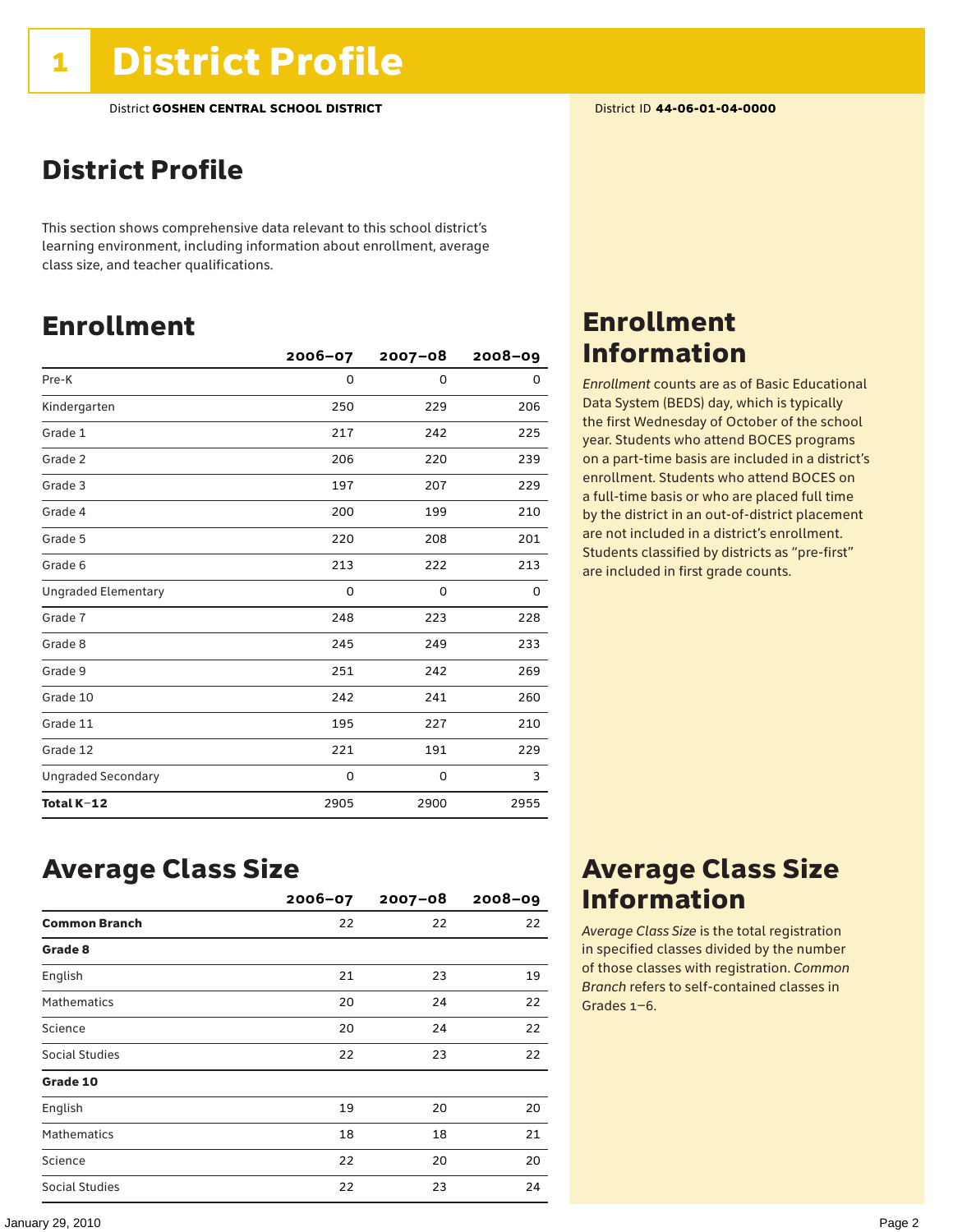## Demographic Factors

|                                  | 2006-07 |     | $2007 - 08$ |     | 2008-09 |     |
|----------------------------------|---------|-----|-------------|-----|---------|-----|
|                                  | #       | %   | #           | %   | #       | %   |
| Eligible for Free Lunch          | 214     | 7%  | 243         | 8%  | 205     | 7%  |
| Reduced-Price Lunch              | 91      | 3%  | 91          | 3%  | 116     | 4%  |
| Student Stability*               |         | N/A |             | N/A |         | N/A |
| Limited English Proficient       | 63      | 2%  | 92          | 3%  | 97      | 3%  |
| <b>Racial/Ethnic Origin</b>      |         |     |             |     |         |     |
| American Indian or Alaska Native | 6       | 0%  | 6           | 0%  | 6       | 0%  |
| <b>Black or African American</b> | 131     | 5%  | 139         | 5%  | 147     | 5%  |
| Hispanic or Latino               | 280     | 10% | 310         | 11% | 342     | 12% |
| Asian or Native                  | 78      | 3%  | 80          | 3%  | 85      | 3%  |
| Hawaiian/Other Pacific Islander  |         |     |             |     |         |     |
| White                            | 2409    | 83% | 2365        | 82% | 2362    | 80% |
| Multiracial                      | 1       | 0%  | 0           | 0%  | 13      | 0%  |

\* Available only at the school level.

### Attendance and Suspensions

|                            |     | $2005 - 06$   |    | $2006 - 07$   | $2007 - 08$ |     |
|----------------------------|-----|---------------|----|---------------|-------------|-----|
|                            | #   | $\frac{0}{6}$ |    | $\frac{1}{2}$ | #           | %   |
| Annual Attendance Rate     |     | 95%           |    | 95%           |             | 95% |
| <b>Student Suspensions</b> | 111 | 4%            | 63 | 2%            | 82          | 3%  |

### Demographic Factors Information

*Eligible for Free Lunch* and *Reduced*-*Price Lunch* percentages are determined by dividing the number of approved lunch applicants by the Basic Educational Data System (BEDS) enrollment in full-day Kindergarten through Grade 12. *Eligible for Free Lunch* and *Limited English Proficient* counts are used to determine *Similar Schools* groupings within a *Need*/*Resource Capacity* category.

### Attendance and Suspensions Information

*Annual Attendance Rate* is determined by dividing the school district's total actual attendance by the total possible attendance for a school year. A district's actual attendance is the sum of the number of students in attendance on each day the district's schools were open during the school year. Possible attendance is the sum of the number of enrolled students who should have been in attendance on each day schools were open during the school year. *Student Suspension* rate is determined by dividing the number of students who were suspended from school (not including in-school suspensions) for one full day or longer anytime during the school year by the Basic Educational Data System (BEDS) day enrollments for that school year. A student is counted only once, regardless of whether the student was suspended one or more times during the school year.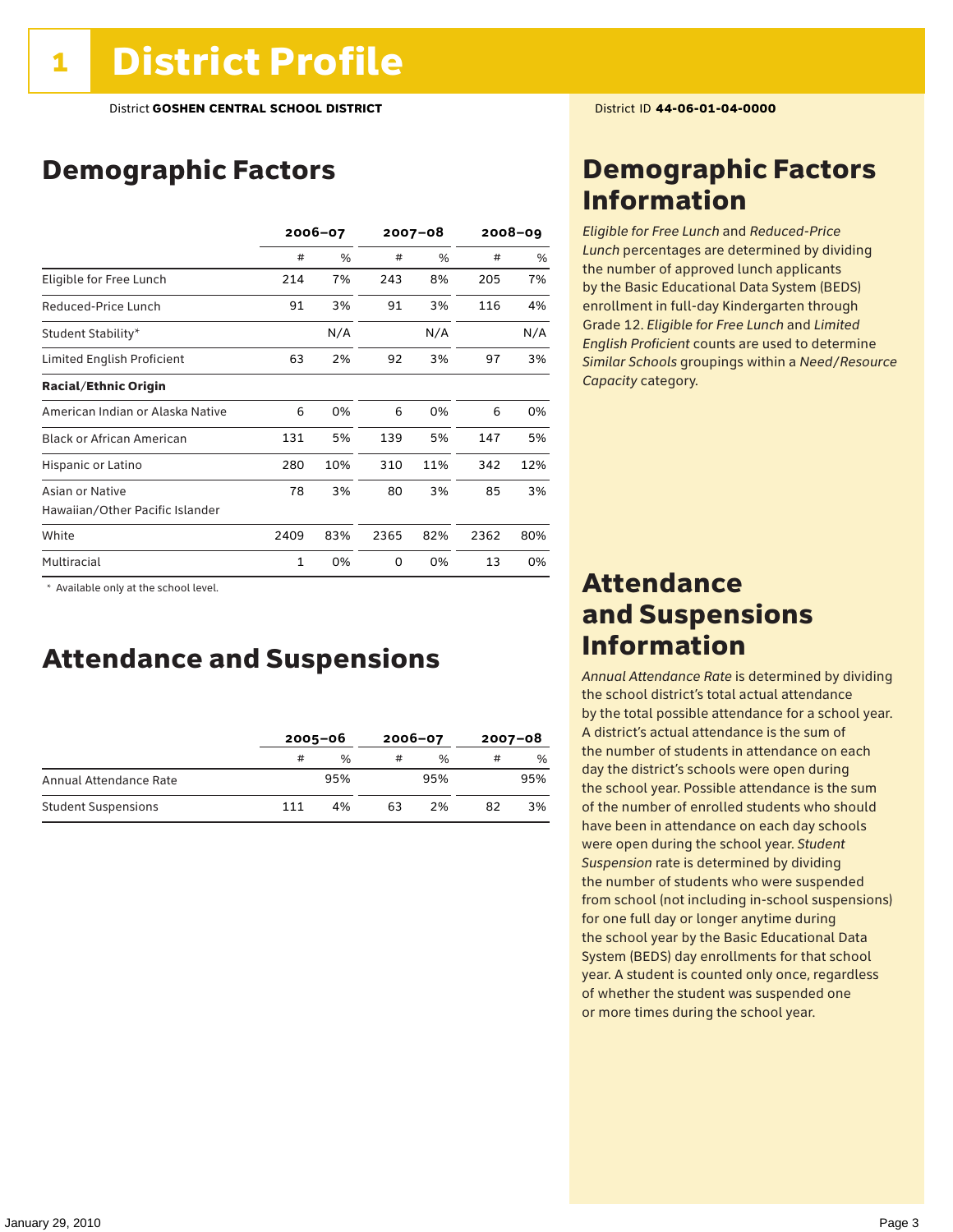## Teacher Qualifications

|                                                                 | $2006 - 07$ | $2007 - 08$ | $2008 - 09$ |
|-----------------------------------------------------------------|-------------|-------------|-------------|
| <b>Total Number of Teachers</b>                                 | 228         | 240         | 236         |
| Percent with No Valid<br><b>Teaching Certificate</b>            | 1%          | 0%          | 0%          |
| Percent Teaching Out<br>of Certification                        | 1%          | 4%          | 2%          |
| Percent with Fewer Than<br>Three Years of Experience            | 9%          | 6%          | 6%          |
| Percentage with Master's Degree<br>Plus 30 Hours or Doctorate   | 20%         | 20%         | 23%         |
| <b>Total Number of Core Classes</b>                             | 527         | 628         | 619         |
| Percent Not Taught by<br><b>Highly Qualified Teachers</b>       | 3%          | 2%          | 1%          |
| <b>Total Number of Classes</b>                                  | 790         | 820         | 807         |
| Percent Taught by Teachers Without<br>Appropriate Certification | 3%          | 3%          | 1%          |

### Teacher Turnover Rate

|                                                                       | 2005–06 | 2006-07 | 2007-08 |
|-----------------------------------------------------------------------|---------|---------|---------|
| Turnover Rate of Teachers with Fewer<br>than Five Years of Experience | 10%     | 11%     | 8%      |
| Turnover Rate of All Teachers                                         | 10%     | 9%      | 12%     |

### Staff Counts

|                                       | $2006 - 07$ | $2007 - 08$ | $2008 - 09$ |
|---------------------------------------|-------------|-------------|-------------|
| <b>Total Other Professional Staff</b> | 24          | 28          | 24          |
| Total Paraprofessionals*              | 53          | 68          | 55          |
| <b>Assistant Principals</b>           |             |             |             |
| Principals                            |             |             |             |

 $*$  Not available at the school level.

## Teacher Qualifications Information

The *Percent Teaching Out of Certification* is the percent doing so more than on an incidental basis; that is, the percent teaching for more than five periods per week outside certification.

*Core Classes* are primarily K-6 common branch, English, mathematics, science, social studies, art, music, and foreign languages. To be *Highly Qualified*, a teacher must have at least a Bachelor's degree, be certified to teach in the subject area, and show subject matter competency.

### Teacher Turnover Rate Information

*Teacher Turnover Rate* for a specified school year is the number of teachers in that school year who were not teaching in the following school year divided by the number of teachers in the specified school year, expressed as a percentage.

## Staff Counts Information

*Other Professionals* includes administrators, guidance counselors, school nurses, psychologists, and other professionals who devote more than half of their time to non-teaching duties. Teachers who are shared between buildings within a district are reported on the district report only.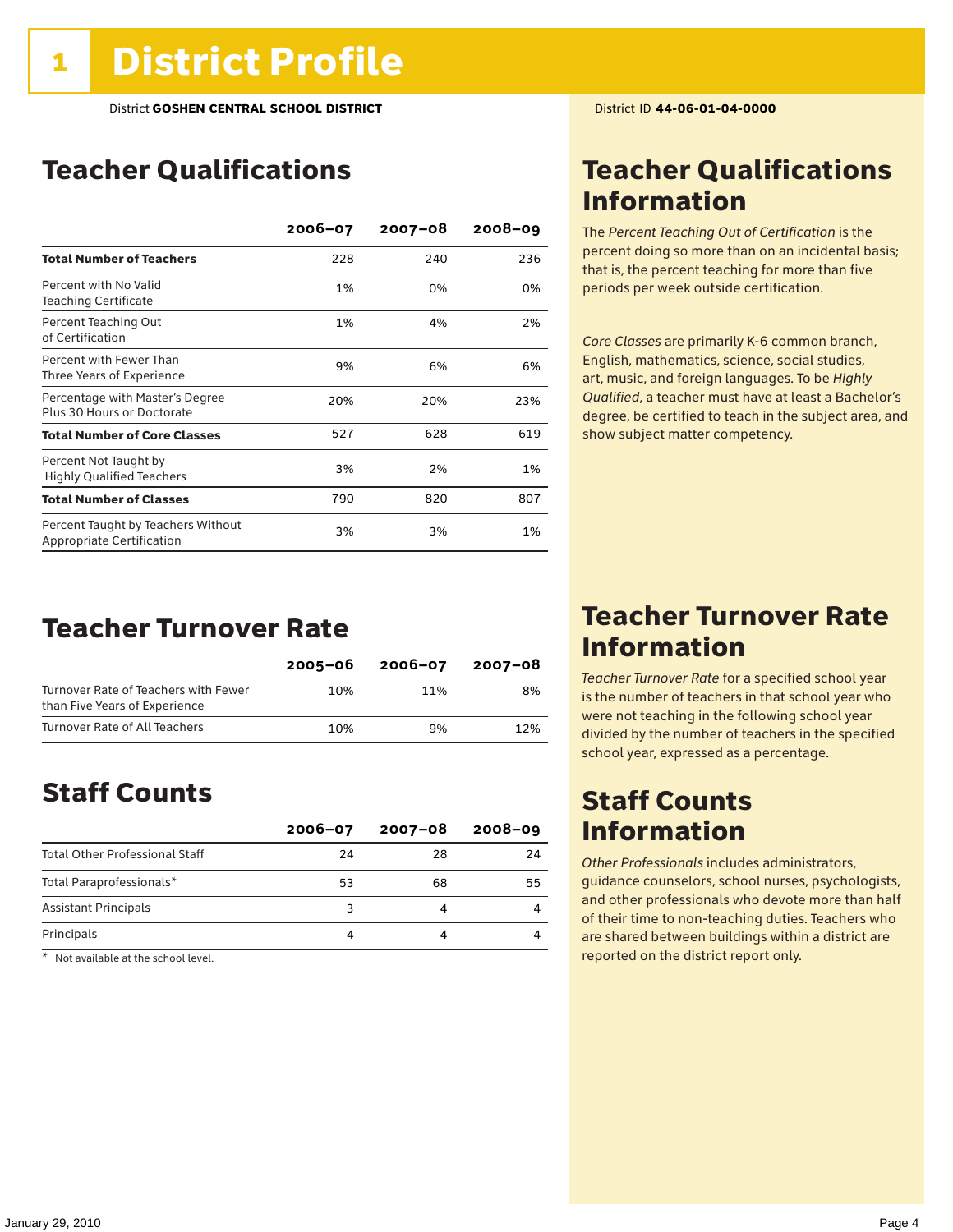## Understanding How Accountability Works in New York State

The federal No Child Left Behind (NCLB) Act requires that states develop and report on measures of student proficiency in 1) English language arts (ELA), in 2) mathematics, and on 3) a third indicator. In New York State in 2008–09, the third indicator is science at the elementary/middle level and graduation rate at the secondary level. Schools or districts that meet predefined goals on these measures are making Adequate Yearly Progress (AYP).



For more information about accountability in New York State, visit: http://www.emsc.nysed.gov/irts/accountability/.

### 1 English Language Arts (ELA)

To make AYP in ELA, every accountability group must make AYP. For a group to make AYP, it must meet the participation *and* the performance criteria.

#### A Participation Criterion

At the elementary/middle level, 95 percent of Grades 3–8 students enrolled during the test administration period in each group with 40 or more students must be tested on the New York State Testing Program (NYSTP) in ELA or, if appropriate, the New York State English as a Second Language Achievement Test (NYSESLAT), or the New York State Alternate Assessment (NYSAA) in ELA. At the secondary level, 95 percent of seniors in 2008–09 in each accountability group with 40 or more students must have taken an English examination that meets the students' graduation requirement.

#### B Performance Criterion

At the elementary/middle level, the Performance Index (PI) of each group with 30 or more continuously enrolled tested students must equal or exceed its Effective Annual Measurable Objective (AMO) or the group must make Safe Harbor. (NYSESLAT is used only for participation.) At the secondary level, the PI of each group in the 2005 cohort with 30 or more members must equal or exceed its Effective AMO or the group must make Safe Harbor. To make Safe Harbor, the PI of the group must equal or exceed its Safe Harbor Target and the group must qualify for Safe Harbor using the third indicator, science or graduation rate.

### 2 Mathematics

The same criteria for making AYP in ELA apply to mathematics. At the elementary/middle level, the measures used to determine AYP are the NYSTP and the NYSAA in mathematics. At the secondary level, the measures are mathematics examinations that meet the students' graduation requirement.

### 3 Third Indicator

In addition to English language arts and mathematics, the school must also make AYP in a third area of achievement. This means meeting the criteria in science at the elementary/middle level and the criteria in graduation rate at the secondary level.

Elementary/Middle-Level Science: To make AYP, the All Students group must meet the participation criterion *and* the performance criterion.

### A Participation Criterion

Eighty percent of students in Grades 4 and/or 8 enrolled during the test administration period in the All Students group, if it has 40 or more students, must be tested on an accountability measure. In Grade 4, the measures are the Grade 4 elementary-level science test and the Grade 4 NYSAA in science. In Grade 8 science, the measures are the Grade 8 middle-level science test, Regents science examinations, and the Grade 8 NYSAA in science.

#### B Performance Criterion

The PI of the All Students group, if it has 30 or more students, must equal or exceed the State Science Standard (100) or the Science Progress Target.

Qualifying for Safe Harbor in Elementary/Middle-Level ELA and Math: To qualify, the group must meet both the participation criterion and the performance criterion in science.

Secondary-Level Graduation Rate: For a school to make AYP in graduation rate, the percent of students in the 2004 graduation-rate total cohort in the All Students group earning a local or Regents diploma by August 31, 2008 must equal or exceed the Graduation-Rate Standard (55%) or the Graduation-Rate Progress Target.

Qualifying for Safe Harbor in Secondary-Level ELA and Math: To qualify, the percent of the 2004 graduation-rate total cohort earning a local or Regents diploma by August 31, 2008 must equal or exceed the Graduation-Rate Standard (55%) or the Graduation-Rate Progress Target for that group.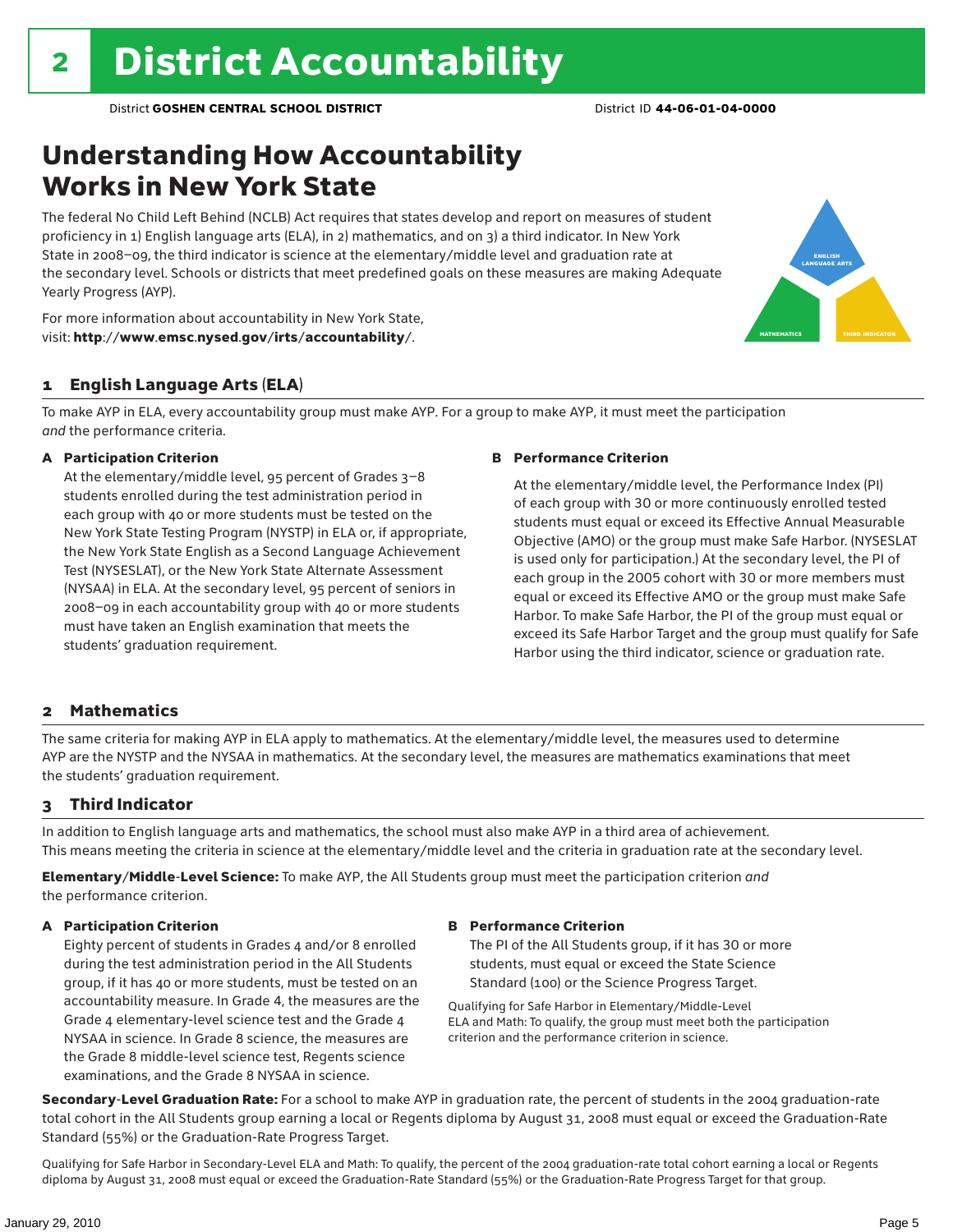## Useful Terms for Understanding Accountability

### Accountability Cohort for English

### and Mathematics

The 2005 school accountability cohort consists of all students who first entered Grade 9 anywhere in the 2005–06 school year, and all ungraded students with disabilities who reached their seventeenth birthday in the 2005–06 school year, who were enrolled on October 1, 2008 and did not transfer to a diploma granting program. Students who earned a high school equivalency diploma or were enrolled in an approved high school equivalency preparation program on June 30, 2009, are not included in the 2005 school accountability cohort. The 2005 district accountability cohort consists of all students in each school accountability cohort plus students who transferred within the district after BEDS day plus students who were placed outside the district by the Committee on Special Education or district administrators and who met the other requirements for cohort membership. Cohort is defined in Section 100.2 (p) (16) of the Commissioner's Regulations.

### Adequate Yearly Progress (AYP)

Adequate Yearly Progress (AYP) indicates satisfactory progress by a district or a school toward the goal of proficiency for all students.

#### Annual Measurable Objective (AMO)

The Annual Measurable Objective (AMO) is the Performance Index (PI) value that signifies that an accountability group is making satisfactory progress toward the goal that 100 percent of students will be proficient in the State's learning standards for English language arts and mathematics by 2013–14. The AMOs for each grade level will be increased as specified in CR100.2(p) (14) and will reach 200 in 2013–14. (See Effective AMO for further information.)

### Continuously Enrolled Students

At the elementary/middle level, continuously enrolled students are those enrolled in the school or district on BEDS day (usually the first Wednesday in October) of the school year until the test administration period. At the secondary level, all students who meet the criteria for inclusion in the accountability cohort are considered to be continuously enrolled.

### Effective Annual Measurable Objective (Effective AMO)

The Effective Annual Measurable Objective (Effective AMO) is the Performance Index (PI) value that each accountability group within a school or district is expected to achieve to make Adequate Yearly Progress (AYP). The Effective AMO is the lowest PI that an accountability group of a given size can achieve in a subject for the group's PI not to be considered significantly different from the AMO for that subject. If an accountability group's PI equals or exceeds the Effective AMO, it is considered to have made AYP. A more complete definition of Effective AMO and a table showing the PI values that each group size must equal or exceed to make AYP are available at www.emsc.nysed.gov/irts.

### Graduation-Rate Total Cohort

This term is defined on the graduation-rate accountability page.

#### Performance Index (PI)

Performance Index is a value from 0 to 200 that is assigned to an accountability group, indicating how that group performed on a required State test (or approved alternative) in English language arts, mathematics, or science. Student scores on the tests are converted to four performance levels, from Level 1 to Level 4. (See performance level definitions on the Overview Summary page.) At the elementary/middle level, the PI is calculated using the following equation:

100 × [(Count of Continuously Enrolled Tested Students Performing at Levels 2, 3, and 4 + the Count at Levels 3 and 4) ÷ Count of All Continuously Enrolled Tested Students]

At the secondary level, the PI is calculated using the following equation:

100 × [(Count of Cohort Members Performing at Levels 2, 3, and  $4 +$  the Count at Levels 3 and  $4) \div$  Count of All Cohort Members]

A list of tests used to measure student performance for accountability is available at www.emsc.nysed.gov/irts.

### Progress Target

For accountability groups below the State Standard in science or graduation rate, the Progress Target is an alternate method for making Adequate Yearly Progress (AYP) or qualifying for Safe Harbor in English language arts and mathematics based on improvement over the previous year's performance.

### Safe Harbor

Safe Harbor provides an alternate means to demonstrate Adequate Yearly Progress (AYP) for accountability groups that do not achieve their Effective Annual Measurable Objectives (AMOs) in English or mathematics.

### Safe Harbor Targets

The 2008–09 safe harbor targets were calculated using the following equation:

2007–08 PI + (200 – the 2007–08 PI) × 0.10

#### Science Progress Target

The elementary/middle-level 2008–09 Science Progress Target is calculated by adding one point to the 2007–08 PI. The 2009–10 Science Progress Target is calculated by adding one point to the 2008–09 PI. The 2008–09 target is provided for groups whose PI was below the State Science Standard in 2008–09.

#### Science Standard

The criterion value that represents a minimally satisfactory performance in science. In 2008–09, the State Science Standard at the elementary/middle level is a Performance Index (PI) of 100. The Commissioner may raise the State Science Standard at his discretion in future years.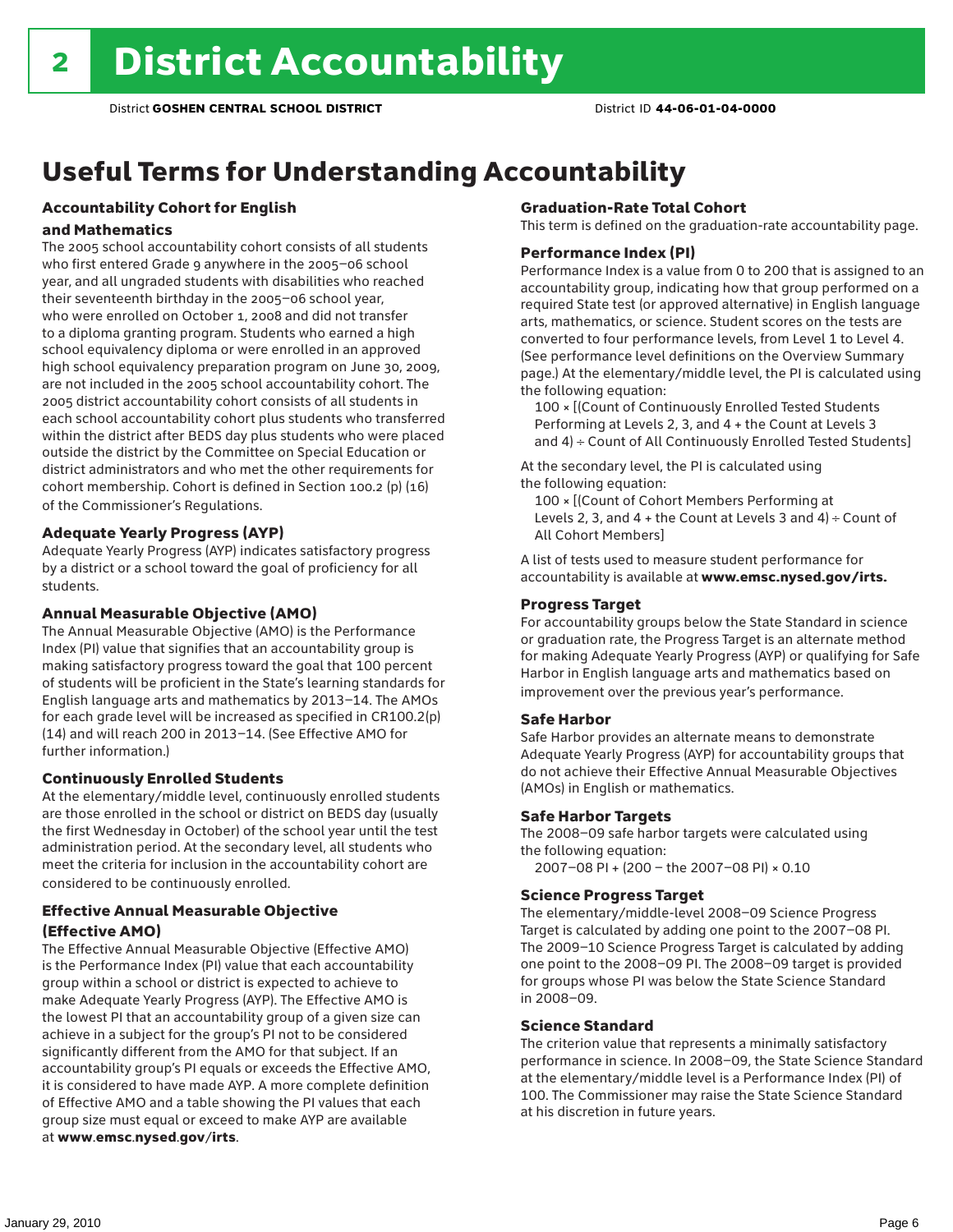## Understanding Your District Accountability Status

The list below defines the district status categories applied to each accountability measure under New York State's district accountability system, which is divided into a Federal Title I component and a State component. Accountability measures for districts are English language arts (ELA), mathematics, elementary/middle-level science, and graduation rate. A district may be assigned a different status for different accountability measures. The overall status of a district is the status assigned to the district for the accountability measure with the most advanced designation in the hierarchy. If the district receives Title I funds, it is the most advanced designation in the Title I hierarchy, unless the district is in good standing under Title I but identified as DRAP under the State hierarchy. A district that does not receive Title I funding in a school year does not have a federal status in that year; however, all districts receive a state status even if they do not receive Title I funding. Consequences for districts not in good standing can be found at: http://www.emsc.nysed.gov/irts/accountability/.

For the 2009–10 accountability status of component schools in your district, see http://www.emsc.nysed.gov/irts/accountability/designations/.

|                       | <b>Federal Title I Status</b><br>(Applies to all New York State districts receiving Title I funds)                                                                                                                                                                                                                                             | <b>New York State Status</b><br>(Applies to New York State districts)                                                                                                                                                                                                                                                 |
|-----------------------|------------------------------------------------------------------------------------------------------------------------------------------------------------------------------------------------------------------------------------------------------------------------------------------------------------------------------------------------|-----------------------------------------------------------------------------------------------------------------------------------------------------------------------------------------------------------------------------------------------------------------------------------------------------------------------|
|                       | ← District in Good Standing<br>A district is considered to be in good standing if it has not been identified as a District in Need of Improvement<br>or a District Requiring Academic Progress.                                                                                                                                                |                                                                                                                                                                                                                                                                                                                       |
| $\blacktriangleright$ | District in Need of Improvement (Year 1)<br>A district that has not made AYP for two consecutive years<br>on the same accountability measure is considered a District<br>in Need of Improvement (Year 1) for the following year, if it<br>continues to receive Title I funds.                                                                  | <b>District Requiring Academic Progress (Year 1)</b><br>A district that has not made AYP on the same accountability<br>measure for two consecutive years is considered a District Requiring<br>Academic Progress (Year 1) for the following year.                                                                     |
|                       | District in Need of Improvement (Year 2)<br>A District in Need of Improvement (Year 1) that does not<br>make AYP on the accountability measure for which it was<br>identified is considered a District in Need of Improvement<br>(Year 2) for the following year, if it continues to receive<br>Title I funds.                                 | <b>District Requiring Academic Progress (Year 2)</b><br>A District Requiring Academic Progress (Year 1) that does not<br>make AYP on the accountability measure for which it was identified<br>is considered a District Requiring Academic Progress (Year 2) for<br>the following year.                               |
|                       | District in Need of Improvement (Year 3)<br>A District in Need of Improvement (Year 2) that does not<br>make AYP on the accountability measure for which it was<br>identified is considered a District in Need of Improvement<br>(Year 3) for the following year, if it continues to receive<br>Title I funds.                                 | <b>District Requiring Academic Progress (Year 3)</b><br>A District Requiring Academic Progress (Year 2) that does not<br>make AYP on the accountability measure for which it was identified<br>is considered a District Requiring Academic Progress (Year 3) for<br>the following year.                               |
|                       | District in Need of Improvement (Year 4)<br>A District in Need of Improvement (Year 3) that does not<br>make AYP on the accountability measure for which it was<br>identified is considered a District in Need of Improvement<br>(Year 4) for the following year, if it continues to receive<br>Title I funds.                                 | <b>District Requiring Academic Progress (Year 4)</b><br>A District Requiring Academic Progress (Year 3) that does not<br>make AYP on the accountability measure for which it was identified<br>is considered a District Requiring Academic Progress (Year 4) for<br>the following year.                               |
|                       | ◆ District in Need of Improvement (Year 5 and above)<br>A District in Need of Improvement (Year 4 and above)<br>that does not make AYP on the accountability measure<br>for which it was identified is considered a District in Need<br>of Improvement (Year 5 and above) for the following year,<br>if it continues to receive Title I funds. | <b>District Requiring Academic Progress (Year 5 and above)</b><br>A District Requiring Academic Progress (Year 4 and above) that<br>does not make AYP on the accountability measure for which it was<br>identified is considered a District Requiring Academic Progress<br>(Year 5 and above) for the following year. |

Pending - A district's status is "Pending" if the district requires special evaluation procedures and they have not yet been completed.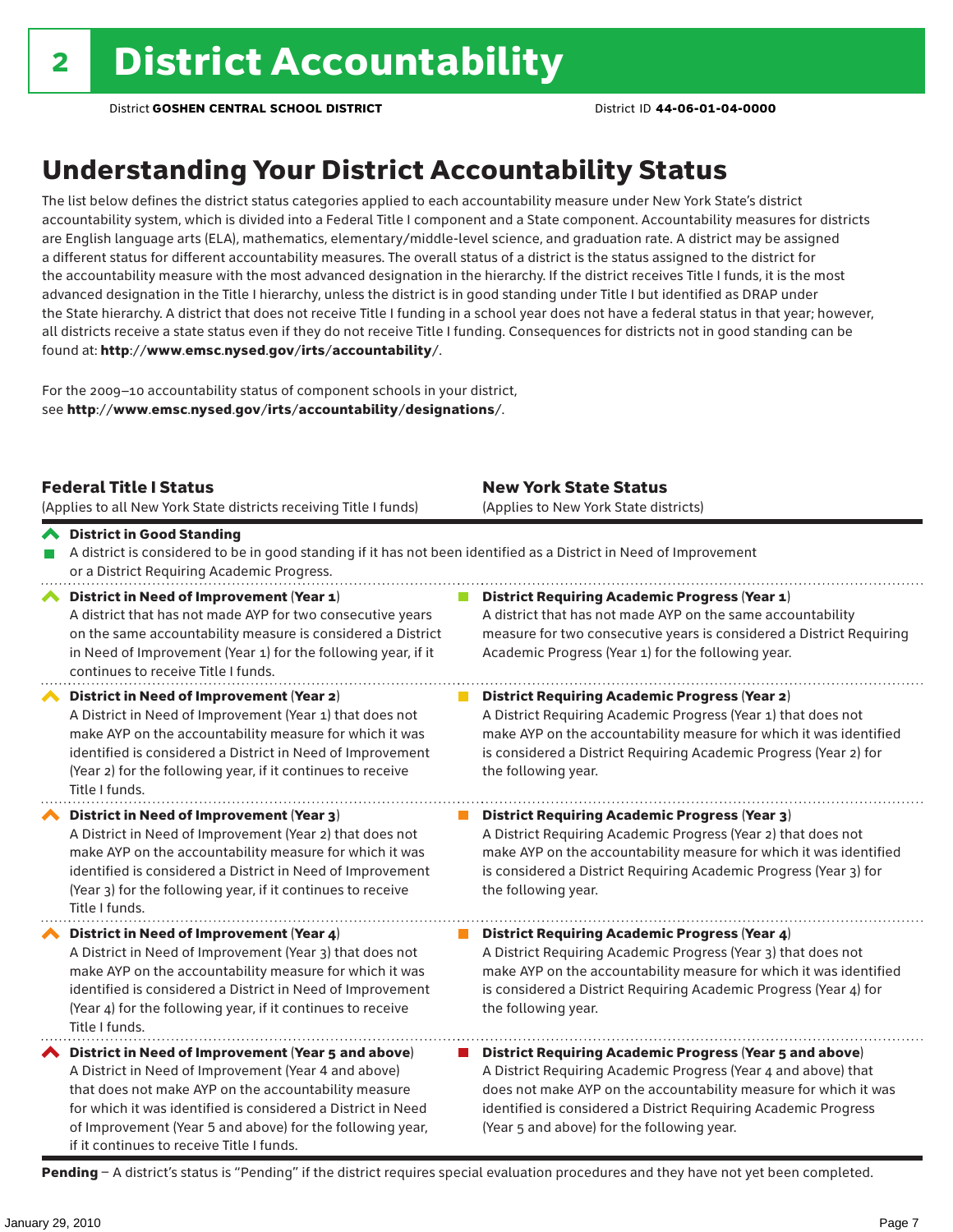# <sup>2</sup> District Accountability

District **GOSHEN CENTRAL SCHOOL DISTRICT** District ID **44-06-01-04-0000**

### Summary

| <b>Overall Accountability</b><br>Status (2009-10) | <b>Good Standing</b>                                      |               |             |                                       |  |  |  |
|---------------------------------------------------|-----------------------------------------------------------|---------------|-------------|---------------------------------------|--|--|--|
|                                                   | ELA                                                       | Good Standing | Science     | Good Standing                         |  |  |  |
|                                                   | Math                                                      | Good Standing |             | Graduation Rate <a> Good Standing</a> |  |  |  |
| <b>Title I Part A Funding</b>                     | <b>Years the District Received Title I Part A Funding</b> |               |             |                                       |  |  |  |
|                                                   | $2007 - 08$                                               |               | $2008 - 09$ | $2009 - 10$                           |  |  |  |
|                                                   | YES                                                       |               | YES         | YES                                   |  |  |  |

### On which accountability measures did this district make Adequate Yearly Progress (AYP) and which groups made AYP on each measure?

|                                                     | <b>Elementary/Middle Level</b> |               |               | <b>Secondary Level</b> |               |                        |  |
|-----------------------------------------------------|--------------------------------|---------------|---------------|------------------------|---------------|------------------------|--|
|                                                     | English                        |               |               | English                |               |                        |  |
| <b>Student Groups</b>                               | Language Arts                  | Mathematics   | Science       | Language Arts          | Mathematics   | <b>Graduation Rate</b> |  |
| <b>All Students</b>                                 | v                              | V             | V             |                        | V             | V                      |  |
| <b>Ethnicity</b>                                    |                                |               |               |                        |               |                        |  |
| American Indian or Alaska Native                    |                                |               |               |                        |               |                        |  |
| <b>Black or African American</b>                    |                                |               |               |                        |               |                        |  |
| Hispanic or Latino                                  | v                              | V             |               |                        |               |                        |  |
| Asian or Native<br>Hawaiian/Other Pacific Islander  |                                |               |               |                        |               |                        |  |
| White                                               |                                |               |               |                        |               |                        |  |
| Multiracial                                         |                                |               |               |                        |               |                        |  |
| <b>Other Groups</b>                                 |                                |               |               |                        |               |                        |  |
| <b>Students with Disabilities</b>                   |                                | ✔             |               |                        |               |                        |  |
| Limited English Proficient                          |                                | V             |               |                        |               |                        |  |
| Economically Disadvantaged                          |                                | V             |               |                        |               |                        |  |
| <b>Student groups making</b><br>AYP in each subject | $\vee$ 8 of 8                  | $\vee$ 8 of 8 | $\vee$ 1 of 1 | $\vee$ 2 of 2          | $\vee$ 2 of 2 | $\vee$ 1 of 1          |  |

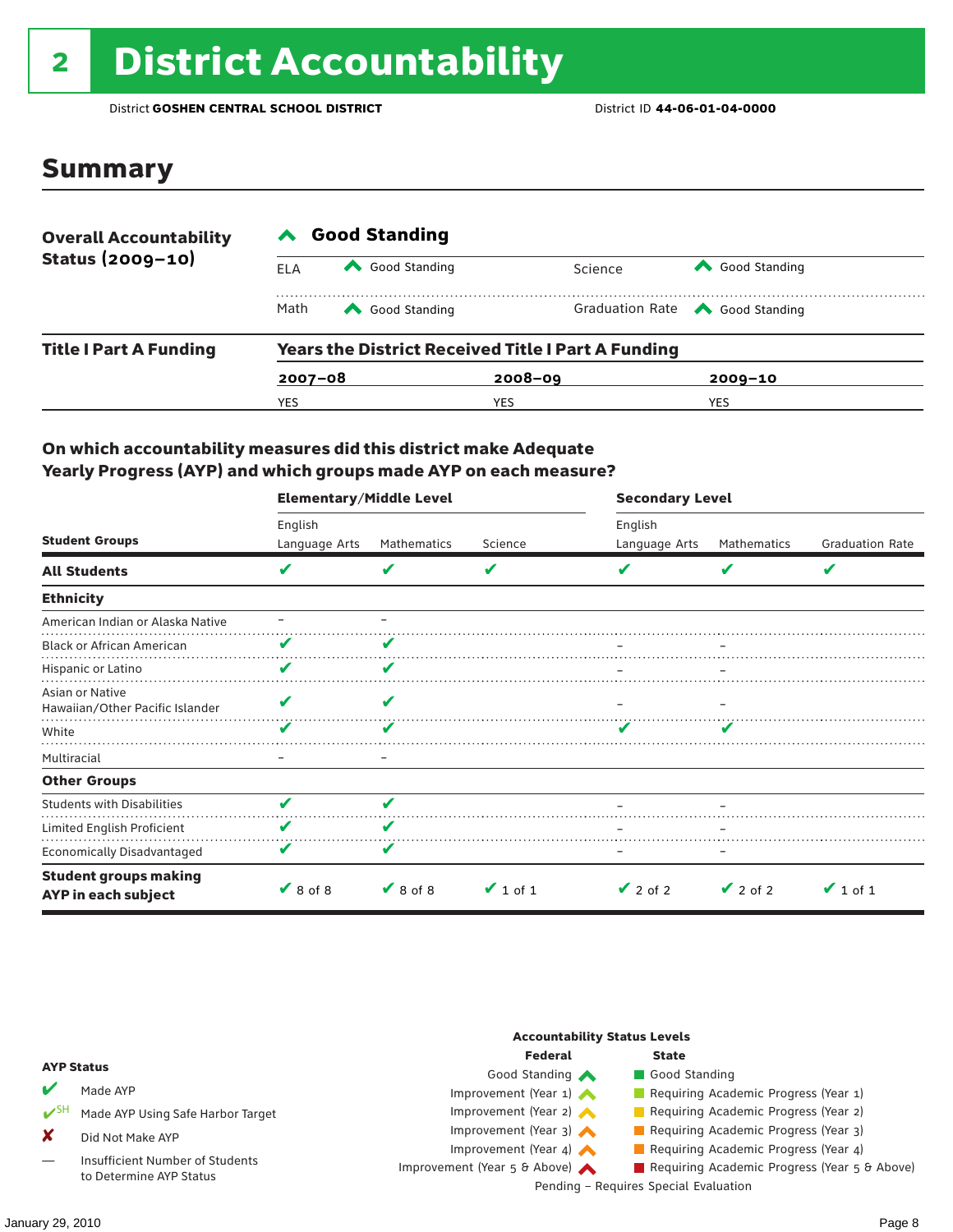## **Elementary/Middle-Level English Language Arts**

| <b>Accountability Status</b><br>for This Subject<br>$(2009 - 10)$ | ▰      | Good Standing                                            |
|-------------------------------------------------------------------|--------|----------------------------------------------------------|
| <b>Accountability Measures</b>                                    | 8 of 8 | Student groups making AYP in English language arts       |
|                                                                   |        | Made AYP                                                 |
| <b>Prospective Status</b>                                         |        | This district will be in good standing in 2010-11. [201] |

### How did students in each accountability group perform on **elementary/middle-level English language arts accountability measures?**

|                                                                     | <b>AYP</b>    | Participation <sup>2</sup> |                      | Test Performance <sup>3</sup> |                      | <b>Performance Objectives</b> |                               |             |
|---------------------------------------------------------------------|---------------|----------------------------|----------------------|-------------------------------|----------------------|-------------------------------|-------------------------------|-------------|
| <b>Student Group</b><br>(Total: Continuous Enrollment) <sup>1</sup> | <b>Status</b> | Met<br>Criterion           | Percentage<br>Tested | Met<br>Criterion              | Performance<br>Index | Effective<br>AMO              | Safe Harbor Target<br>2008-09 | $2009 - 10$ |
| <b>All Students (1347:1310)</b>                                     | V             | V                          | 100%                 | V                             | 184                  | 141                           |                               |             |
| <b>Ethnicity</b>                                                    |               |                            |                      |                               |                      |                               |                               |             |
| American Indian or Alaska Native<br>(5:5)                           |               |                            |                      |                               |                      |                               |                               |             |
| <b>Black or African American</b><br>(59:53)                         | V             | V                          | 100%                 | V                             | 177                  | 131                           |                               |             |
| Hispanic or Latino (169:160)                                        | V             | V                          | 100%                 | V                             | 169                  | 136                           |                               |             |
| Asian or Native Hawaiian/Other Pacific<br>Islander $(41:39)$        | $\mathbf{v}$  | V                          | 100%                 | V                             | 187                  | 128                           |                               |             |
| White (1069:1050)                                                   |               | V                          | 100%                 | v                             | 187                  | 141                           |                               |             |
| Multiracial (4:3)                                                   |               |                            |                      |                               |                      |                               |                               |             |
| <b>Other Groups</b>                                                 |               |                            |                      |                               |                      |                               |                               |             |
| Students with Disabilities <sup>4</sup><br>(160:150)                | ✔             | ✔                          | 99%                  | v                             | 136                  | 136                           |                               |             |
| Limited English Proficient <sup>5</sup><br>(48:57)                  |               | V                          | 100%                 | V                             | 156                  | 131                           |                               |             |
| <b>Economically Disadvantaged</b><br>(159:156)                      | V             | V                          | 99%                  | V                             | 160                  | 136                           |                               |             |
| <b>Final AYP Determination</b>                                      | $\vee$ 8 of 8 |                            |                      |                               |                      |                               |                               |             |

### NOTES

- <sup>1</sup> These data show the count of students enrolled during the test administration period (used for Participation) followed by the count of continuously enrolled tested students (used for Performance). For accountability calculations,
- students who were excused from testing for medical reasons are not included in the enrollment count.<br><sup>2</sup> Groups with fewer than 40 students enrolled during the test administration period are not required to meet the participation criterion. If the participation rate of a group fell below 95 percent in 2008–09, the enrollment shown is the sum of 2007–08 and 2008–09 enrollments and the percent tested is the weighted average of the participation

### rates over those two years.<br><sup>3</sup> For districts with fewer than 30 continuously enrolled tested students in the All Students group in 2008–09, data for 2007–08 and 2008–09 were combined to determine counts and PIs. For districts with 30 or more continuously enrolled students in the All Students group in 2008–09, student groups with fewer than 30 continuously enrolled

- tested students are not required to meet the performance criterion. <sup>4</sup> If the district failed to make AYP solely because of the performance of students with disabilities, met the 95% participation requirement for this group, and would meet or exceed the AMO for this subject if 34 points were
- added to the PI, then the district is considered to have made AYP for students with disabilities.<br><sup>5</sup> If the count of LEP students is equal to or greater than 30, former LEP students are also included in the performance calculations.

‡ This student group did not make AYP in science; therefore, it did not qualify for Safe Harbor.

#### AYP Status

- Made AYP
- Made AYP Using Safe Harbor Target
- X Did Not Make AYP
- Insufficient Number of Students to Determine AYP Status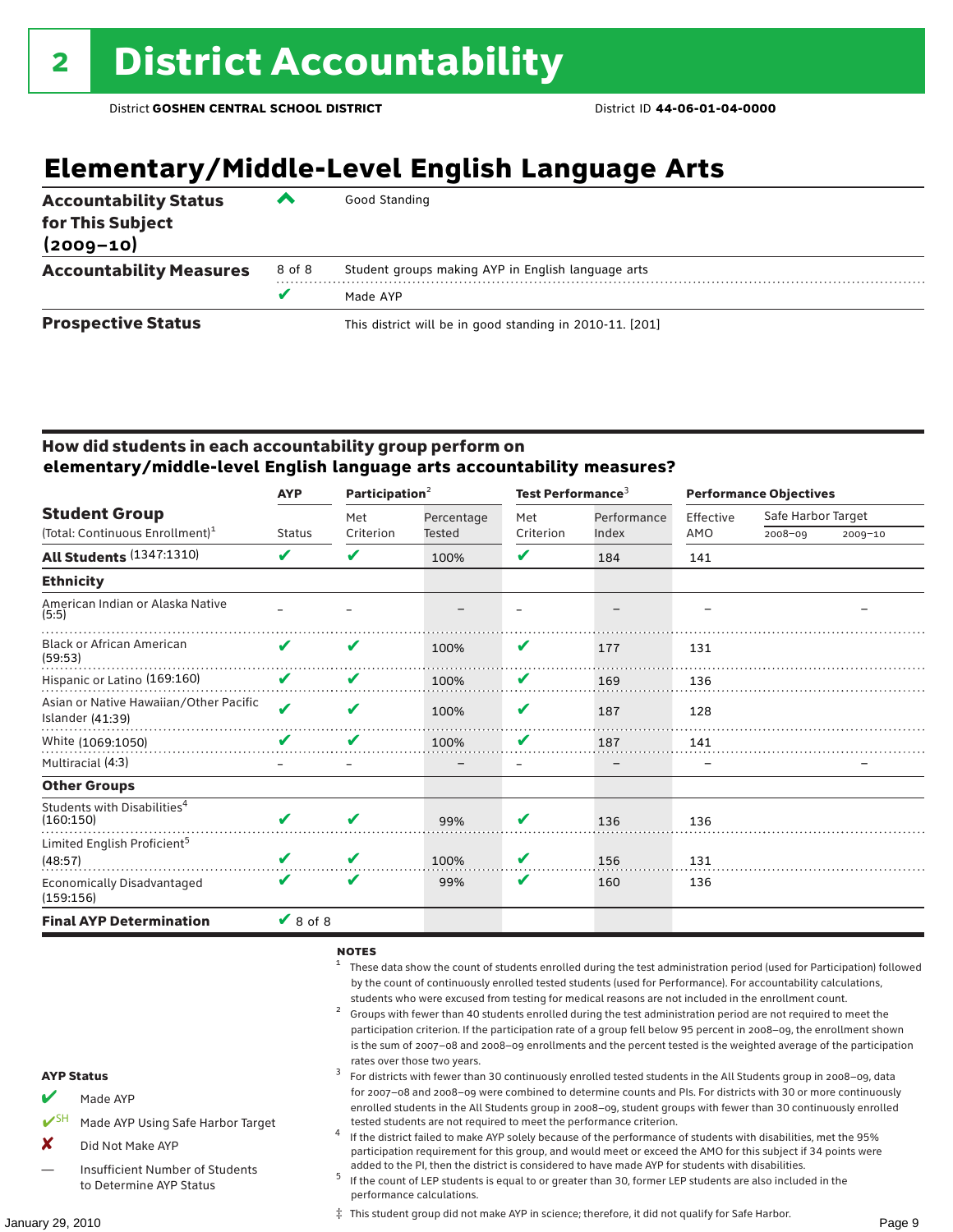## **Elementary/Middle-Level Mathematics**

| <b>Accountability Status</b><br>for This Subject<br>$(2009 - 10)$ | ▰      | Good Standing                                            |
|-------------------------------------------------------------------|--------|----------------------------------------------------------|
| <b>Accountability Measures</b>                                    | 8 of 8 | Student groups making AYP in mathematics                 |
|                                                                   | v      | Made AYP                                                 |
| <b>Prospective Status</b>                                         |        | This district will be in good standing in 2010-11. [201] |

### How did students in each accountability group perform on **elementary/middle-level mathematics accountability measures?**

|                                                                     | <b>AYP</b>    | Participation $2$ |                      | Test Performance <sup>3</sup> |             | <b>Performance Objectives</b> |                    |             |
|---------------------------------------------------------------------|---------------|-------------------|----------------------|-------------------------------|-------------|-------------------------------|--------------------|-------------|
| <b>Student Group</b><br>(Total: Continuous Enrollment) <sup>1</sup> |               | Met<br>Criterion  | Percentage<br>Tested | Met<br>Criterion              | Performance | Effective<br>AMO              | Safe Harbor Target |             |
|                                                                     | <b>Status</b> |                   |                      |                               | Index       |                               | 2008-09            | $2009 - 10$ |
| <b>All Students (1343:1305)</b>                                     | V             | V                 | 99%                  | V                             | 187         | 116                           |                    |             |
| <b>Ethnicity</b>                                                    |               |                   |                      |                               |             |                               |                    |             |
| American Indian or Alaska Native<br>(5:5)                           |               |                   |                      |                               |             |                               |                    |             |
| <b>Black or African American</b><br>(59:53)                         | V             | V                 | 100%                 | V                             | 172         | 106                           |                    |             |
| Hispanic or Latino (169:160)                                        | V             | V                 | 100%                 | V                             | 173         | 111                           |                    |             |
| Asian or Native Hawaiian/Other Pacific<br>Islander $(41:40)$        | $\mathbf{v}$  | V                 | 100%                 | V                             | 193         | 104                           |                    |             |
| White (1065:1044)                                                   |               | ✔                 | 99%                  | V                             | 191         | 116                           |                    |             |
| Multiracial (4:3)                                                   |               |                   |                      |                               |             |                               |                    |             |
| <b>Other Groups</b>                                                 |               |                   |                      |                               |             |                               |                    |             |
| Students with Disabilities <sup>4</sup><br>(160:150)                | ✔             | V                 | 99%                  | V                             | 136         | 111                           |                    |             |
| Limited English Proficient <sup>5</sup><br>(47:58)                  |               | V                 | 100%                 | V                             | 166         | 106                           |                    |             |
| Economically Disadvantaged<br>(158:153)                             | V             | V                 | 98%                  | V                             | 167         | 111                           |                    |             |
| <b>Final AYP Determination</b>                                      | $\vee$ 8 of 8 |                   |                      |                               |             |                               |                    |             |

### NOTES

- <sup>1</sup> These data show the count of students enrolled during the test administration period (used for Participation) followed by the count of continuously enrolled tested students (used for Performance). For accountability calculations,
- students who were excused from testing for medical reasons are not included in the enrollment count.<br><sup>2</sup> Groups with fewer than 40 students enrolled during the test administration period are not required to meet the participation criterion. If the participation rate of a group fell below 95 percent in 2008–09, the enrollment shown is the sum of 2007–08 and 2008–09 enrollments and the percent tested is the weighted average of the participation

### rates over those two years.<br><sup>3</sup> For districts with fewer than 30 continuously enrolled tested students in the All Students group in 2008–09, data for 2007–08 and 2008–09 were combined to determine counts and PIs. For districts with 30 or more continuously enrolled students in the All Students group in 2008–09, student groups with fewer than 30 continuously enrolled

- tested students are not required to meet the performance criterion. <sup>4</sup> If the district failed to make AYP solely because of the performance of students with disabilities, met the 95% participation requirement for this group, and would meet or exceed the AMO for this subject if 34 points were
- added to the PI, then the district is considered to have made AYP for students with disabilities.<br> $5$  If the count of LEP students is equal to or greater than 30, former LEP students are also included in the performance calculations.

‡ This student group did not make AYP in science; therefore, it did not qualify for Safe Harbor.

#### AYP Status

- Made AYP
- Made AYP Using Safe Harbor Target
- X Did Not Make AYP
- Insufficient Number of Students to Determine AYP Status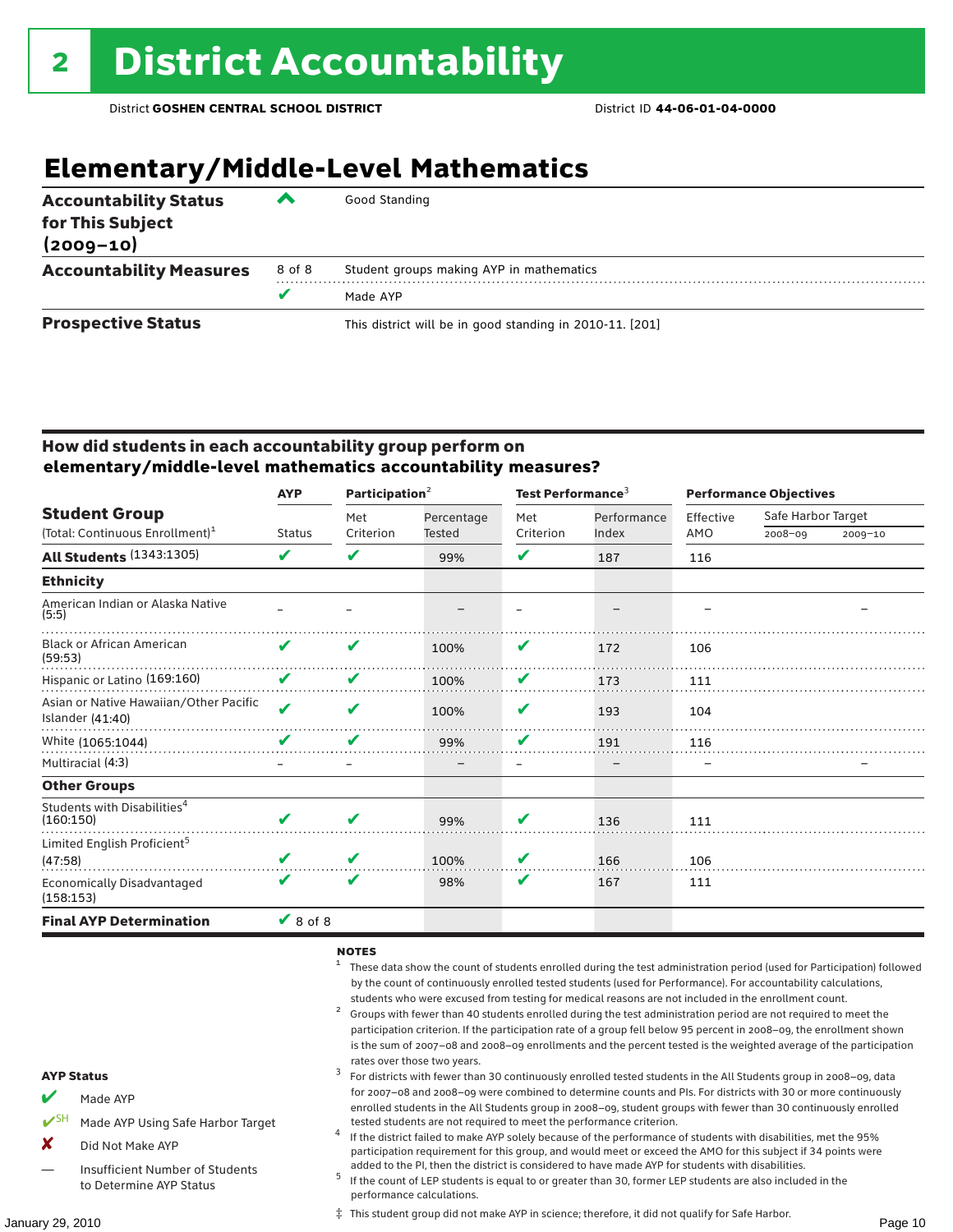### Elementary/Middle-Level Science

| <b>Accountability Status</b><br>for This Subject<br>$(2009 - 10)$ | ◚      | Good Standing                                            |
|-------------------------------------------------------------------|--------|----------------------------------------------------------|
| <b>Accountability Measures</b>                                    | 1 of 1 | Student groups making AYP in science                     |
|                                                                   | v      | Made AYP                                                 |
| <b>Prospective Status</b>                                         |        | This district will be in good standing in 2010-11. [201] |

### How did students in each accountability group perform on elementary/middle-level science accountability measures?

|                                                                     |                                                                                                      | <b>AYP</b>                          |                                     | Participation <sup>2</sup>  |                                                            | Test Performance <sup>3</sup> |                                                                                                                                                                                                                                                                                                                                                                                                                                                                                                                                                                                                                                                                                                                                                                                                                                                                                                                                                                                                                                                                        | <b>Performance Objectives</b>             |  |         |
|---------------------------------------------------------------------|------------------------------------------------------------------------------------------------------|-------------------------------------|-------------------------------------|-----------------------------|------------------------------------------------------------|-------------------------------|------------------------------------------------------------------------------------------------------------------------------------------------------------------------------------------------------------------------------------------------------------------------------------------------------------------------------------------------------------------------------------------------------------------------------------------------------------------------------------------------------------------------------------------------------------------------------------------------------------------------------------------------------------------------------------------------------------------------------------------------------------------------------------------------------------------------------------------------------------------------------------------------------------------------------------------------------------------------------------------------------------------------------------------------------------------------|-------------------------------------------|--|---------|
| <b>Student Group</b><br>(Total: Continuous Enrollment) <sup>1</sup> |                                                                                                      | Safe Harbor<br>Status Oualification | Met<br>Criterion                    | Percentage<br>Tested        | Met<br>Criterion                                           | Performance<br>Index          | State<br>Standard                                                                                                                                                                                                                                                                                                                                                                                                                                                                                                                                                                                                                                                                                                                                                                                                                                                                                                                                                                                                                                                      | <b>Progress Target</b><br>2008-09 2009-10 |  |         |
|                                                                     | All Students (460:442)                                                                               | V                                   | Qualified                           | V                           | 99%                                                        | V                             | 185                                                                                                                                                                                                                                                                                                                                                                                                                                                                                                                                                                                                                                                                                                                                                                                                                                                                                                                                                                                                                                                                    | 100                                       |  |         |
| <b>Ethnicity</b>                                                    |                                                                                                      |                                     |                                     |                             |                                                            |                               |                                                                                                                                                                                                                                                                                                                                                                                                                                                                                                                                                                                                                                                                                                                                                                                                                                                                                                                                                                                                                                                                        |                                           |  |         |
| (1:1)                                                               | American Indian or Alaska Native                                                                     |                                     |                                     |                             |                                                            | $\equiv$                      |                                                                                                                                                                                                                                                                                                                                                                                                                                                                                                                                                                                                                                                                                                                                                                                                                                                                                                                                                                                                                                                                        | L.                                        |  |         |
| (25:23)                                                             | <b>Black or African American</b>                                                                     |                                     |                                     |                             |                                                            |                               |                                                                                                                                                                                                                                                                                                                                                                                                                                                                                                                                                                                                                                                                                                                                                                                                                                                                                                                                                                                                                                                                        |                                           |  |         |
|                                                                     | Hispanic or Latino (64:61)                                                                           |                                     | Oualified                           |                             | 100%                                                       |                               | 169                                                                                                                                                                                                                                                                                                                                                                                                                                                                                                                                                                                                                                                                                                                                                                                                                                                                                                                                                                                                                                                                    | 100                                       |  |         |
|                                                                     | Asian or Native Hawaiian/Other Pacific<br>Islander $(13:13)$                                         |                                     |                                     |                             |                                                            |                               |                                                                                                                                                                                                                                                                                                                                                                                                                                                                                                                                                                                                                                                                                                                                                                                                                                                                                                                                                                                                                                                                        |                                           |  |         |
|                                                                     | White (353:342)                                                                                      |                                     | <b>Oualified</b>                    | V                           | 99%                                                        | V                             | 190                                                                                                                                                                                                                                                                                                                                                                                                                                                                                                                                                                                                                                                                                                                                                                                                                                                                                                                                                                                                                                                                    | 100                                       |  |         |
|                                                                     | Multiracial (4:2)                                                                                    |                                     |                                     |                             |                                                            |                               |                                                                                                                                                                                                                                                                                                                                                                                                                                                                                                                                                                                                                                                                                                                                                                                                                                                                                                                                                                                                                                                                        |                                           |  |         |
|                                                                     | <b>Other Groups</b>                                                                                  |                                     |                                     |                             |                                                            |                               |                                                                                                                                                                                                                                                                                                                                                                                                                                                                                                                                                                                                                                                                                                                                                                                                                                                                                                                                                                                                                                                                        |                                           |  |         |
| (61:56)                                                             | <b>Students with Disabilities</b>                                                                    |                                     | <b>Oualified</b>                    |                             | 95%                                                        | V                             | 138                                                                                                                                                                                                                                                                                                                                                                                                                                                                                                                                                                                                                                                                                                                                                                                                                                                                                                                                                                                                                                                                    | 100                                       |  |         |
| (16:13)                                                             | Limited English Proficient <sup>4</sup>                                                              |                                     |                                     |                             |                                                            |                               |                                                                                                                                                                                                                                                                                                                                                                                                                                                                                                                                                                                                                                                                                                                                                                                                                                                                                                                                                                                                                                                                        |                                           |  |         |
| (66:64)                                                             | <b>Economically Disadvantaged</b>                                                                    |                                     | <b>Oualified</b>                    | v                           | 98%                                                        | v                             | 156                                                                                                                                                                                                                                                                                                                                                                                                                                                                                                                                                                                                                                                                                                                                                                                                                                                                                                                                                                                                                                                                    | 100                                       |  |         |
|                                                                     | <b>Final AYP Determination</b>                                                                       | $\vee$ 1 of 1                       |                                     |                             |                                                            |                               |                                                                                                                                                                                                                                                                                                                                                                                                                                                                                                                                                                                                                                                                                                                                                                                                                                                                                                                                                                                                                                                                        |                                           |  |         |
| <b>AYP Status</b><br>$\mathbf{v}$ SH<br>x                           | Made AYP<br>Made AYP Using Safe Harbor Target<br>Did Not Make AYP<br>Insufficient Number of Students |                                     | <b>NOTES</b><br>$\overline{a}$<br>4 | rates over those two years. | were combined to determine counts and performance indices. |                               | These data show the count of students enrolled during the test administration period (used for Participation) followed<br>by the count of continuously enrolled tested students (used for Performance). For accountability calculations,<br>students who were excused from testing for medical reasons are not included in the enrollment count.<br>Groups with fewer than 40 students enrolled during the test administration period are not required to meet the<br>participation criterion. If the participation rate of a group fell below 80 percent in 2008-09, the enrollment shown<br>is the sum of 2007-08 and 2008-09 enrollments and the percent tested is the weighted average of the participation<br>Groups with fewer than 30 continuously enrolled tested students are not required to meet the performance criterion.<br>For districts with fewer than 30 continuously enrolled tested students in 2008-09, data for 2007-08 and 2008-09<br>If the count of LEP students is equal to or greater than 30, former LEP students are also included in the |                                           |  |         |
|                                                                     | to Determine AYP Status                                                                              |                                     |                                     | performance calculations.   |                                                            |                               |                                                                                                                                                                                                                                                                                                                                                                                                                                                                                                                                                                                                                                                                                                                                                                                                                                                                                                                                                                                                                                                                        |                                           |  |         |
| January 29, 2010                                                    |                                                                                                      |                                     |                                     |                             |                                                            |                               |                                                                                                                                                                                                                                                                                                                                                                                                                                                                                                                                                                                                                                                                                                                                                                                                                                                                                                                                                                                                                                                                        |                                           |  | Page 11 |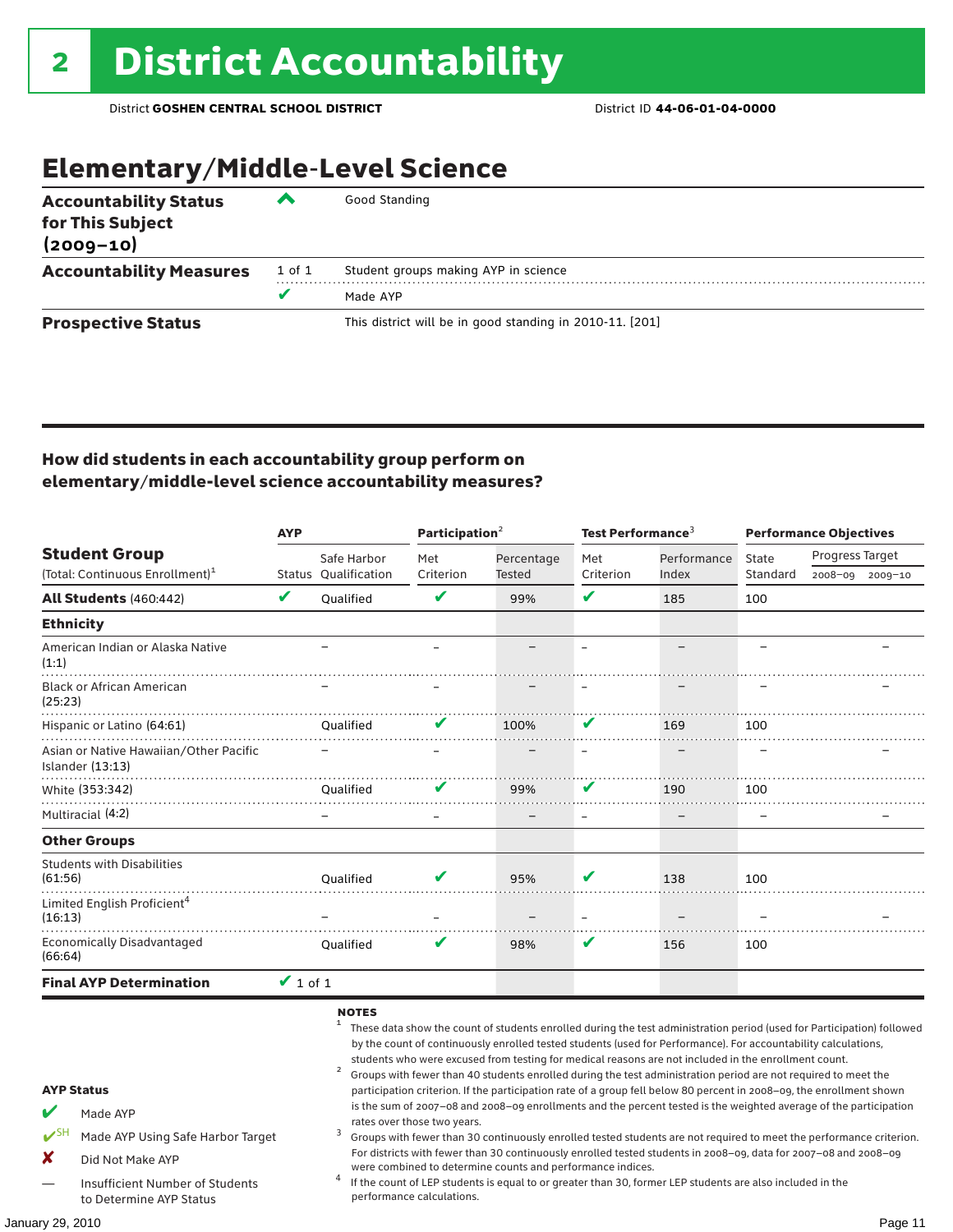## **Secondary-Level English Language Arts**

| <b>Accountability Status</b><br>for This Subject<br>$(2009 - 10)$ | ▰      | Good Standing                                            |
|-------------------------------------------------------------------|--------|----------------------------------------------------------|
| <b>Accountability Measures</b>                                    | 2 of 2 | Student groups making AYP in English language arts       |
|                                                                   |        | Made AYP                                                 |
| <b>Prospective Status</b>                                         |        | This district will be in good standing in 2010-11. [201] |

### How did students in each accountability group perform on **secondary-level English language arts accountability measures?**

|                                                    | <b>AYP</b>    | Participation <sup>2</sup> |            | Test Performance <sup>3</sup> |             | <b>Performance Objectives</b> |                    |             |
|----------------------------------------------------|---------------|----------------------------|------------|-------------------------------|-------------|-------------------------------|--------------------|-------------|
| <b>Student Group</b>                               |               | Met                        | Percentage | Met                           | Performance | Effective                     | Safe Harbor Target |             |
| $(12th$ Graders: 2005 Cohort) <sup>1</sup>         | <b>Status</b> | Criterion                  | Tested     | Criterion                     | Index       | AMO                           | 2008-09            | $2009 - 10$ |
| <b>All Students (238:236)</b>                      | V             | V                          | 97%        | ✔                             | 183         | 164                           |                    |             |
| <b>Ethnicity</b>                                   |               |                            |            |                               |             |                               |                    |             |
| American Indian or Alaska Native<br>(0:0)          |               |                            |            |                               |             |                               |                    |             |
| <b>Black or African American</b>                   | $\equiv$      |                            |            |                               |             |                               |                    |             |
| (16:16)                                            |               |                            |            |                               |             |                               |                    |             |
| Hispanic or Latino (19:24)                         |               |                            |            |                               |             |                               |                    |             |
| Asian or Native Hawaiian/Other Pacific             |               |                            |            |                               |             |                               |                    |             |
| Islander (4:4)                                     |               |                            |            |                               |             |                               |                    |             |
| White (199:192)                                    | V             | $\boldsymbol{\mathcal{L}}$ | 97%        | V                             | 186         | 163                           |                    |             |
| Multiracial (0:0)                                  |               |                            |            |                               |             |                               |                    |             |
| <b>Other Groups</b>                                |               |                            |            |                               |             |                               |                    |             |
| Students with Disabilities <sup>4</sup><br>(25:25) |               |                            |            |                               |             |                               |                    |             |
| Limited English Proficient <sup>5</sup>            |               |                            |            |                               |             |                               |                    |             |
| (0:2)                                              |               |                            |            |                               |             |                               |                    |             |
| <b>Economically Disadvantaged</b><br>(17:18)       |               |                            |            |                               |             |                               |                    |             |
| <b>Final AYP Determination</b>                     | $\vee$ 2 of 2 |                            |            |                               |             |                               |                    |             |

#### **NOTES**

- <sup>1</sup> These data show the count of 12th graders in 2008–09 (used for Participation) followed by the count of students
- in the 2005 cohort (used for Performance).<br>Groups with fewer than 40 students in the 12th grade are not required to meet the participation criterion. If the participation rate of a group fell below 95 percent in 2008–09, the enrollment shown is the sum of 2007–08 and 2008–09 Grade 12 enrollments and the percent tested is the weighted average of the participation rates over
- those two years.<br><sup>3</sup> For districts with fewer than 30 students in the 2005 cohort, data for 2004 and 2005 cohort members were combined to determine counts and PIs. For districts with 30 or more students in the 2005 cohort in the All Students group,
- groups with fewer than 30 students in the 2005 cohort are not required to meet the performance criterion.<br>If the district failed to make AYP solely because of the performance of students with disabilities, met the 95% participation requirement for this group, and would meet or exceed the AMO for this subject if 34 points were
- added to the PI, then the district is considered to have made AYP for students with disabilities.<br> $^5$  If the count of LEP students is equal to or greater than 30, former LEP students are also included in the performance calculations.
- ‡ This student group did not make AYP in graduation rate; therefore, it did not qualify for Safe Harbor.

AYP Status

Made AYP

X Did Not Make AYP

Made AYP Using Safe Harbor Target

— Insufficient Number of Students to Determine AYP Status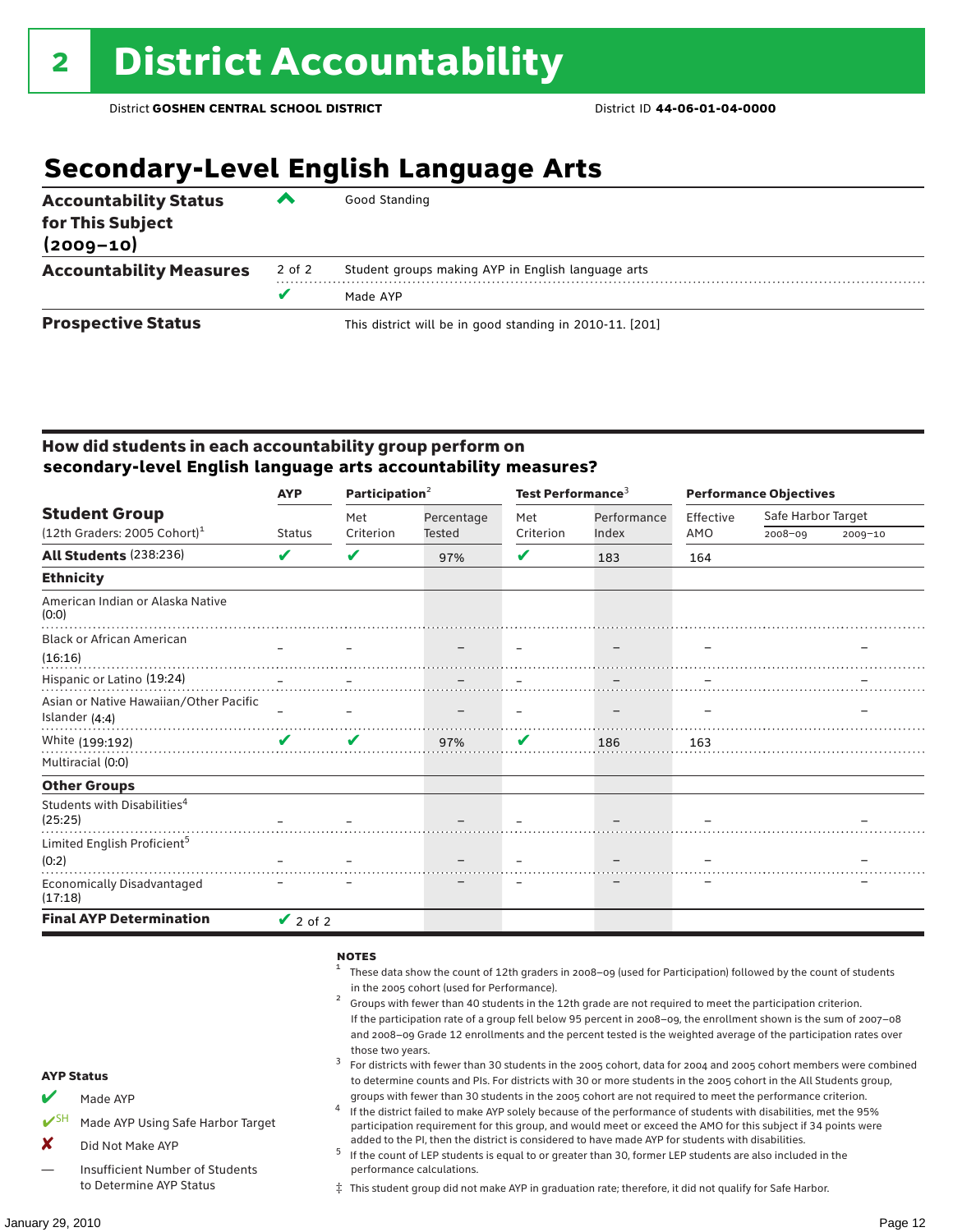## **Secondary-Level Mathematics**

| <b>Accountability Status</b><br>for This Subject<br>$(2009 - 10)$ | ‴      | Good Standing                                            |
|-------------------------------------------------------------------|--------|----------------------------------------------------------|
| <b>Accountability Measures</b>                                    | 2 of 2 | Student groups making AYP in mathematics                 |
|                                                                   |        | Made AYP                                                 |
| <b>Prospective Status</b>                                         |        | This district will be in good standing in 2010-11. [201] |

### How did students in each accountability group perform on **secondary-level mathematics accountability measures?**

|                                                    | <b>AYP</b>    | Participation <sup>2</sup> |            | Test Performance <sup>3</sup> |             | <b>Performance Objectives</b> |                    |             |
|----------------------------------------------------|---------------|----------------------------|------------|-------------------------------|-------------|-------------------------------|--------------------|-------------|
| <b>Student Group</b>                               |               | Met                        | Percentage | Met                           | Performance | Effective                     | Safe Harbor Target |             |
| $(12th$ Graders: 2005 Cohort) <sup>1</sup>         | <b>Status</b> | Criterion                  | Tested     | Criterion                     | Index       | AMO                           | 2008-09            | $2009 - 10$ |
| <b>All Students (238:236)</b>                      | V             | V                          | 97%        | V                             | 183         | 159                           |                    |             |
| <b>Ethnicity</b>                                   |               |                            |            |                               |             |                               |                    |             |
| American Indian or Alaska Native<br>(0:0)          |               |                            |            |                               |             |                               |                    |             |
| <b>Black or African American</b>                   | $\equiv$      |                            |            |                               |             |                               |                    |             |
| (16:16)                                            |               |                            |            |                               |             |                               |                    |             |
| Hispanic or Latino (19:24)                         |               |                            |            |                               |             |                               |                    |             |
| Asian or Native Hawaiian/Other Pacific             |               |                            |            |                               |             |                               |                    |             |
| Islander (4:4)                                     |               |                            |            |                               |             |                               |                    |             |
| White (199:192)                                    | ✔             | V                          | 97%        | $\mathbf v$                   | 187         | 158                           |                    |             |
| Multiracial (0:0)                                  |               |                            |            |                               |             |                               |                    |             |
| <b>Other Groups</b>                                |               |                            |            |                               |             |                               |                    |             |
| Students with Disabilities <sup>4</sup><br>(25:25) |               |                            |            |                               |             |                               |                    |             |
| Limited English Proficient <sup>5</sup>            |               |                            |            |                               |             |                               |                    |             |
| (0:2)                                              |               |                            |            |                               |             |                               |                    |             |
| <b>Economically Disadvantaged</b><br>(17:18)       |               |                            |            |                               |             |                               |                    |             |
| <b>Final AYP Determination</b>                     | $\vee$ 2 of 2 |                            |            |                               |             |                               |                    |             |

#### **NOTES**

- ✔SH Made AYP Using Safe Harbor Target X Did Not Make AYP <sup>1</sup> These data show the count of 12th graders in 2008–09 (used for Participation) followed by the count of students in the 2005 cohort (used for Performance).<br>Groups with fewer than 40 students in the 12th grade are not required to meet the participation criterion. If the participation rate of a group fell below 95 percent in 2008–09, the enrollment shown is the sum of 2007–08 and 2008–09 Grade 12 enrollments and the percent tested is the weighted average of the participation rates over those two years.<br><sup>3</sup> For districts with fewer than 30 students in the 2005 cohort, data for 2004 and 2005 cohort members were combined to determine counts and PIs. For districts with 30 or more students in the 2005 cohort in the All Students group, groups with fewer than 30 students in the 2005 cohort are not required to meet the performance criterion.<br>If the district failed to make AYP solely because of the performance of students with disabilities, met the 95% participation requirement for this group, and would meet or exceed the AMO for this subject if 34 points were
	- added to the PI, then the district is considered to have made AYP for students with disabilities.<br> $^5$  If the count of LEP students is equal to or greater than 30, former LEP students are also included in the performance calculations.
	- ‡ This student group did not make AYP in graduation rate; therefore, it did not qualify for Safe Harbor.

AYP Status  $M$  Made AYP

> — Insufficient Number of Students to Determine AYP Status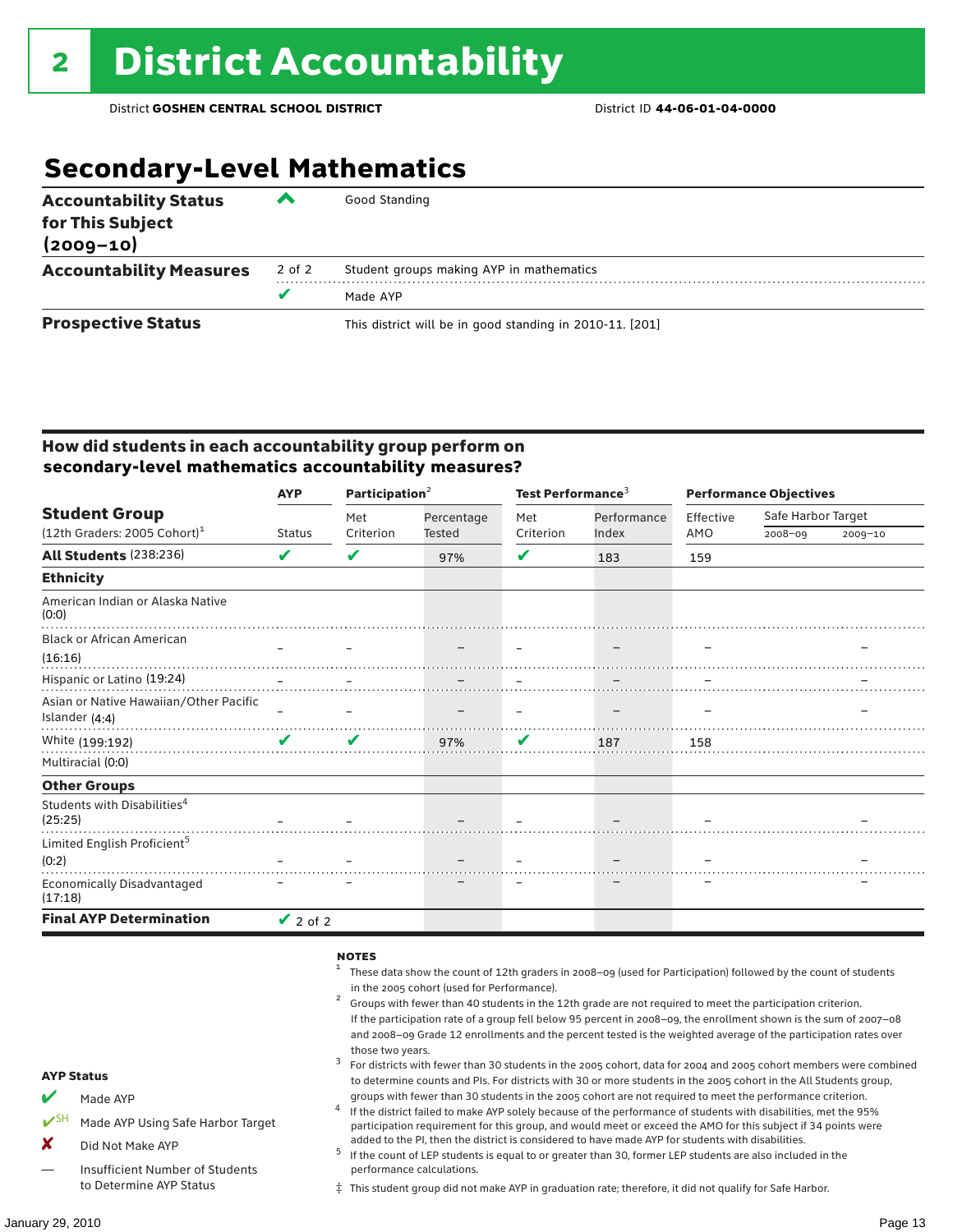### Graduation Rate

| <b>Accountability Status</b><br>for This Indicator<br>$(2009 - 10)$ | $\rightarrow$ | Good Standing                                            |
|---------------------------------------------------------------------|---------------|----------------------------------------------------------|
| <b>Accountability Measures</b>                                      | 1 of 1        | Student groups making AYP in graduation rate             |
|                                                                     | v             | Made AYP                                                 |
| <b>Prospective Status</b>                                           |               | This district will be in good standing in 2010-11. [201] |

### How did students in each accountability group perform on graduation rate accountability measures?

|                                                           |               | <b>Graduation</b> |                   | <b>Objectives</b> |         |                 |  |
|-----------------------------------------------------------|---------------|-------------------|-------------------|-------------------|---------|-----------------|--|
| <b>Student Group</b>                                      |               | Met               | Graduation        | State             |         | Progress Target |  |
| (Cohort Count)                                            | AYP           | Criterion         | Rate <sup>1</sup> | Standard          | 2008-09 | $2009 - 10$     |  |
| All Students (226)                                        | V             | ✔                 | 85%               | 55%               |         |                 |  |
| <b>Ethnicity</b>                                          |               |                   |                   |                   |         |                 |  |
| American Indian or<br>Alaska Native (0)                   |               | .                 | .                 |                   |         |                 |  |
| <b>Black or African</b><br>American (12)                  |               |                   |                   |                   |         |                 |  |
| Hispanic or<br>Latino (16)                                |               |                   |                   |                   |         |                 |  |
| Asian or Native<br>Hawaiian/Other<br>Pacific Islander (7) |               |                   | .                 |                   |         |                 |  |
| White (191)                                               |               | V                 | 85%               | 55%               |         |                 |  |
| Multiracial (0)                                           |               |                   | .                 |                   |         |                 |  |
| <b>Other Groups</b>                                       |               |                   |                   |                   |         |                 |  |
| Students with<br>Disabilities (27)                        |               | .                 |                   |                   |         |                 |  |
| Limited English<br>Proficient <sup>2</sup> (0)            |               |                   |                   |                   |         |                 |  |
| Economically<br>Disadvantaged (13)                        |               |                   |                   |                   |         |                 |  |
| <b>Final AYP</b><br><b>Determination</b>                  | $\vee$ 1 of 1 |                   |                   |                   |         |                 |  |

**NOTES** 

<sup>1</sup> Percentage of the 2004 cohort that earned a local or Regents diploma by August 31, 2008.<br><sup>2</sup> If the count of LEP students is equal to or greater than 30, former LEP students are also included in the performance calculations.

### Graduation Rate Information

For a school or a district to make AYP in graduation rate, the percentage of 2004 graduation-rate total cohort members earning a local or Regents diploma by August 31, 2008 for the "All Students" group must equal or exceed the Graduation-Rate Standard or the Graduation-Rate Progress Target for 2008–09.

The Graduation Rate Standard is the criterion value that represents a minimally satisfactory percentage of cohort members earning a local diploma. The State Graduation-Rate Standard for the 2004 cohort is 55 percent. The Commissioner may raise the Graduation-Rate Standard at his discretion in future years.

The 2008–09 Graduation-Rate Progress Target is calculated by adding one point to the percentage of the 2003 cohort earning a local or Regents diploma by August 31, 2007. The 2009–10 Graduation-Rate Progress Target is calculated by adding one point to the percentage of the 2004 cohort earning a local or Regents diploma by August 31, 2008. This target is provided for each group whose percentage earning a local or Regents diploma by August 31, 2008 is below the Graduation-Rate Standard in 2008–09 (55%). Groups with fewer than 30 cohort members are not subject to this criterion.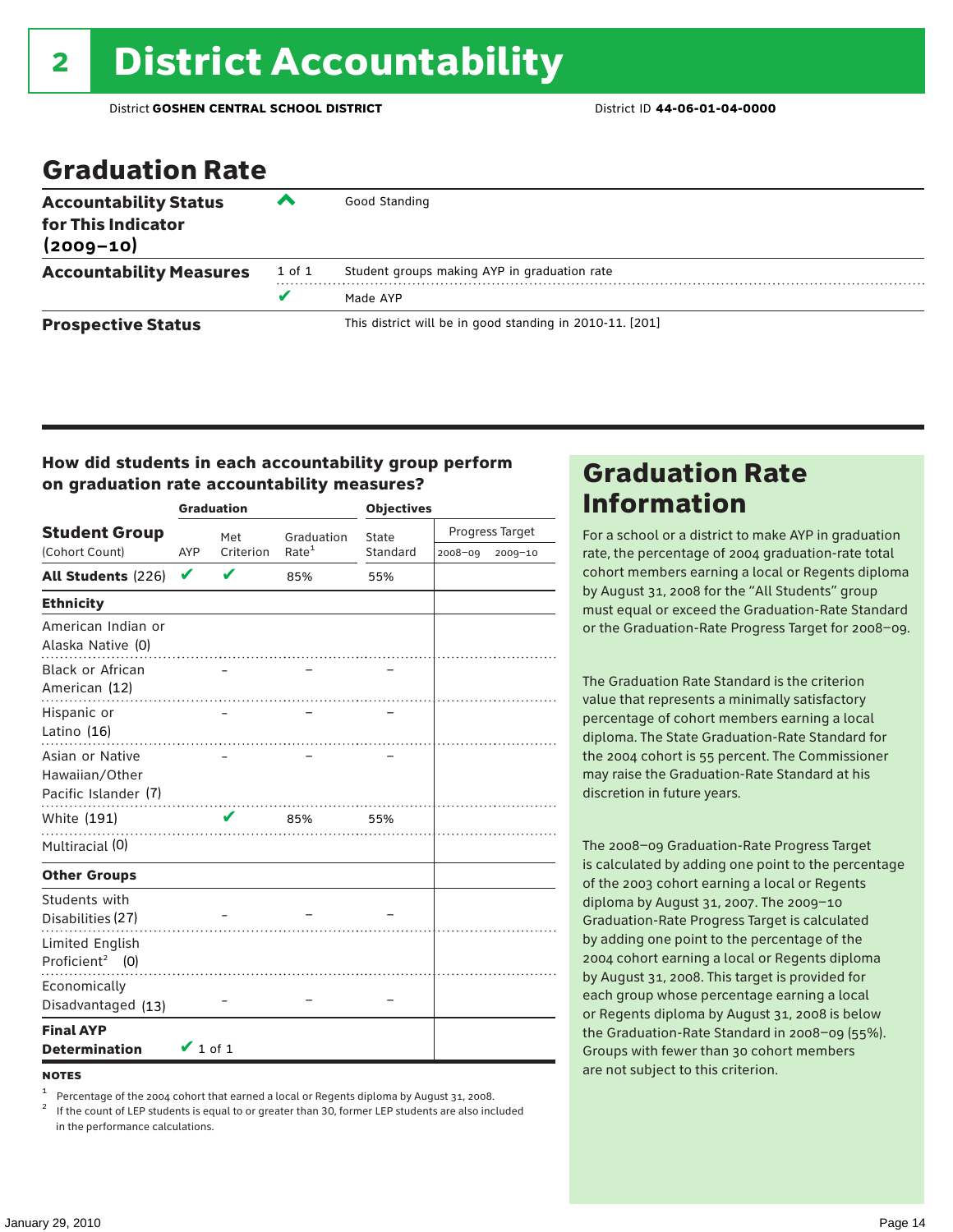### Summary of 2008–09 **District Performance**

Performance on the State assessments in English language arts, mathematics, and science at the elementary and middle levels is reported in terms of mean scores and the percentage of tested students scoring at or above Level 2, Level 3, and Level 4. Performance on the State assessments in ELA and mathematics at the secondary level is reported in terms of the percentage of students in a cohort scoring at these levels.

|                              |     | Percentage of students that<br>scored at or above Level 3 | Total<br>Tested             |                      |
|------------------------------|-----|-----------------------------------------------------------|-----------------------------|----------------------|
| <b>English Language Arts</b> |     | 0%                                                        | 50%                         | 100%                 |
| Grade 3                      | 88% |                                                           |                             | 226                  |
| Grade 4<br>.                 | 77% |                                                           |                             | 216                  |
| Grade 5                      | 87% |                                                           |                             | 201                  |
| Grade 6                      | 89% |                                                           |                             | 215                  |
| Grade 7                      | 91% |                                                           |                             | 224                  |
| Grade 8                      | 78% |                                                           |                             | 234                  |
| <b>Mathematics</b>           |     |                                                           |                             |                      |
| Grade 3                      | 96% |                                                           |                             | 225                  |
| Grade 4                      | 79% |                                                           |                             | 214                  |
| Grade 5                      | 93% |                                                           |                             | 201                  |
| Grade 6                      | 89% |                                                           |                             | 216                  |
| Grade 7                      | 93% |                                                           |                             | 225                  |
| Grade 8                      | 87% |                                                           |                             | 236                  |
| <b>Science</b>               |     |                                                           |                             |                      |
| Grade 4                      | 86% |                                                           |                             | 217                  |
| Grade 8                      | 85% |                                                           |                             | 197                  |
|                              |     | scored at or above Level 3                                | Percentage of students that | 2005 Total<br>Cohort |
| <b>Secondary Level</b>       |     | 0%                                                        | 50%                         | 100%                 |

English 83% 251 Mathematics 82% **251** 251

### About the Performance Level Descriptors

#### Level 1: Not Meeting Learning Standards.

Student performance does not demonstrate an understanding of the content expected in the subject and grade level.

#### Level 2: Partially Meeting Learning Standards.

Student performance demonstrates a partial understanding of the content expected in the subject and grade level.

#### Level 3: Meeting Learning Standards.

Student performance demonstrates an understanding of the content expected in the subject and grade level.

#### Level 4: Meeting Learning Standards with Distinction.

Student performance demonstrates a thorough understanding of the content expected in the subject and grade level.

### How are Need/Resource Capacity (N/RC) categories determined?

Districts are divided into high, average, and low need categories based on their ability to meet the special needs of their students with local resources. Districts in the high need category are subdivided into four categories based on enrollment size and, in some cases, number of students per square mile. More information about the categories can be found in the *Report to the Governor and the Legislature on the Educational Status of the State's Schools* at www.emsc.nysed.gov/irts.

In this section, this district's performance is compared with that of public schools statewide.

### This District's N/RC Category:

#### **Average Need Districts**

This is a school district with average student needs in relation to district resource capacity.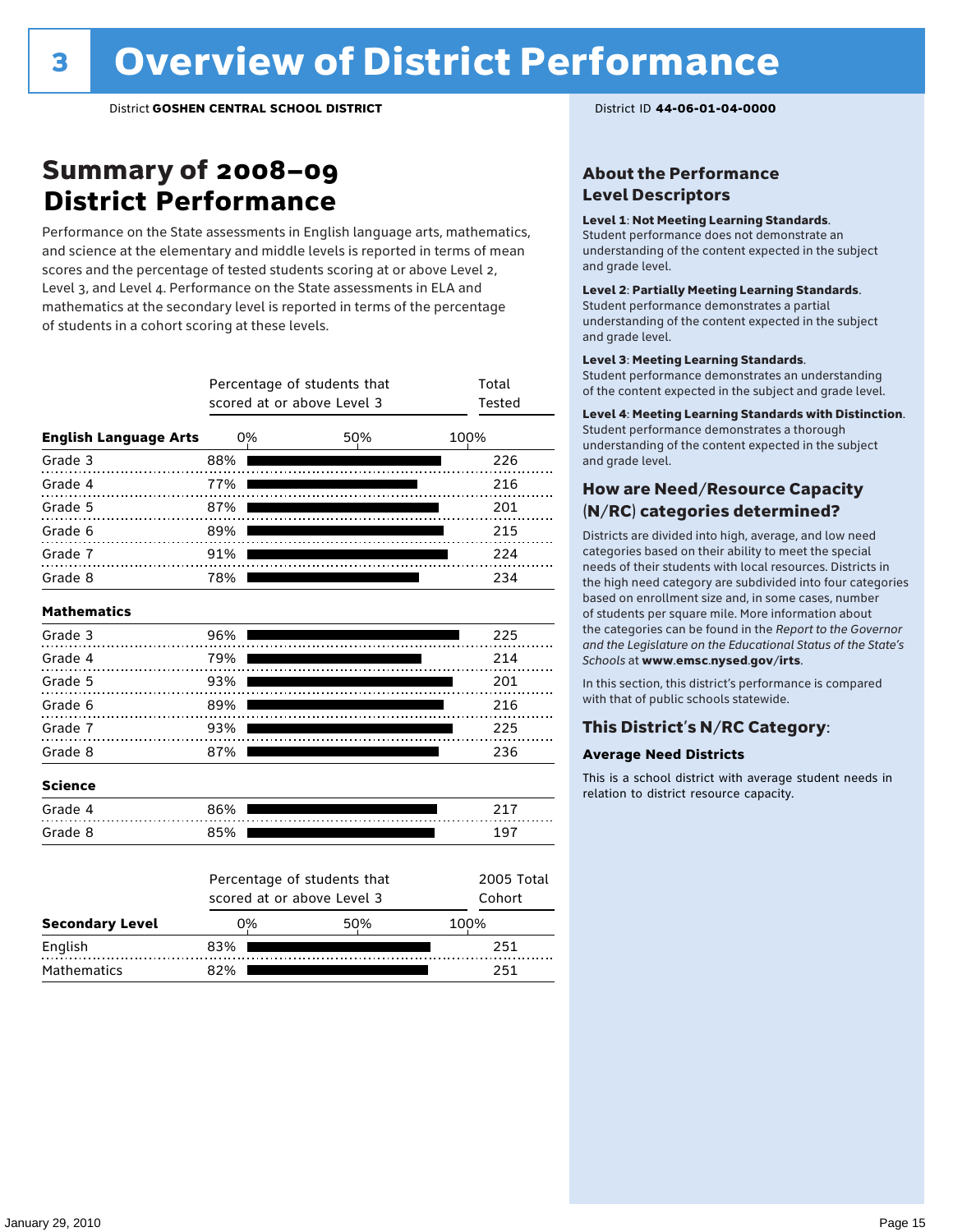## **This District's Results in Grade 3 English Language Arts**

|                            |        | <b>This District</b>            |                                 |         |          |                                 | <b>NY State Public</b> |                                 |         |  |  |
|----------------------------|--------|---------------------------------|---------------------------------|---------|----------|---------------------------------|------------------------|---------------------------------|---------|--|--|
|                            |        | Percentage scoring at level(s): |                                 |         |          | Percentage scoring at level(s): |                        |                                 |         |  |  |
|                            |        | $2 - 4$                         | $3 - 4$                         |         | 4        | $2 - 4$                         | $3 - 4$                | $\overline{4}$                  |         |  |  |
| 2009 Mean Score: 675       | Range: | 616-780                         | 650-780                         |         | 720-780  |                                 |                        |                                 |         |  |  |
| 2008 Mean Score: 670       | 100%   | 99% 93%                         | 88%                             | 68%     |          | 95% 94%                         | 76% 70%                |                                 |         |  |  |
| 2008-09<br>$2007 - 08$     |        |                                 |                                 |         | 8% 12%   |                                 |                        |                                 | 11% 12% |  |  |
| Number of Tested Students: |        | 224 194                         | 198 142                         |         | 18<br>25 |                                 |                        |                                 |         |  |  |
| <b>Results by</b>          |        | 2008-09 School Year             |                                 |         |          | 2007-08 School Year             |                        |                                 |         |  |  |
|                            |        | Total                           | Percentage scoring at level(s): |         |          | Total                           |                        | Percentage scoring at level(s): |         |  |  |
| <b>Student Group</b>       |        | Tested                          | $2 - 4$                         | $3 - 4$ | 4        | Tested                          | $2 - 4$                | $3 - 4$                         | 4       |  |  |
| <b>All Students</b>        |        | 226                             | 99%                             | 88%     | 8%       | 209                             | 93%                    | 68%                             | 12%     |  |  |
| Female                     |        | 117                             | 99%                             | 90%     | 9%       | 97                              | 96%                    | 78%                             | 18%     |  |  |
| Male                       |        | 109                             | 99%                             | 85%     | 6%       | 112                             | 90%                    | 59%                             | 7%      |  |  |
|                            |        |                                 |                                 |         |          |                                 |                        |                                 |         |  |  |

| American Indian or Alaska Native  |               |      |     |     |     |     |     |     |
|-----------------------------------|---------------|------|-----|-----|-----|-----|-----|-----|
| <b>Black or African American</b>  | 8             | 100% | 63% | 0%  | 5   | 60% | 20% | 0%  |
| Hispanic or Latino                | 23            | 100% | 70% | 0%  | 32  | 94% | 47% | 3%  |
| Asian or Native Hawaiian/Other    | 6             |      |     |     | 6   | 83% | 83% | 17% |
| Pacific Islander                  |               |      |     |     |     |     |     |     |
| White                             | 188           | 99%  | 91% | 9%  | 166 | 94% | 73% | 14% |
| Multiracial                       |               |      |     |     |     |     |     |     |
| Small Group Totals                | 7             | 100% | 71% | 14% |     |     |     |     |
| <b>General-Education Students</b> | 206           | 100% | 91% | 8%  | 178 | 98% | 75% | 14% |
| <b>Students with Disabilities</b> | 20            | 90%  | 50% | 5%  | 31  | 61% | 26% | 0%  |
| English Proficient                | 216           | 99%  | 89% | 8%  | 197 | 93% | 68% | 13% |
| Limited English Proficient        | 10            | 100% | 50% | 0%  | 12  | 92% | 67% | 0%  |
| Economically Disadvantaged        | 24            | 100% | 79% | 0%  | 36  | 83% | 50% | 0%  |
| Not Disadvantaged                 | 202           | 99%  | 89% | 9%  | 173 | 95% | 72% | 14% |
| Migrant                           | $\mathcal{P}$ |      |     |     |     |     |     |     |
| Not Migrant                       | 224           |      |     |     | 209 | 93% | 68% | 12% |

**NOTES**<br>The – symbol indicates that data for a group of students have been suppressed. If a group has fewer than five students,<br>data for that group and the next smallest group(s) are suppressed to protect the privacy of in

| <b>Other</b>                                                                                         |                 | 2008-09 School Year         |                           |        | 2007-08 School Year |                             |         |     |  |
|------------------------------------------------------------------------------------------------------|-----------------|-----------------------------|---------------------------|--------|---------------------|-----------------------------|---------|-----|--|
| <b>Assessments</b><br>New York State Alternate Assessment<br>(NYSAA): Grade 3 Equivalent             | Total<br>Tested | Number scoring at level(s): |                           |        | Total<br>Tested     | Number scoring at level(s): |         |     |  |
|                                                                                                      | 5               | $2 - 4$<br>5                | $3 - 4$<br>$\overline{4}$ | 4<br>4 |                     | $2 - 4$                     | $3 - 4$ | 4   |  |
| New York State English as a Second<br>Language Achievement Test (NYSESLAT) <sup>t</sup> :<br>Grade 3 |                 | N/A                         | N/A                       | N/A    |                     | N/A                         | N/A     | N/A |  |

† These counts represent recently arrived LEP students who used the NYSESLAT to fulfill the English language arts participation requirement.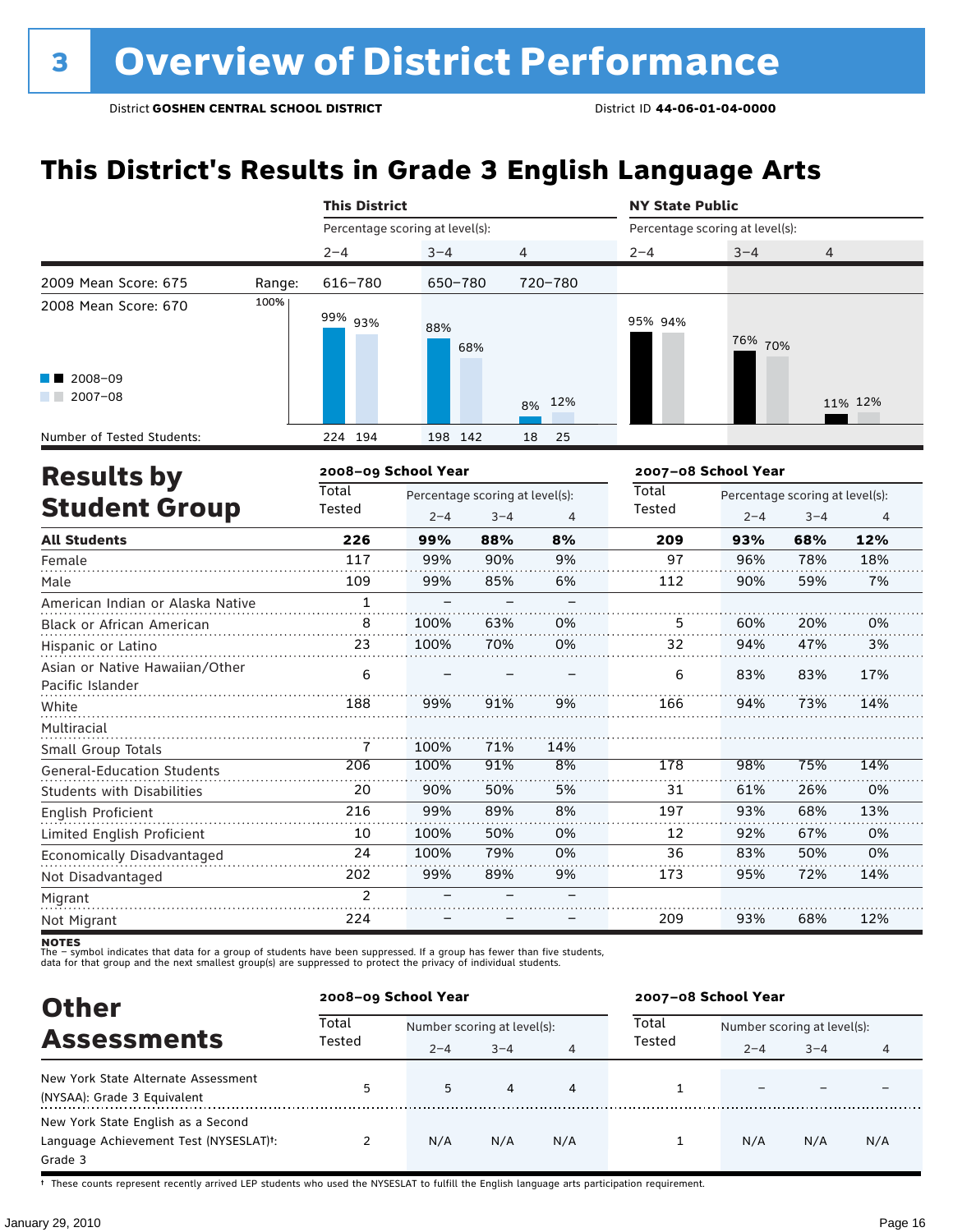## **This District's Results in Grade 3 Mathematics**

|                                                               |        |                                                                                                                                                                                       |                                 |               |         | <b>NY State Public</b>          |                                 |         |         |  |
|---------------------------------------------------------------|--------|---------------------------------------------------------------------------------------------------------------------------------------------------------------------------------------|---------------------------------|---------------|---------|---------------------------------|---------------------------------|---------|---------|--|
|                                                               |        | <b>This District</b><br>Percentage scoring at level(s):<br>$2 - 4$<br>$3 - 4$<br>4<br>624-770<br>650-770<br>100% 97%<br>96%<br>84%<br>225 202<br>216 176<br>45<br>2008-09 School Year |                                 |               |         | Percentage scoring at level(s): |                                 |         |         |  |
|                                                               |        |                                                                                                                                                                                       |                                 |               |         | $2 - 4$                         | $3 - 4$                         | 4       |         |  |
| 2009 Mean Score: 688                                          | Range: |                                                                                                                                                                                       |                                 |               | 703-770 |                                 |                                 |         |         |  |
| 2008 Mean Score: 682<br>$\blacksquare$ 2008-09<br>$2007 - 08$ | 100%   |                                                                                                                                                                                       |                                 |               | 20% 19% | 99% 98%                         | 93% 90%                         |         | 27% 26% |  |
| Number of Tested Students:                                    |        |                                                                                                                                                                                       |                                 |               | -39     |                                 |                                 |         |         |  |
| <b>Results by</b>                                             |        |                                                                                                                                                                                       |                                 |               |         |                                 | 2007-08 School Year             |         |         |  |
|                                                               |        | Total                                                                                                                                                                                 | Percentage scoring at level(s): |               |         | Total                           | Percentage scoring at level(s): |         |         |  |
| <b>Student Group</b>                                          |        | Tested                                                                                                                                                                                | $2 - 4$                         | $3 - 4$       | 4       | Tested                          | $2 - 4$                         | $3 - 4$ | 4       |  |
| <b>All Students</b>                                           |        | 225                                                                                                                                                                                   | 100%                            | 96%           | 20%     | 209                             | 97%                             | 84%     | 19%     |  |
|                                                               |        | 117                                                                                                                                                                                   | 10001                           | $\cap$ $\cap$ | 101     | $\sim$                          | 0.701                           | 0.701   | 1701    |  |

| Female                                             | 117            | 100% | 95%  | 19% | 98  | 97%  | 87% | 17% |
|----------------------------------------------------|----------------|------|------|-----|-----|------|-----|-----|
| Male                                               | 108            | 100% | 97%  | 21% | 111 | 96%  | 82% | 20% |
| American Indian or Alaska Native                   | 1              |      |      |     |     |      |     |     |
| <b>Black or African American</b>                   | 8              | 100% | 88%  | 0%  | 5   | 80%  | 60% | 20% |
| Hispanic or Latino                                 | 23             | 100% | 91%  | 4%  | 32  | 97%  | 75% | 6%  |
| Asian or Native Hawaiian/Other<br>Pacific Islander | 7              |      |      |     | 6   | 100% | 67% | 33% |
| White                                              | 186            | 100% | 97%  | 24% | 166 | 97%  | 87% | 20% |
| Multiracial                                        |                |      |      |     |     |      |     |     |
| Small Group Totals                                 | 8              | 100% | 100% | 0%  |     |      |     |     |
| <b>General-Education Students</b>                  | 205            | 100% | 98%  | 21% | 178 | 100% | 91% | 21% |
| <b>Students with Disabilities</b>                  | 20             | 100% | 75%  | 5%  | 31  | 77%  | 45% | 3%  |
| English Proficient                                 | 214            | 100% | 97%  | 21% | 197 | 96%  | 85% | 19% |
| Limited English Proficient                         | 11             | 100% | 82%  | 0%  | 12  | 100% | 67% | 8%  |
| Economically Disadvantaged                         | 23             | 100% | 96%  | 17% | 36  | 94%  | 64% | 6%  |
| Not Disadvantaged                                  | 202            | 100% | 96%  | 20% | 173 | 97%  | 88% | 21% |
| Migrant                                            | $\mathfrak{p}$ |      |      |     |     |      |     |     |
| Not Migrant                                        | 223            |      |      |     | 209 | 97%  | 84% | 19% |

**NOTES**<br>The – symbol indicates that data for a group of students have been suppressed. If a group has fewer than five students,<br>data for that group and the next smallest group(s) are suppressed to protect the privacy of in

| <b>Other</b>                                                       | 2008-09 School Year |                             |         |  | 2007-08 School Year |                             |         |  |  |
|--------------------------------------------------------------------|---------------------|-----------------------------|---------|--|---------------------|-----------------------------|---------|--|--|
| <b>Assessments</b>                                                 | Total               | Number scoring at level(s): |         |  | Total               | Number scoring at level(s): |         |  |  |
|                                                                    | Tested              | $2 - 4$                     | $3 - 4$ |  | Tested              | $2 - 4$                     | $3 - 4$ |  |  |
| New York State Alternate Assessment<br>(NYSAA): Grade 3 Equivalent | 5                   | 5                           | 5       |  |                     |                             |         |  |  |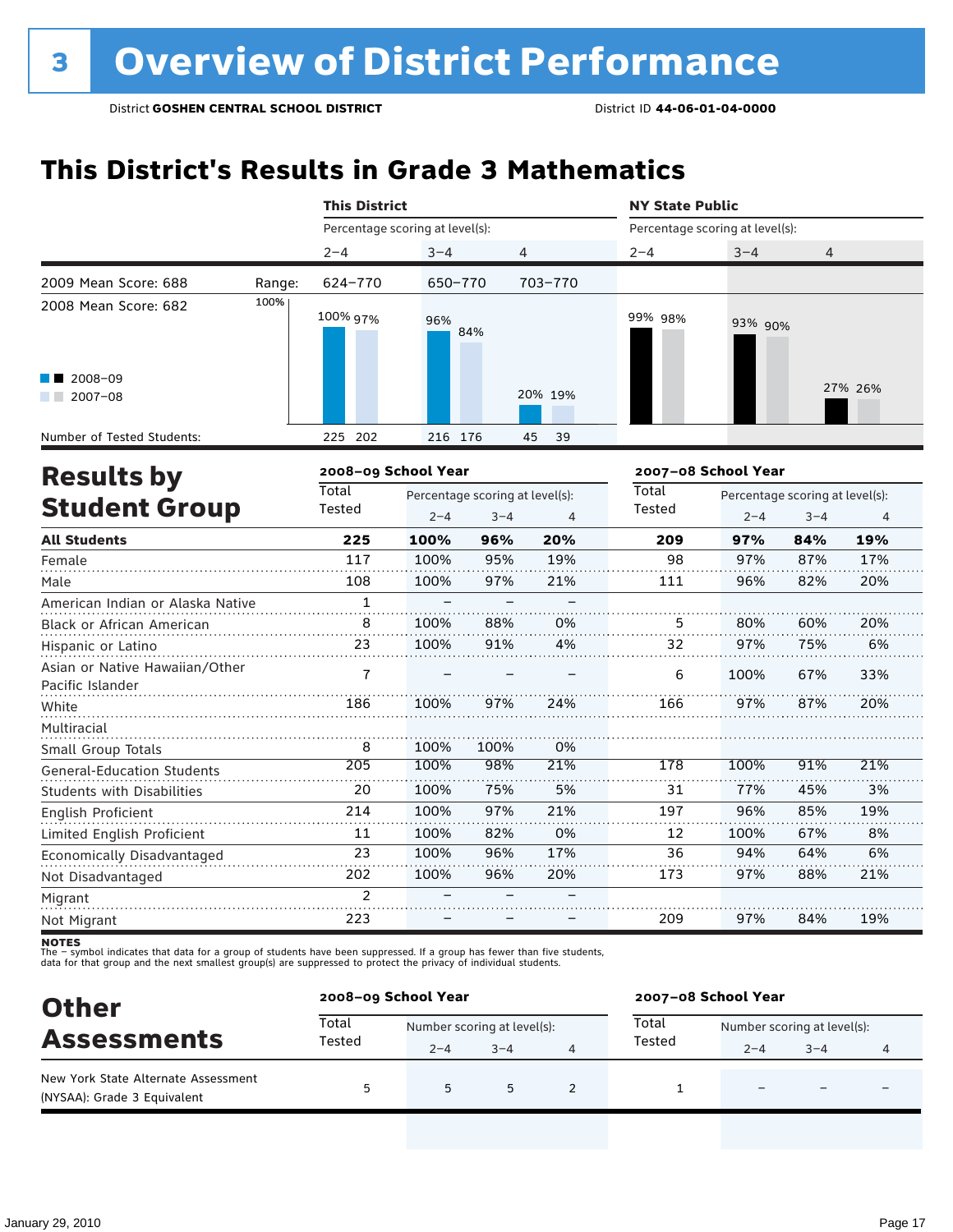## **This District's Results in Grade 4 English Language Arts**

|                                                    |        | <b>This District</b>            |                                 |         |          | <b>NY State Public</b>          |         |                                 |                |
|----------------------------------------------------|--------|---------------------------------|---------------------------------|---------|----------|---------------------------------|---------|---------------------------------|----------------|
|                                                    |        | Percentage scoring at level(s): |                                 |         |          | Percentage scoring at level(s): |         |                                 |                |
|                                                    |        | $2 - 4$                         | $3 - 4$                         | 4       |          | $2 - 4$                         | $3 - 4$ | 4                               |                |
| 2009 Mean Score: 673                               | Range: | 612-775                         | 650-775                         |         | 716-775  |                                 |         |                                 |                |
| 2008 Mean Score: 671                               | 100%   | 95% 96%                         | 77% 77%                         |         |          | 96% 93%                         | 77% 71% |                                 |                |
| $\blacksquare$ 2008-09<br>$12007-08$               |        |                                 |                                 |         | 10% 7%   |                                 |         | 7%                              | 8%             |
| Number of Tested Students:                         |        | 206 191                         | 166 152                         |         | 13<br>22 |                                 |         |                                 |                |
| <b>Results by</b>                                  |        | 2008-09 School Year             |                                 |         |          | 2007-08 School Year             |         |                                 |                |
|                                                    |        | <b>Total</b>                    | Percentage scoring at level(s): |         |          | Total                           |         | Percentage scoring at level(s): |                |
| <b>Student Group</b>                               |        | Tested                          | $2 - 4$                         | $3 - 4$ | 4        | Tested                          | $2 - 4$ | $3 - 4$                         | $\overline{4}$ |
| <b>All Students</b>                                |        | 216                             | 95%                             | 77%     | 10%      | 198                             | 96%     | 77%                             | 7%             |
| Female                                             |        | 103                             | 97%                             | 87%     | 15%      | 106                             | 100%    | 82%                             | 8%             |
| Male                                               |        | 113                             | 94%                             | 67%     | 6%       | 92                              | 92%     | 71%                             | 4%             |
| American Indian or Alaska Native                   |        |                                 |                                 |         |          |                                 |         |                                 |                |
| <b>Black or African American</b>                   |        | 6                               |                                 |         |          | 7                               | 100%    | 100%                            | 0%             |
| Hispanic or Latino                                 |        | 33                              | 97%                             | 64%     | 0%       | 23                              | 91%     | 61%                             | 0%             |
| Asian or Native Hawaiian/Other<br>Pacific Islander |        | 6                               | 100%                            | 83%     | 33%      | 8                               | 100%    | 75%                             | 0%             |
| White                                              |        | 170                             | 96%                             | 81%     | 12%      | 160                             | 97%     | 78%                             | 8%             |
| Multiracial                                        |        | 1                               |                                 |         |          |                                 |         |                                 |                |
| Small Group Totals                                 |        | 7                               | 57%                             | 29%     | 0%       |                                 |         |                                 |                |
| <b>General-Education Students</b>                  |        | 191                             | 100%                            | 83%     | 12%      | 177                             | 99%     | 84%                             | 7%             |
| <b>Students with Disabilities</b>                  |        | 25                              | 60%                             | 32%     | 0%       | 21                              | 71%     | 19%                             | 0%             |
| <b>English Proficient</b>                          |        | 206                             | 95%                             | 77%     | 11%      | 192                             | 97%     | 79%                             | 7%             |
| Limited English Proficient                         |        | 10                              | 100%                            | 70%     | 0%       | 6                               | 83%     | 17%                             | 0%             |
| Economically Disadvantaged                         |        | 25                              | 84%                             | 52%     | 4%       | 24                              | 100%    | 67%                             | 0%             |
| Not Disadvantaged                                  |        | 191                             | 97%                             | 80%     | 11%      | 174                             | 96%     | 78%                             | 7%             |
| Migrant                                            |        |                                 |                                 |         |          |                                 |         |                                 |                |
| Not Migrant                                        |        | 216                             | 95%                             | 77%     | 10%      | 198                             | 96%     | 77%                             | 7%             |

Not Migrant

**NOTES**<br>The – symbol indicates that data for a group of students have been suppressed. If a group has fewer than five students,<br>data for that group and the next smallest group(s) are suppressed to protect the privacy of in

216

| <b>Other</b>                                                                                         | 2008-09 School Year |                             |         |     | 2007-08 School Year |                             |         |     |  |
|------------------------------------------------------------------------------------------------------|---------------------|-----------------------------|---------|-----|---------------------|-----------------------------|---------|-----|--|
| <b>Assessments</b>                                                                                   | Total<br>Tested     | Number scoring at level(s): |         |     | Total               | Number scoring at level(s): |         |     |  |
|                                                                                                      |                     | $2 - 4$                     | $3 - 4$ | 4   | Tested              | $2 - 4$                     | $3 - 4$ | 4   |  |
| New York State Alternate Assessment<br>(NYSAA): Grade 4 Equivalent                                   |                     | $\overline{\phantom{0}}$    |         |     |                     |                             |         |     |  |
| New York State English as a Second<br>Language Achievement Test (NYSESLAT) <sup>+</sup> :<br>Grade 4 |                     | N/A                         | N/A     | N/A | 0                   | N/A                         | N/A     | N/A |  |

77%

10%

96%

77%

7%

95%

† These counts represent recently arrived LEP students who used the NYSESLAT to fulfill the English language arts participation requirement.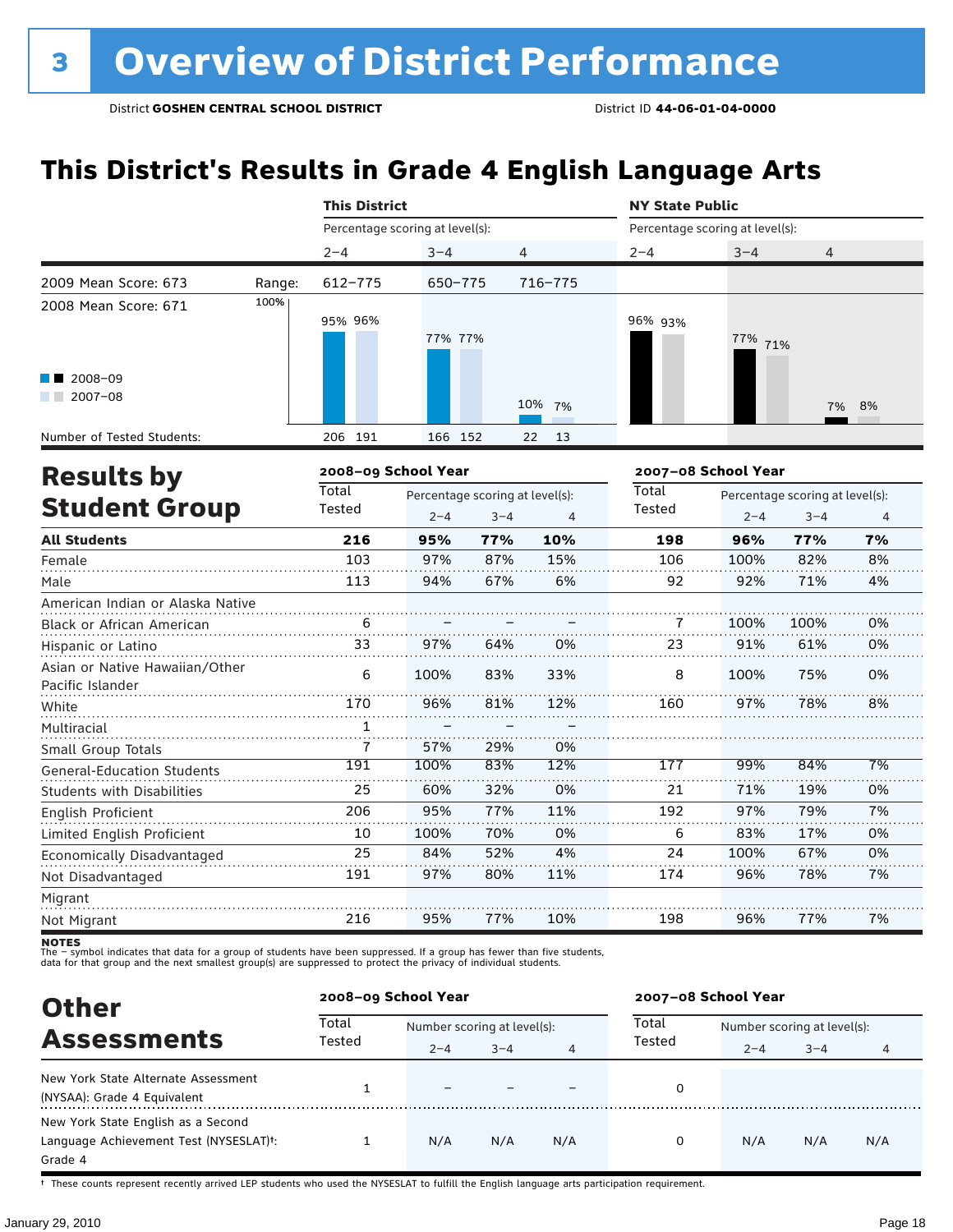## **This District's Results in Grade 4 Mathematics**

|                                                    |        | <b>This District</b>            |         |                                            |          | <b>NY State Public</b>          |                     |                                            |         |
|----------------------------------------------------|--------|---------------------------------|---------|--------------------------------------------|----------|---------------------------------|---------------------|--------------------------------------------|---------|
|                                                    |        | Percentage scoring at level(s): |         |                                            |          | Percentage scoring at level(s): |                     |                                            |         |
|                                                    |        | $2 - 4$                         | $3 - 4$ | 4                                          |          | $2 - 4$                         | $3 - 4$             | 4                                          |         |
| 2009 Mean Score: 672                               | Range: | 622-800                         | 650-800 |                                            | 702-800  |                                 |                     |                                            |         |
| 2008 Mean Score: 677                               | 100%   | 96%<br>90%                      | 79% 81% |                                            |          | 96% 95%                         | 87% 84%             |                                            |         |
| 2008-09<br>$2007 - 08$                             |        |                                 |         |                                            | 19% 20%  |                                 |                     |                                            | 35% 29% |
| Number of Tested Students:                         |        | 193 190                         | 168 159 |                                            | 40<br>40 |                                 |                     |                                            |         |
| <b>Results by</b>                                  |        | 2008-09 School Year             |         |                                            |          |                                 | 2007-08 School Year |                                            |         |
| <b>Student Group</b>                               |        | Total<br>Tested                 | $2 - 4$ | Percentage scoring at level(s):<br>$3 - 4$ | 4        | Total<br>Tested                 | $2 - 4$             | Percentage scoring at level(s):<br>$3 - 4$ | 4       |
| <b>All Students</b>                                |        | 214                             | 90%     | 79%                                        | 19%      | 197                             | 96%                 | 81%                                        | 20%     |
| Female                                             |        | 100                             | 91%     | 83%                                        | 22%      | 106                             | 99%                 | 85%                                        | 17%     |
| Male                                               |        | 114                             | 89%     | 75%                                        | 16%      | 91                              | 93%                 | 76%                                        | 24%     |
| American Indian or Alaska Native                   |        |                                 |         |                                            |          |                                 |                     |                                            |         |
| Black or African American                          |        | 6                               |         |                                            |          | 7                               | 100%                | 100%                                       | 29%     |
| Hispanic or Latino                                 |        | 32                              | 81%     | 56%                                        | 0%       | 22                              | 91%                 | 59%                                        | 5%      |
| Asian or Native Hawaiian/Other<br>Pacific Islander |        | $\overline{1}$                  | 86%     | 86%                                        | 43%      | 8                               | 100%                | 88%                                        | 38%     |
| White                                              |        | 168                             | 93%     | 84%                                        | 22%      | 160                             | 97%                 | 83%                                        | 21%     |
| Multiracial                                        |        | 1                               |         |                                            |          |                                 |                     |                                            |         |
| Small Group Totals                                 |        | 7                               | 57%     | 43%                                        | 0%       |                                 |                     |                                            |         |
| <b>General-Education Students</b>                  |        | 189                             | 96%     | 86%                                        | 21%      | 177                             | 99%                 | 85%                                        | 21%     |
| <b>Students with Disabilities</b>                  |        | 25                              | 44%     | 20%                                        | 0%       | 20                              | 75%                 | 40%                                        | 10%     |
| <b>English Proficient</b>                          |        | 203                             | 91%     | 80%                                        | 20%      | 192                             | 97%                 | 81%                                        | 21%     |
| Limited English Proficient                         |        | 11                              | 82%     | 55%                                        | 0%       | 5                               | 80%                 | 60%                                        | 0%      |
| Economically Disadvantaged                         |        | 25                              | 72%     | 48%                                        | 0%       | 24                              | 92%                 | 71%                                        | 13%     |
| Not Disadvantaged                                  |        | 189                             | 93%     | 83%                                        | 21%      | 173                             | 97%                 | 82%                                        | 21%     |
| Migrant                                            |        |                                 |         |                                            |          |                                 |                     |                                            |         |
| Not Migrant                                        |        | 214                             | 90%     | 79%                                        | 19%      | 197                             | 96%                 | 81%                                        | 20%     |

**NOTES**<br>The – symbol indicates that data for a group of students have been suppressed. If a group has fewer than five students,<br>data for that group and the next smallest group(s) are suppressed to protect the privacy of in

| <b>Other</b>                                                       | 2008-09 School Year |                             |         |                          | 2007-08 School Year |                             |         |   |  |
|--------------------------------------------------------------------|---------------------|-----------------------------|---------|--------------------------|---------------------|-----------------------------|---------|---|--|
| <b>Assessments</b>                                                 | Total<br>Tested     | Number scoring at level(s): |         |                          | Total               | Number scoring at level(s): |         |   |  |
|                                                                    |                     | $2 - 4$                     | $3 - 4$ |                          | Tested              | $2 - 4$                     | $3 - 4$ | 4 |  |
| New York State Alternate Assessment<br>(NYSAA): Grade 4 Equivalent |                     | $\equiv$                    |         | $\overline{\phantom{0}}$ |                     |                             |         |   |  |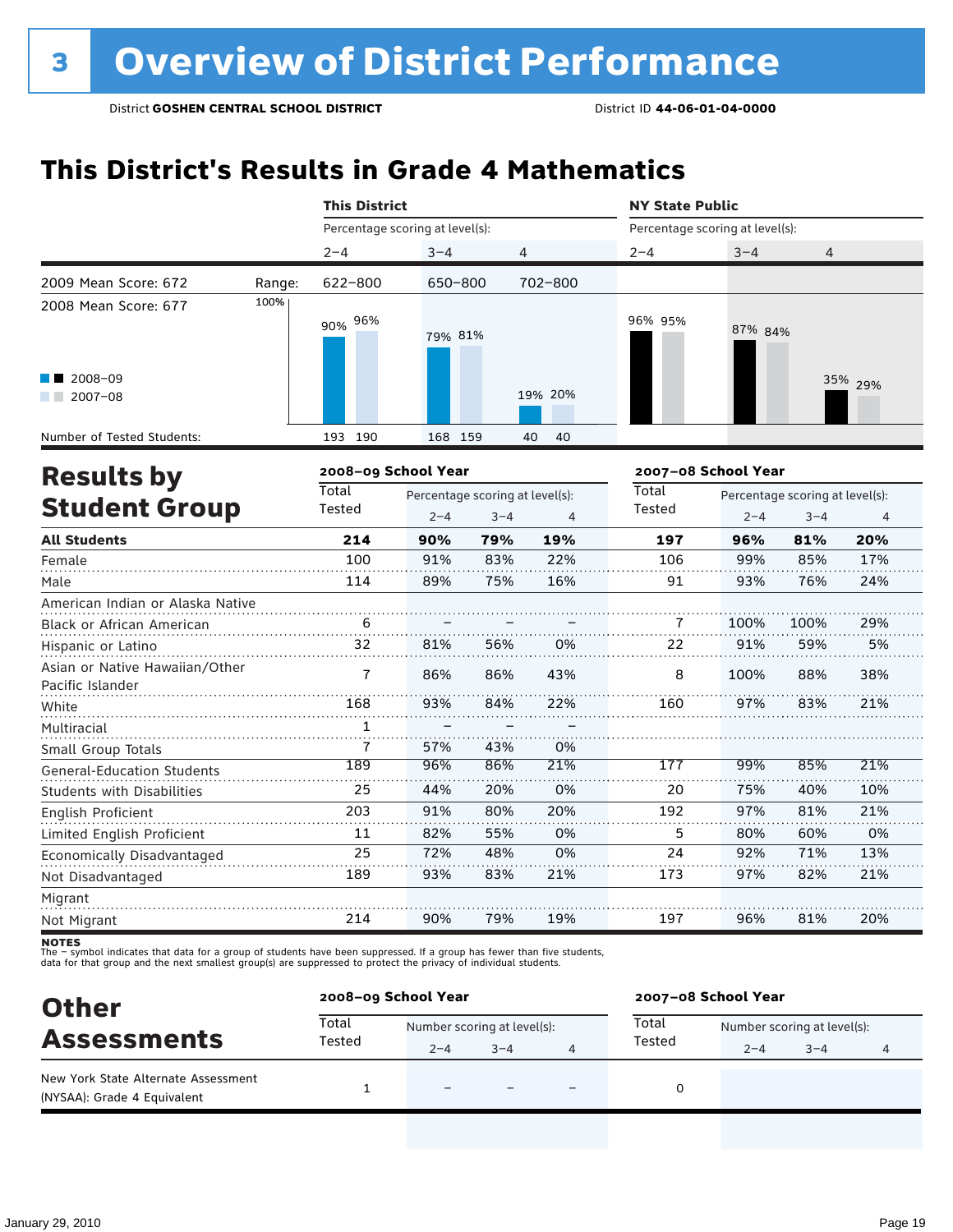## **This District's Results in Grade 4 Science**

|                                                    | <b>This District</b> |                                 |                                 |                | <b>NY State Public</b>          |         |                                 |                |
|----------------------------------------------------|----------------------|---------------------------------|---------------------------------|----------------|---------------------------------|---------|---------------------------------|----------------|
|                                                    |                      | Percentage scoring at level(s): |                                 |                | Percentage scoring at level(s): |         |                                 |                |
|                                                    | $2 - 4$              | $3 - 4$                         |                                 | 4              | $2 - 4$                         | $3 - 4$ | $\overline{4}$                  |                |
| 2009 Mean Score: 79                                | $45 - 100$<br>Range: | $65 - 100$                      |                                 | $85 - 100$     |                                 |         |                                 |                |
| 2008 Mean Score: 81                                | 100%<br>98% 99%      | 86% 90%                         |                                 |                | 97% 97%                         | 88% 85% | 59%                             | 50%            |
| 2008-09<br>$2007 - 08$                             |                      |                                 |                                 | 45% 44%        |                                 |         |                                 |                |
| Number of Tested Students:                         | 212 196              | 186 178                         |                                 | 97<br>87       |                                 |         |                                 |                |
| <b>Results by</b>                                  |                      | 2008-09 School Year             |                                 |                | 2007-08 School Year             |         |                                 |                |
|                                                    | Total                |                                 | Percentage scoring at level(s): |                | Total                           |         | Percentage scoring at level(s): |                |
| <b>Student Group</b>                               | Tested               | $2 - 4$                         | $3 - 4$                         | $\overline{4}$ | Tested                          | $2 - 4$ | $3 - 4$                         | $\overline{4}$ |
| <b>All Students</b>                                | 217                  | 98%                             | 86%                             | 45%            | 198                             | 99%     | 90%                             | 44%            |
| Female                                             | 102                  | 98%                             | 90%                             | 49%            | 107                             | 100%    | 93%                             | 45%            |
| Male                                               | 115                  | 97%                             | 82%                             | 41%            | 91                              | 98%     | 86%                             | 43%            |
| American Indian or Alaska Native                   |                      |                                 |                                 |                |                                 |         |                                 |                |
| Black or African American                          | 7                    |                                 |                                 |                | 7                               | 100%    | 86%                             | 29%            |
| Hispanic or Latino                                 | 32                   | 100%                            | 72%                             | 9%             | 23                              | 100%    | 83%                             | 35%            |
| Asian or Native Hawaiian/Other<br>Pacific Islander | $\overline{7}$       | 100%                            | 86%                             | 57%            | 8                               | 100%    | 100%                            | 38%            |
| White                                              | 169                  | 98%                             | 91%                             | 53%            | 160                             | 99%     | 91%                             | 46%            |
| Multiracial                                        | $\overline{2}$       |                                 |                                 |                |                                 |         |                                 |                |
| Small Group Totals                                 | 9                    | 78%                             | 44%                             | 11%            |                                 |         |                                 |                |
| <b>General-Education Students</b>                  | 192                  | 100%                            | 90%                             | 49%            | 178                             | 100%    | 92%                             | 46%            |
| <b>Students with Disabilities</b>                  | 25                   | 80%                             | 56%                             | 12%            | 20                              | 90%     | 70%                             | 25%            |
| <b>English Proficient</b>                          | 206                  | 98%                             | 86%                             | 47%            | 193                             | 99%     | 90%                             | 45%            |
| Limited English Proficient                         | 11                   | 100%                            | 73%                             | 0%             | 5                               | 100%    | 80%                             | 0%             |
| Economically Disadvantaged                         | 25                   | 96%                             | 64%                             | 4%             | 24                              | 100%    | 83%                             | 33%            |
| Not Disadvantaged                                  | 192                  | 98%                             | 89%                             | 50%            | 174                             | 99%     | 91%                             | 45%            |
| Migrant                                            |                      |                                 |                                 |                |                                 |         |                                 |                |
| Not Migrant                                        | 217                  | 98%                             | 86%                             | 45%            | 198                             | 99%     | 90%                             | 44%            |

**NOTES**<br>The – symbol indicates that data for a group of students have been suppressed. If a group has fewer than five students,<br>data for that group and the next smallest group(s) are suppressed to protect the privacy of in

| <b>Other</b>                                                       |                 | 2008-09 School Year         |         |  |        | 2007-08 School Year         |         |                |  |  |
|--------------------------------------------------------------------|-----------------|-----------------------------|---------|--|--------|-----------------------------|---------|----------------|--|--|
| <b>Assessments</b>                                                 | Total<br>Tested | Number scoring at level(s): |         |  | Total  | Number scoring at level(s): |         |                |  |  |
|                                                                    |                 | $2 - 4$                     | $3 - 4$ |  | Tested | $2 - 4$                     | $3 - 4$ | $\overline{4}$ |  |  |
| New York State Alternate Assessment<br>(NYSAA): Grade 4 Equivalent |                 | $\overline{\phantom{0}}$    |         |  |        |                             |         |                |  |  |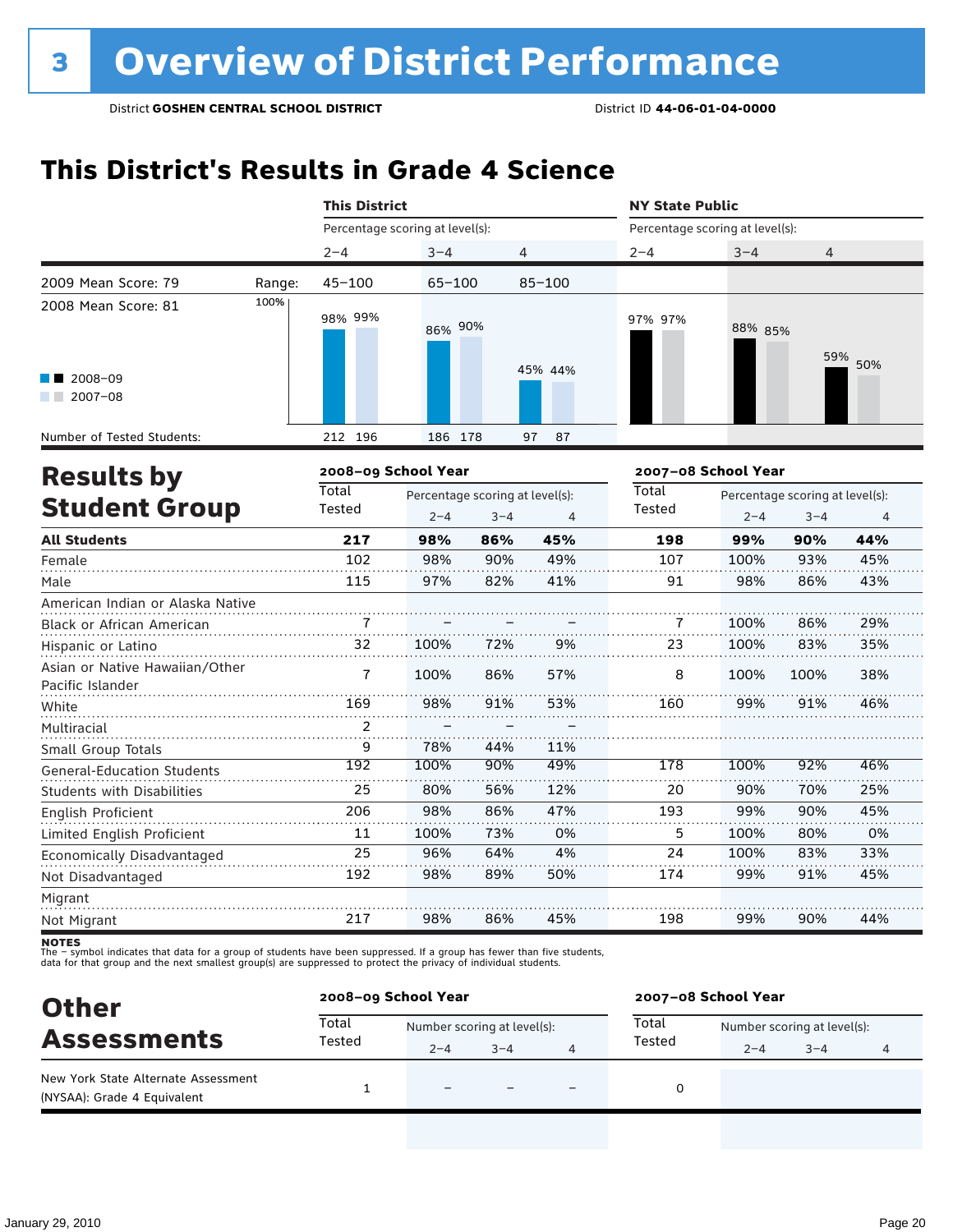## **This District's Results in Grade 5 English Language Arts**

|                                                    |        | <b>This District</b> |                                 |         |           | <b>NY State Public</b>          |                                 |         |                |  |
|----------------------------------------------------|--------|----------------------|---------------------------------|---------|-----------|---------------------------------|---------------------------------|---------|----------------|--|
|                                                    |        |                      | Percentage scoring at level(s): |         |           | Percentage scoring at level(s): |                                 |         |                |  |
|                                                    |        | $2 - 4$              | $3 - 4$                         | 4       |           | $2 - 4$                         | $3 - 4$                         | 4       |                |  |
| 2009 Mean Score: 682                               | Range: | 608-795              | $650 - 795$                     |         | 711-795   |                                 |                                 |         |                |  |
| 2008 Mean Score: 672                               | 100%   | 100%100%             | 87% 85%                         |         |           | 99% 98%                         | 82% 78%                         |         |                |  |
| $2008 - 09$<br>$2007 - 08$                         |        |                      |                                 |         | 18%<br>7% |                                 |                                 | 14%     | 6%             |  |
| Number of Tested Students:                         |        | 205<br>201           | 175 175                         |         | 14<br>36  |                                 |                                 |         |                |  |
| <b>Results by</b>                                  |        |                      | 2008-09 School Year             |         |           |                                 | 2007-08 School Year             |         |                |  |
|                                                    |        | Total                | Percentage scoring at level(s): |         |           | Total                           | Percentage scoring at level(s): |         |                |  |
| <b>Student Group</b>                               |        | Tested               | $2 - 4$                         | $3 - 4$ | 4         | Tested                          | $2 - 4$                         | $3 - 4$ | $\overline{4}$ |  |
| <b>All Students</b>                                |        | 201                  | 100%                            | 87%     | 18%       | 206                             | 100%                            | 85%     | 7%             |  |
| Female                                             |        | 106                  | 100%                            | 92%     | 20%       | 109                             | 99%                             | 81%     | 5%             |  |
| Male                                               |        | 95                   | 100%                            | 81%     | 16%       | 97                              | 100%                            | 90%     | 9%             |  |
| American Indian or Alaska Native                   |        |                      |                                 |         |           | 3                               |                                 |         |                |  |
| <b>Black or African American</b>                   |        | 10                   | 100%                            | 80%     | 20%       | 6                               | 100%                            | 100%    | 0%             |  |
| Hispanic or Latino                                 |        | 25                   | 100%                            | 64%     | 8%        | 17                              | 100%                            | 59%     | 0%             |  |
| Asian or Native Hawaiian/Other<br>Pacific Islander |        | 9                    | 100%                            | 89%     | 11%       | 3                               |                                 |         |                |  |

| $1.111$ $1.1111$                  |     |      |     |     |     |      |     |    |
|-----------------------------------|-----|------|-----|-----|-----|------|-----|----|
| White                             | 157 | 100% | 91% | 20% | 177 | 99%  | 87% | 8% |
| Multiracial                       |     |      |     |     |     |      |     |    |
| Small Group Totals                |     |      |     |     | 6   | 100% | 83% | 0% |
| <b>General-Education Students</b> | 180 | 100% | 93% | 19% | 189 | 100% | 87% | 7% |
| <b>Students with Disabilities</b> | 21  | 100% | 38% | 5%  | 17  | 94%  | 59% | 0% |
| English Proficient                | 195 | 100% | 89% | 18% | 203 |      |     |    |
| Limited English Proficient        | 6   | 100% | 33% | 0%  |     |      |     |    |
| Economically Disadvantaged        | 23  | 100% | 74% | 17% | 18  | 100% | 56% | 6% |
| Not Disadvantaged                 | 178 | 100% | 89% | 18% | 188 | 99%  | 88% | 7% |
| Migrant                           |     |      |     |     |     |      |     |    |
| Not Migrant                       | 201 | 100% | 87% | 18% | 205 |      |     |    |
|                                   |     |      |     |     |     |      |     |    |

**NOTES**<br>The – symbol indicates that data for a group of students have been suppressed. If a group has fewer than five students,<br>data for that group and the next smallest group(s) are suppressed to protect the privacy of in

| <b>Other</b>                                                                                         |                                      | 2008-09 School Year |         |                             | 2007-08 School Year |         |         |     |  |  |
|------------------------------------------------------------------------------------------------------|--------------------------------------|---------------------|---------|-----------------------------|---------------------|---------|---------|-----|--|--|
|                                                                                                      | Total<br>Number scoring at level(s): |                     | Total   | Number scoring at level(s): |                     |         |         |     |  |  |
| <b>Assessments</b>                                                                                   | Tested                               | $2 - 4$             | $3 - 4$ | 4                           | Tested              | $2 - 4$ | $3 - 4$ | 4   |  |  |
| New York State Alternate Assessment<br>(NYSAA): Grade 5 Equivalent                                   | 0                                    |                     |         |                             | 6                   | 6       | 5       |     |  |  |
| New York State English as a Second<br>Language Achievement Test (NYSESLAT) <sup>t</sup> :<br>Grade 5 | 0                                    | N/A                 | N/A     | N/A                         | 3                   | N/A     | N/A     | N/A |  |  |

† These counts represent recently arrived LEP students who used the NYSESLAT to fulfill the English language arts participation requirement.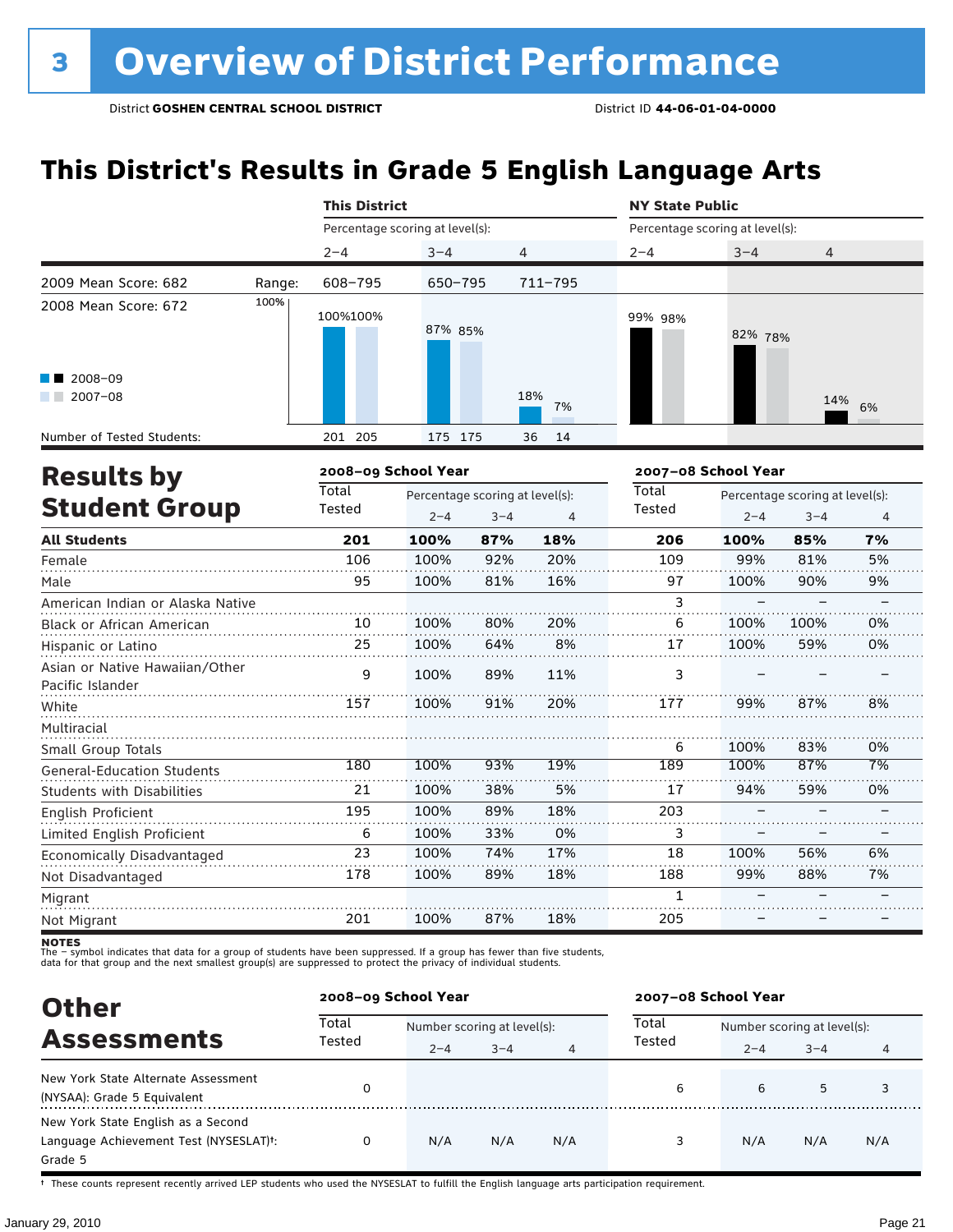## **This District's Results in Grade 5 Mathematics**

|                                                    |        | <b>This District</b>            |         |                                 |            | <b>NY State Public</b>          |                                 |         |     |  |  |
|----------------------------------------------------|--------|---------------------------------|---------|---------------------------------|------------|---------------------------------|---------------------------------|---------|-----|--|--|
|                                                    |        | Percentage scoring at level(s): |         |                                 |            | Percentage scoring at level(s): |                                 |         |     |  |  |
|                                                    |        | $2 - 4$                         | $3 - 4$ | 4                               |            | $2 - 4$                         | $3 - 4$                         | 4       |     |  |  |
| 2009 Mean Score: 693                               | Range: | 619-780                         | 650-780 |                                 | 699-780    |                                 |                                 |         |     |  |  |
| 2008 Mean Score: 681                               | 100%   | 99% 99%                         | 93% 87% |                                 |            | 98% 96%                         | 88% 83%                         |         |     |  |  |
| 2008-09<br>$2007 - 08$                             |        |                                 |         |                                 | 44%<br>24% |                                 |                                 | 36%     | 27% |  |  |
| Number of Tested Students:                         |        | 199 206                         | 187 181 |                                 | 89<br>50   |                                 |                                 |         |     |  |  |
| <b>Results by</b>                                  |        | 2008-09 School Year             |         |                                 |            | 2007-08 School Year             |                                 |         |     |  |  |
|                                                    |        | Total                           |         | Percentage scoring at level(s): |            | Total                           | Percentage scoring at level(s): |         |     |  |  |
| <b>Student Group</b>                               |        | Tested                          | $2 - 4$ | $3 - 4$                         | 4          | Tested                          | $2 - 4$                         | $3 - 4$ | 4   |  |  |
| <b>All Students</b>                                |        | 201                             | 99%     | 93%                             | 44%        | 208                             | 99%                             | 87%     | 24% |  |  |
| Female                                             |        | 106                             | 100%    | 96%                             | 42%        | 109                             | 99%                             | 83%     | 20% |  |  |
| Male                                               |        | 95                              | 98%     | 89%                             | 46%        | 99                              | 99%                             | 91%     | 28% |  |  |
| American Indian or Alaska Native                   |        |                                 |         |                                 |            | 3                               |                                 |         |     |  |  |
| <b>Black or African American</b>                   |        | 10                              | 100%    | 90%                             | 30%        | 6                               | 100%                            | 83%     | 0%  |  |  |
| Hispanic or Latino                                 |        | 25                              | 96%     | 80%                             | 24%        | 19                              | 100%                            | 58%     | 0%  |  |  |
| Asian or Native Hawaiian/Other<br>Pacific Islander |        | 9                               | 100%    | 100%                            | 67%        | 3                               |                                 |         |     |  |  |
| White                                              |        | 157                             | 99%     | 95%                             | 47%        | 177                             | 99%                             | 90%     | 27% |  |  |
| Multiracial                                        |        |                                 |         |                                 |            |                                 |                                 |         |     |  |  |

Migrant Not Migrant

Small Group Totals

English Proficient

Not Disadvantaged

General-Education Students Students with Disabilities

Limited English Proficient Economically Disadvantaged

**NOTES**<br>The – symbol indicates that data for a group of students have been suppressed. If a group has fewer than five students,<br>data for that group and the next smallest group(s) are suppressed to protect the privacy of in

100% 90% 99% 100% 96% 99%

97% 57% 94% 67% 87% 94%

48% 10% 46% 0% 35% 46%

100% 99% 94% 99% 100% 100% 99% – –

100% 88% 75% 88% 40% 65% 89% – –

33% 25% 13% 25% 0% 10% 26% – –

44%

93%

99%

201

| <b>Other</b>                                                                             |                 | 2008-09 School Year<br>2007-08 School Year |         |  |                 |                             |              |   |
|------------------------------------------------------------------------------------------|-----------------|--------------------------------------------|---------|--|-----------------|-----------------------------|--------------|---|
| <b>Assessments</b><br>New York State Alternate Assessment<br>(NYSAA): Grade 5 Equivalent | Total<br>Tested | Number scoring at level(s):                |         |  | Total<br>Tested | Number scoring at level(s): |              |   |
|                                                                                          |                 | $2 - 4$                                    | $3 - 4$ |  | 6               | $2 - 4$                     | $3 - 4$<br>4 | 4 |
|                                                                                          |                 |                                            |         |  |                 |                             |              |   |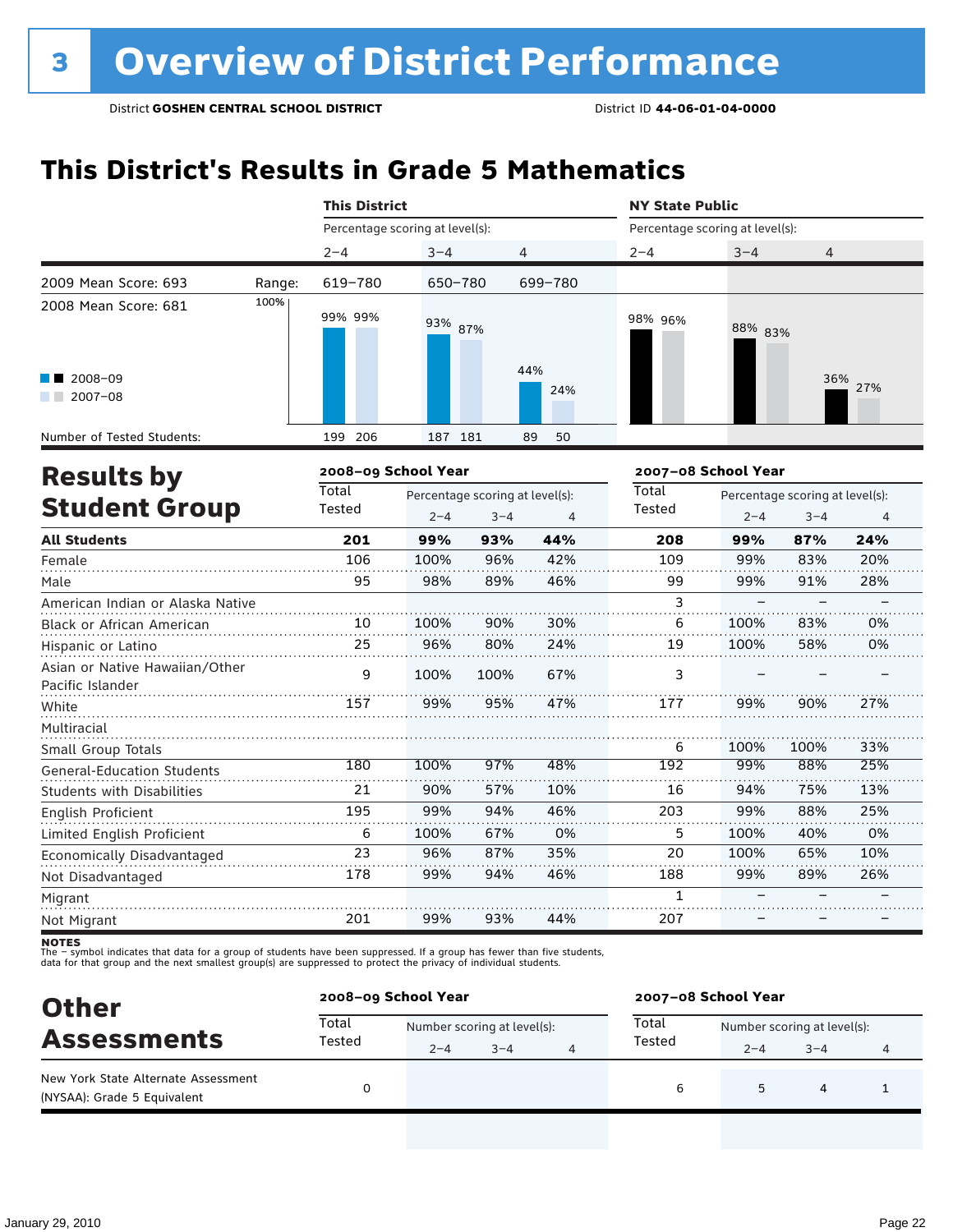## **This District's Results in Grade 6 English Language Arts**

|                                                             |        | <b>This District</b>            |                                 |          | <b>NY State Public</b>          |                                 |                |  |  |
|-------------------------------------------------------------|--------|---------------------------------|---------------------------------|----------|---------------------------------|---------------------------------|----------------|--|--|
|                                                             |        | Percentage scoring at level(s): |                                 |          | Percentage scoring at level(s): |                                 |                |  |  |
|                                                             |        | $2 - 4$                         | $3 - 4$                         | 4        | $2 - 4$                         | $3 - 4$                         | $\overline{4}$ |  |  |
| 2009 Mean Score: 671                                        | Range: | 598-785                         | 650-785                         | 696-785* |                                 |                                 |                |  |  |
| 2008 Mean Score: 657<br>2008-09<br>a sa Bara<br>$2007 - 08$ | 100%   | 100% 98%                        | 89%<br>67%                      | 9%<br>2% | 100% 98%                        | 81%<br>67%                      | 9%<br>5%       |  |  |
| Number of Tested Students:                                  |        | 215 214                         | 191 146                         | 19<br>4  |                                 |                                 |                |  |  |
| <b>Results by</b>                                           |        | 2008-09 School Year             |                                 |          | 2007-08 School Year             |                                 |                |  |  |
|                                                             |        | Total                           | Percentage scoring at level(s): |          | Total                           | Percentage scoring at level(s): |                |  |  |
| <b>Student Group</b>                                        |        | Tested                          | $3 - 4$<br>$2 - 4$              | 4        | Tested                          | $2 - 4$                         | $3 - 4$<br>4   |  |  |

| <b>All Students</b>                                | 215 | 100% | 89%  | 9%  | 218 | 98%  | 67% | 2% |
|----------------------------------------------------|-----|------|------|-----|-----|------|-----|----|
| Female                                             | 114 | 100% | 89%  | 11% | 104 | 98%  | 69% | 3% |
| Male                                               | 101 | 100% | 89%  | 7%  | 114 | 98%  | 65% | 1% |
| American Indian or Alaska Native                   | 3   |      |      |     |     |      |     |    |
| Black or African American                          | 8   | 100% | 75%  | 0%  | 8   | 100% | 50% | 0% |
| Hispanic or Latino                                 | 22  | 100% | 77%  | 0%  | 27  | 100% | 67% | 4% |
| Asian or Native Hawaiian/Other<br>Pacific Islander | 3   |      |      |     | 8   | 100% | 75% | 0% |
| White                                              | 179 | 100% | 91%  | 11% | 175 | 98%  | 67% | 2% |
| Multiracial                                        |     |      |      |     |     |      |     |    |
| Small Group Totals                                 | 6   | 100% | 100% | 0%  |     |      |     |    |
| <b>General-Education Students</b>                  | 195 | 100% | 92%  | 9%  | 188 | 100% | 77% | 2% |
| <b>Students with Disabilities</b>                  | 20  | 100% | 55%  | 5%  | 30  | 87%  | 3%  | 0% |
| English Proficient                                 | 209 | 100% | 90%  | 9%  | 215 |      |     |    |
| Limited English Proficient                         | 6   | 100% | 50%  | 0%  | 3   |      |     |    |
| Economically Disadvantaged                         | 23  | 100% | 70%  | 4%  | 23  | 96%  | 39% | 0% |
| Not Disadvantaged                                  | 192 | 100% | 91%  | 9%  | 195 | 98%  | 70% | 2% |
| Migrant                                            | 1   |      |      |     |     |      |     |    |
| Not Migrant                                        | 214 |      |      |     | 218 | 98%  | 67% | 2% |

**NOTES**<br>The – symbol indicates that data for a group of students have been suppressed. If a group has fewer than five students,<br>data for that group and the next smallest group(s) are suppressed to protect the privacy of in

\* Level 4 range is for 2008–09 only. The 2007–08 range is 705–785.

| <b>Other</b>                                        | 2008-09 School Year |                             |         |               |        | 2007-08 School Year         |         |     |  |  |  |
|-----------------------------------------------------|---------------------|-----------------------------|---------|---------------|--------|-----------------------------|---------|-----|--|--|--|
| <b>Assessments</b>                                  | Total               | Number scoring at level(s): |         |               | Total  | Number scoring at level(s): |         |     |  |  |  |
|                                                     | Tested              | $2 - 4$                     | $3 - 4$ | 4             | Tested | $2 - 4$                     | $3 - 4$ | 4   |  |  |  |
| New York State Alternate Assessment                 | 6                   | 6                           | 3       | $\mathcal{P}$ | 0      |                             |         |     |  |  |  |
| (NYSAA): Grade 6 Equivalent                         |                     |                             |         |               |        |                             |         |     |  |  |  |
| New York State English as a Second                  |                     |                             |         |               |        |                             |         |     |  |  |  |
| Language Achievement Test (NYSESLAT) <sup>+</sup> : |                     | N/A                         | N/A     | N/A           | 2      | N/A                         | N/A     | N/A |  |  |  |
| Grade 6                                             |                     |                             |         |               |        |                             |         |     |  |  |  |

† These counts represent recently arrived LEP students who used the NYSESLAT to fulfill the English language arts participation requirement.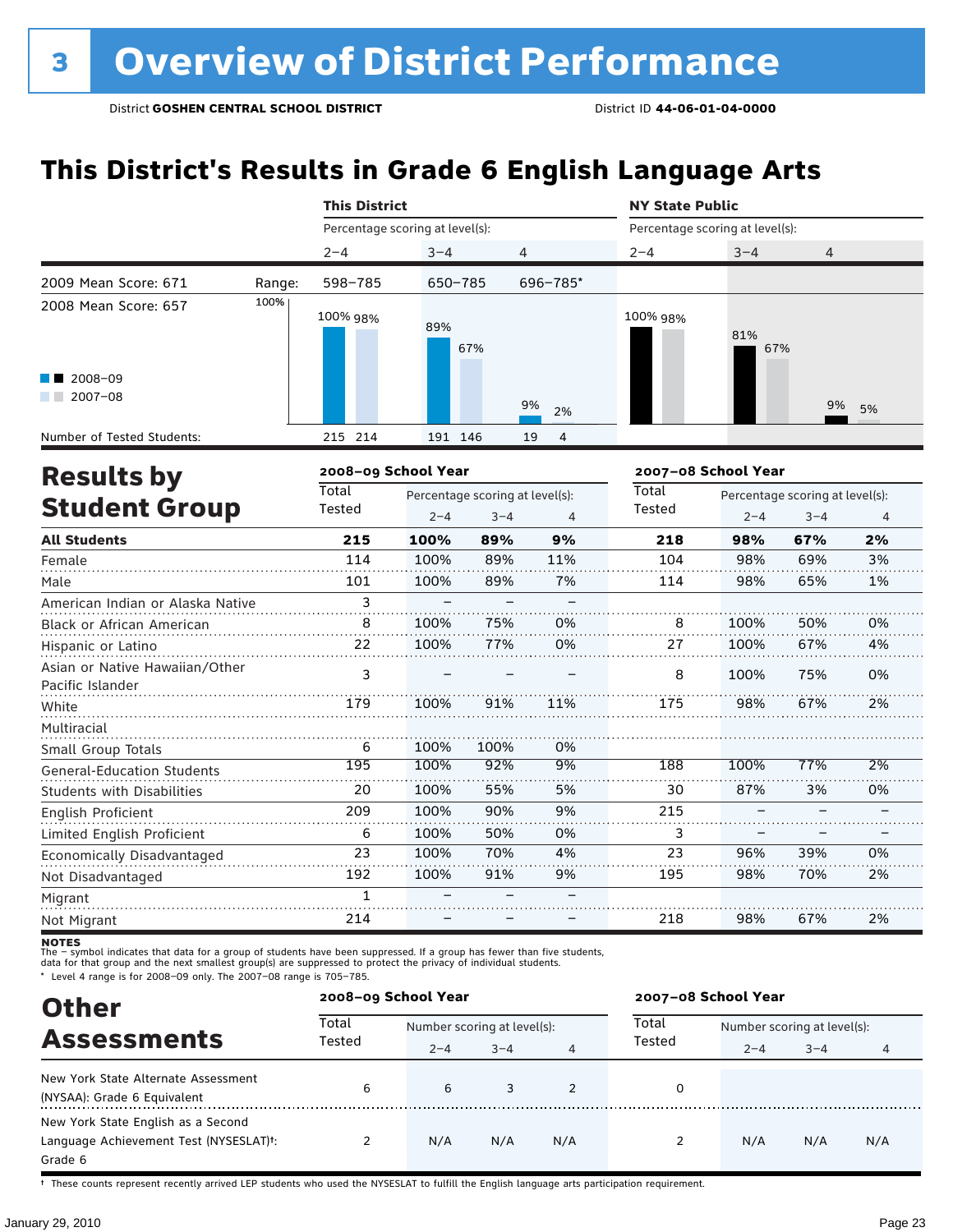## **This District's Results in Grade 6 Mathematics**

|                                                    |        | <b>This District</b>            |             |                                            |                | <b>NY State Public</b>          |                                                            |     |         |  |
|----------------------------------------------------|--------|---------------------------------|-------------|--------------------------------------------|----------------|---------------------------------|------------------------------------------------------------|-----|---------|--|
|                                                    |        | Percentage scoring at level(s): |             |                                            |                | Percentage scoring at level(s): |                                                            |     |         |  |
|                                                    |        | $2 - 4$                         | $3 - 4$     |                                            | 4              | $2 - 4$                         | $3 - 4$                                                    | 4   |         |  |
| 2009 Mean Score: 681                               | Range: | 616-780                         | 650-780     |                                            | 696-780        |                                 |                                                            |     |         |  |
| 2008 Mean Score: 667                               | 100%   | 98% 93%                         | 89%         | 79%                                        |                | 96% 94%                         | 83% 79%                                                    |     |         |  |
| 2008-09<br>$2007 - 08$                             |        |                                 |             | 23%<br>15%                                 |                |                                 |                                                            |     | 28% 26% |  |
| Number of Tested Students:                         |        | 212 204                         | 193 174     |                                            | 49<br>32       |                                 |                                                            |     |         |  |
| <b>Results by</b>                                  |        | 2008-09 School Year             |             |                                            |                | 2007-08 School Year             |                                                            |     |         |  |
| <b>Student Group</b>                               |        | Total<br>Tested                 | $2 - 4$     | Percentage scoring at level(s):<br>$3 - 4$ | $\overline{4}$ | Total<br>Tested                 | Percentage scoring at level(s):<br>$2 - 4$<br>$3 - 4$<br>4 |     |         |  |
| <b>All Students</b>                                |        | 216                             | 98%         | 89%                                        | 23%            | 219                             | 93%                                                        | 79% | 15%     |  |
| Female                                             |        | 114                             | 98%         | 89%                                        | 19%            | 107                             | 93%                                                        | 78% | 8%      |  |
| Male                                               |        | 102                             | 98%         | 89%                                        | 26%            | 112                             | 93%                                                        | 81% | 21%     |  |
| American Indian or Alaska Native                   |        | 3                               |             |                                            |                |                                 |                                                            |     |         |  |
| <b>Black or African American</b>                   |        | 8                               | 88%         | 75%                                        | 13%            | 8                               | 63%                                                        | 63% | 0%      |  |
| Hispanic or Latino                                 |        | 24                              | 96%         | 71%                                        | 8%             | 29                              | 90%                                                        | 69% | 7%      |  |
| Asian or Native Hawaiian/Other<br>Pacific Islander |        | 3                               |             |                                            |                | 8                               | 88%                                                        | 88% | 38%     |  |
| White                                              |        | 178                             | 99%         | 93%                                        | 25%            | 174                             | 95%                                                        | 82% | 16%     |  |
| Multiracial                                        |        |                                 |             |                                            |                |                                 |                                                            |     |         |  |
| Small Group Totals                                 |        | 6<br>196                        | 100%<br>99% | 83%<br>93%                                 | 33%<br>25%     |                                 | 99%                                                        | 87% | 17%     |  |
| <b>General-Education Students</b>                  |        |                                 |             |                                            |                | 191                             |                                                            |     |         |  |
| Students with Disabilities                         |        | 20                              | 85%         | 55%                                        | 0%             | 28                              | 54%                                                        | 25% | 0%      |  |
| English Proficient                                 |        | 208                             | 99%         | 91%                                        | 24%            | 214                             | 94%                                                        | 81% | 15%     |  |
| Limited English Proficient                         |        | 8                               | 88%         | 50%                                        | 0%             | 5                               | 60%                                                        | 20% | 0%      |  |
| Economically Disadvantaged                         |        | 21                              | 95%         | 71%                                        | 10%            | 25                              | 84%                                                        | 52% | 4%      |  |
| Not Disadvantaged                                  |        | 195                             | 98%         | 91%                                        | 24%            | 194                             | 94%                                                        | 83% | 16%     |  |
| Migrant                                            |        | $\mathbf{1}$                    |             |                                            |                |                                 |                                                            |     |         |  |
| Not Migrant                                        |        | 215                             |             |                                            |                | 219                             | 93%                                                        | 79% | 15%     |  |

**NOTES**<br>The – symbol indicates that data for a group of students have been suppressed. If a group has fewer than five students,<br>data for that group and the next smallest group(s) are suppressed to protect the privacy of in

| <b>Other</b>                                                       | 2008-09 School Year |                             |                |   |        | 2007-08 School Year         |         |   |  |  |
|--------------------------------------------------------------------|---------------------|-----------------------------|----------------|---|--------|-----------------------------|---------|---|--|--|
| <b>Assessments</b>                                                 | Total               | Number scoring at level(s): |                |   | Total  | Number scoring at level(s): |         |   |  |  |
|                                                                    | Tested              | $2 - 4$                     | $3 - 4$        | 4 | Tested | $2 - 4$                     | $3 - 4$ | 4 |  |  |
| New York State Alternate Assessment<br>(NYSAA): Grade 6 Equivalent | 6                   | 5                           | $\overline{a}$ |   |        |                             |         |   |  |  |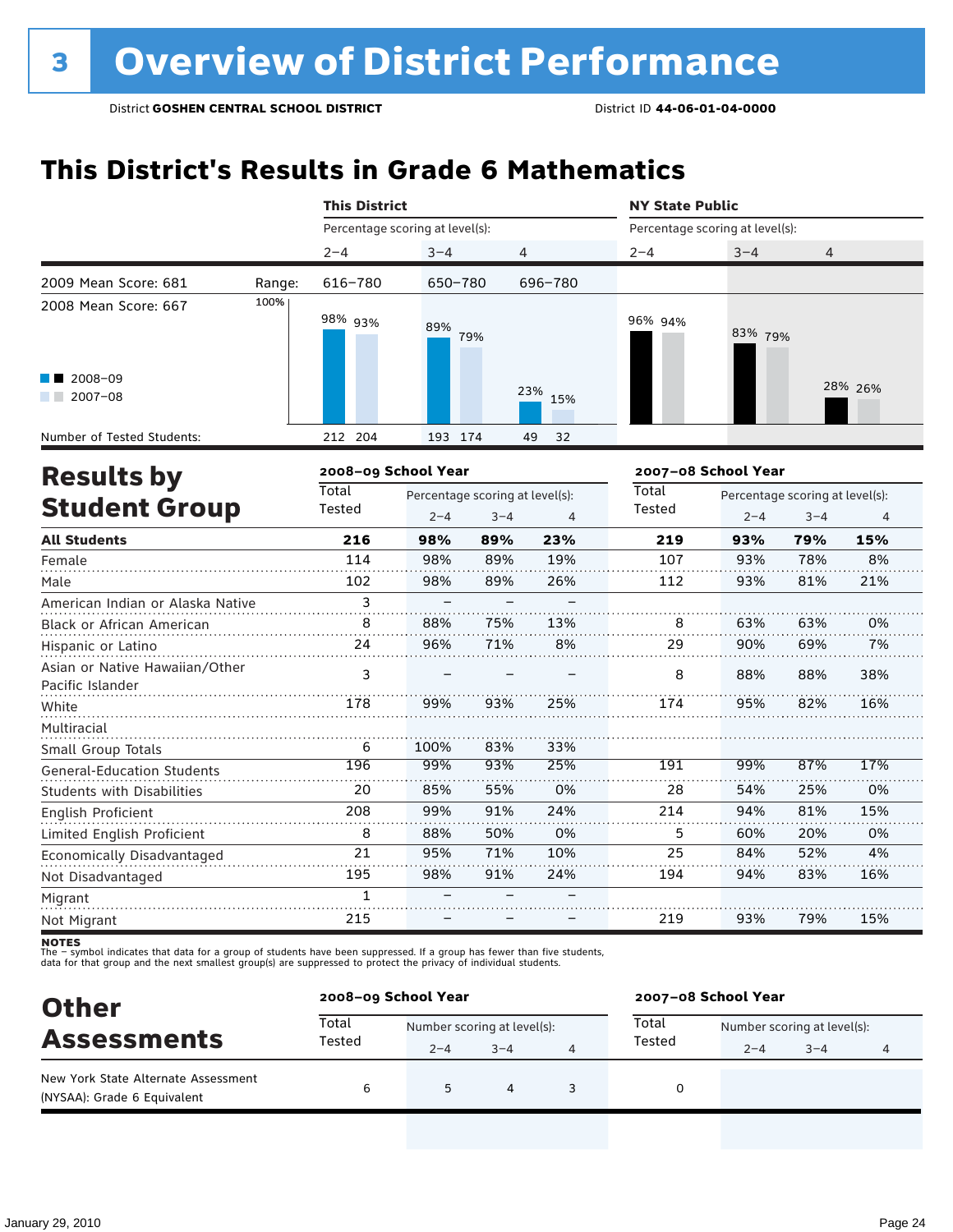## **This District's Results in Grade 7 English Language Arts**

|                                                                       |        | <b>This District</b>            |            |                  | <b>NY State Public</b> |                                 |          |  |  |
|-----------------------------------------------------------------------|--------|---------------------------------|------------|------------------|------------------------|---------------------------------|----------|--|--|
|                                                                       |        | Percentage scoring at level(s): |            |                  |                        | Percentage scoring at level(s): |          |  |  |
|                                                                       |        | $2 - 4$                         | $3 - 4$    | 4                | $2 - 4$                | $3 - 4$                         | 4        |  |  |
| 2009 Mean Score: 673                                                  | Range: | 600-790                         | 650-790    | 705-790*         |                        |                                 |          |  |  |
| 2008 Mean Score: 666<br>$\blacksquare$ 2008-09<br>$2007 - 08$<br>a ka | 100%   | 100% 98%                        | 91%<br>74% | 7%<br>4%         | 100% 98%               | 80%<br>70%                      | 7%<br>3% |  |  |
| Number of Tested Students:                                            |        | 224 222                         | 204 169    | 16<br>$_{\rm 8}$ |                        |                                 |          |  |  |
|                                                                       |        |                                 |            |                  |                        |                                 |          |  |  |

| <b>Results by</b>                                  |        | 2008-09 School Year |                                 |     |        | 2007-08 School Year |                                 |    |  |  |
|----------------------------------------------------|--------|---------------------|---------------------------------|-----|--------|---------------------|---------------------------------|----|--|--|
|                                                    | Total  |                     | Percentage scoring at level(s): |     | Total  |                     | Percentage scoring at level(s): |    |  |  |
| <b>Student Group</b>                               | Tested | $2 - 4$             | $3 - 4$                         | 4   | Tested | $2 - 4$             | $3 - 4$                         | 4  |  |  |
| <b>All Students</b>                                | 224    | 100%                | 91%                             | 7%  | 227    | 98%                 | 74%                             | 4% |  |  |
| Female                                             | 109    | 100%                | 94%                             | 6%  | 127    | 100%                | 82%                             | 4% |  |  |
| Male                                               | 115    | 100%                | 88%                             | 9%  | 100    | 95%                 | 65%                             | 3% |  |  |
| American Indian or Alaska Native                   |        |                     |                                 |     | 1      |                     |                                 |    |  |  |
| <b>Black or African American</b>                   |        |                     |                                 |     | 16     | 88%                 | 75%                             | 0% |  |  |
| Hispanic or Latino                                 | 30     | 100%                | 90%                             | 3%  | 27     | 96%                 | 48%                             | 4% |  |  |
| Asian or Native Hawaiian/Other<br>Pacific Islander | 9      | 100%                | 89%                             | 33% | 6      |                     |                                 |    |  |  |
| White                                              | 177    | 100%                | 91%                             | 7%  | 177    | 99%                 | 80%                             | 4% |  |  |
| Multiracial                                        | 1      |                     |                                 |     |        |                     |                                 |    |  |  |
| Small Group Totals                                 | 8      | 100%                | 100%                            | 0%  | 7      | 100%                | 43%                             | 0% |  |  |
| <b>General-Education Students</b>                  | 199    | 100%                | 96%                             | 8%  | 198    | 99%                 | 82%                             | 4% |  |  |
| <b>Students with Disabilities</b>                  | 25     | 100%                | 48%                             | 0%  | 29     | 86%                 | 21%                             | 0% |  |  |
| English Proficient                                 | 219    | 100%                | 92%                             | 7%  | 222    | 98%                 | 76%                             | 4% |  |  |
| Limited English Proficient                         | 5      | 100%                | 60%                             | 0%  | 5      | 80%                 | 20%                             | 0% |  |  |
| Economically Disadvantaged                         | 20     | 100%                | 80%                             | 0%  | 37     | 92%                 | 43%                             | 0% |  |  |
| Not Disadvantaged                                  | 204    | 100%                | 92%                             | 8%  | 190    | 99%                 | 81%                             | 4% |  |  |
| Migrant                                            |        |                     |                                 |     |        |                     |                                 |    |  |  |
| Not Migrant                                        | 224    | 100%                | 91%                             | 7%  | 227    | 98%                 | 74%                             | 4% |  |  |

**NOTES**<br>The – symbol indicates that data for a group of students have been suppressed. If a group has fewer than five students,<br>data for that group and the next smallest group(s) are suppressed to protect the privacy of in

\* Level 4 range is for 2008–09 only. The 2007–08 range is 712–790.

| <b>Other</b>                                        | 2008-09 School Year |                             |         |     | 2007-08 School Year |                             |         |     |  |  |
|-----------------------------------------------------|---------------------|-----------------------------|---------|-----|---------------------|-----------------------------|---------|-----|--|--|
| <b>Assessments</b>                                  | Total<br>Tested     | Number scoring at level(s): |         |     | Total               | Number scoring at level(s): |         |     |  |  |
|                                                     |                     | $2 - 4$                     | $3 - 4$ | 4   | Tested              | $2 - 4$                     | $3 - 4$ | 4   |  |  |
| New York State Alternate Assessment                 |                     |                             |         |     |                     |                             |         |     |  |  |
| (NYSAA): Grade 7 Equivalent                         |                     |                             |         |     |                     |                             |         |     |  |  |
| New York State English as a Second                  |                     |                             |         |     |                     |                             |         |     |  |  |
| Language Achievement Test (NYSESLAT) <sup>+</sup> : |                     | N/A                         | N/A     | N/A |                     | N/A                         | N/A     | N/A |  |  |
| Grade 7                                             |                     |                             |         |     |                     |                             |         |     |  |  |

† These counts represent recently arrived LEP students who used the NYSESLAT to fulfill the English language arts participation requirement.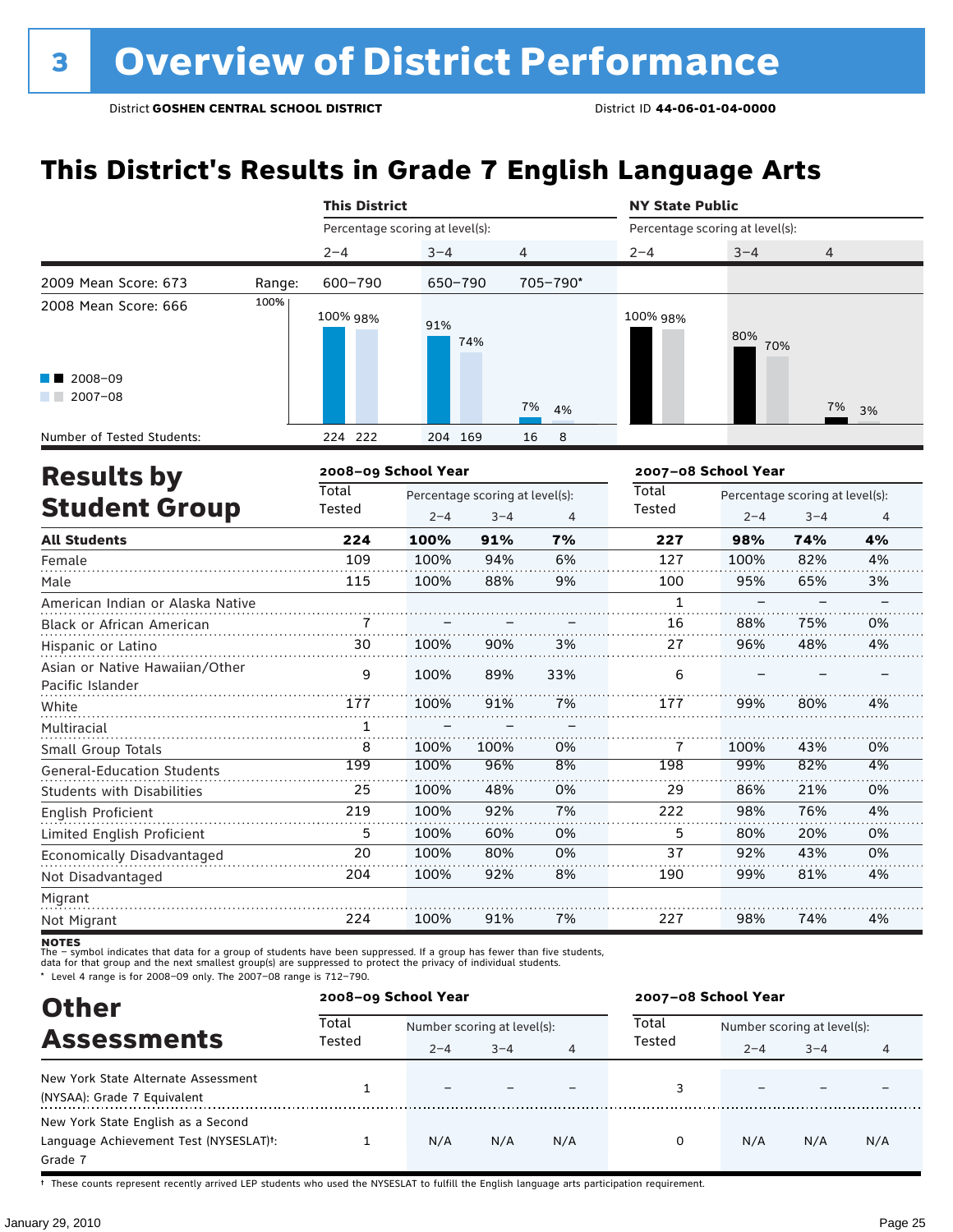## **This District's Results in Grade 7 Mathematics**

|                                                    | <b>This District</b> |                     |                                 |              |          | <b>NY State Public</b> |                                 |                                 |         |  |
|----------------------------------------------------|----------------------|---------------------|---------------------------------|--------------|----------|------------------------|---------------------------------|---------------------------------|---------|--|
|                                                    |                      |                     | Percentage scoring at level(s): |              |          |                        | Percentage scoring at level(s): |                                 |         |  |
|                                                    |                      | $2 - 4$             | $3 - 4$                         | 4            |          | $2 - 4$                | $3 - 4$                         | 4                               |         |  |
| 2009 Mean Score: 683                               | Range:               | 611-800             | 650-800                         |              | 693-800  |                        |                                 |                                 |         |  |
| 2008 Mean Score: 675                               | 100%                 | 100% 98%            | 93%                             | 84%          |          | 99% 96%                | 87%<br>79%                      |                                 |         |  |
| 2008-09<br>$2007 - 08$                             |                      |                     |                                 |              | 27% 28%  |                        |                                 |                                 | 30% 28% |  |
| Number of Tested Students:                         |                      | 225 224             | 210 193                         |              | 60<br>65 |                        |                                 |                                 |         |  |
| <b>Results by</b>                                  |                      | 2008-09 School Year |                                 |              |          |                        | 2007-08 School Year             |                                 |         |  |
|                                                    |                      | Total               | Percentage scoring at level(s): |              |          | Total                  |                                 | Percentage scoring at level(s): |         |  |
| <b>Student Group</b>                               |                      | Tested              | $2 - 4$                         | $3 - 4$<br>4 |          | Tested                 | $2 - 4$                         | $3 - 4$                         | 4       |  |
| <b>All Students</b>                                |                      | 225                 | 100%                            | 93%          | 27%      | 229                    | 98%                             | 84%                             | 28%     |  |
| Female                                             |                      | 110                 | 100%                            | 93%          | 25%      | 128                    | 99%                             | 88%                             | 30%     |  |
| Male                                               |                      | 115                 | 100%                            | 94%          | 28%      | 101                    | 96%                             | 79%                             | 26%     |  |
| American Indian or Alaska Native                   |                      |                     |                                 |              |          | $\mathbf{1}$           |                                 |                                 |         |  |
| <b>Black or African American</b>                   |                      | 7                   |                                 |              |          | 16                     | 94%                             | 75%                             | 19%     |  |
| Hispanic or Latino                                 |                      | 31                  | 100%                            | 87%          | 23%      | 27                     | 100%                            | 70%                             | 22%     |  |
| Asian or Native Hawaiian/Other<br>Pacific Islander |                      | 9                   | 100%                            | 89%          | 67%      | 6                      |                                 |                                 |         |  |
| White                                              |                      | 177                 | 100%                            | 95%          | 27%      | 179                    | 98%                             | 87%                             | 31%     |  |
| Multiracial                                        |                      | 1                   |                                 |              |          |                        |                                 |                                 |         |  |
| Small Group Totals                                 |                      | 8                   | 100%                            | 75%          | 0%       | 7                      | 100%                            | 86%                             | 14%     |  |

| <b>NOTES</b> |                                                                                                                         |  |  |  |  |  |  |
|--------------|-------------------------------------------------------------------------------------------------------------------------|--|--|--|--|--|--|
|              | The – symbol indicates that data for a group of students have been suppressed. If a group has fewer than five students, |  |  |  |  |  |  |
|              | data for that group and the next smallest group(s) are suppressed to protect the privacy of individual students.        |  |  |  |  |  |  |

100% 100% 100% 100% 100% 100% – –

98% 56% 95% 50% 75% 95% – –

30% 0% 27% 0% 10% 28% – –

100% 82% 98% 100% 95% 98%

91% 39% 85% 60% 58% 90%

32% 4% 29% 0% 8% 32%

28%

84%

98%

229

| <b>Other</b><br><b>Assessments</b>                                 |        | 2008-09 School Year         |         |                          | 2007-08 School Year |                             |                          |   |  |
|--------------------------------------------------------------------|--------|-----------------------------|---------|--------------------------|---------------------|-----------------------------|--------------------------|---|--|
|                                                                    | Total  | Number scoring at level(s): |         |                          | Total               | Number scoring at level(s): |                          |   |  |
|                                                                    | Tested | $2 - 4$                     | $3 - 4$ |                          | Tested              | $2 - 4$                     | $3 - 4$                  | 4 |  |
| New York State Alternate Assessment<br>(NYSAA): Grade 7 Equivalent |        | $\equiv$                    |         | $\overline{\phantom{0}}$ |                     |                             | $\overline{\phantom{0}}$ |   |  |

General-Education Students Students with Disabilities

Limited English Proficient Economically Disadvantaged

English Proficient

Not Disadvantaged

Migrant Not Migrant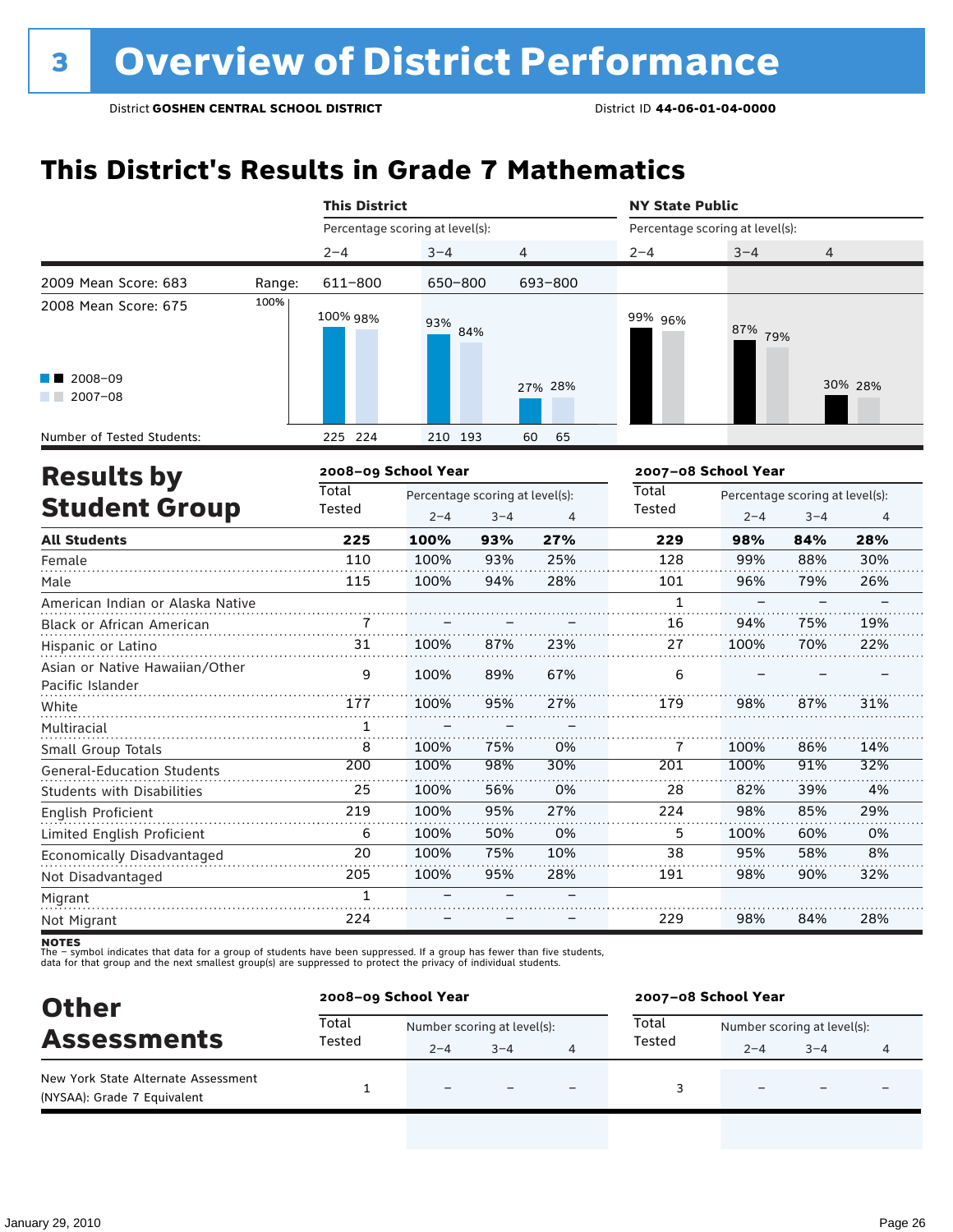## **This District's Results in Grade 8 English Language Arts**

|                                                    |        | <b>This District</b>            |                                                            |     |         | <b>NY State Public</b>          |                     |                                            |                |  |
|----------------------------------------------------|--------|---------------------------------|------------------------------------------------------------|-----|---------|---------------------------------|---------------------|--------------------------------------------|----------------|--|
|                                                    |        | Percentage scoring at level(s): |                                                            |     |         | Percentage scoring at level(s): |                     |                                            |                |  |
|                                                    |        | $2 - 4$                         | $3 - 4$                                                    | 4   |         | $2 - 4$                         | $3 - 4$             | 4                                          |                |  |
| 2009 Mean Score: 663                               | Range: | $602 - 790$                     | 650-790                                                    |     | 715-790 |                                 |                     |                                            |                |  |
| 2008 Mean Score: 659                               | 100%   | 99% 98%                         | 78%                                                        | 55% |         | 98% 95%                         | 69%<br>56%          |                                            |                |  |
| 2008-09<br>$2007 - 08$                             |        |                                 |                                                            | 3%  | 5%      |                                 |                     | 5%                                         | 6%             |  |
| Number of Tested Students:                         |        | 232 249                         | 183 140                                                    | 6   | 13      |                                 |                     |                                            |                |  |
| 2008-09 School Year<br><b>Results by</b>           |        |                                 |                                                            |     |         |                                 | 2007-08 School Year |                                            |                |  |
| <b>Student Group</b>                               |        | Total<br>Tested                 | Percentage scoring at level(s):<br>$2 - 4$<br>$3 - 4$<br>4 |     |         | Total<br>Tested                 | $2 - 4$             | Percentage scoring at level(s):<br>$3 - 4$ | $\overline{4}$ |  |
| <b>All Students</b>                                |        | 234                             | 99%                                                        | 78% | 3%      | 254                             | 98%                 | 55%                                        | 5%             |  |
| Female                                             |        | 131                             | 100%                                                       | 86% | 4%      | 117                             | 97%                 | 71%                                        | 9%             |  |
| Male                                               |        | 103                             | 98%                                                        | 68% | 1%      | 137                             | 99%                 | 42%                                        | 1%             |  |
| American Indian or Alaska Native                   |        | $\mathbf{1}$                    | $\overline{\phantom{0}}$                                   |     |         |                                 |                     |                                            |                |  |
| Black or African American                          |        | 17                              | 100%                                                       | 82% | 0%      | 16                              | 88%                 | 31%                                        | 0%             |  |
| Hispanic or Latino                                 |        | 30                              | 97%                                                        | 53% | 0%      | 31                              | 90%                 | 23%                                        | 0%             |  |
| Asian or Native Hawaiian/Other<br>Pacific Islander |        | 6                               |                                                            |     |         | 5                               | 100%                | 40%                                        | 0%             |  |
| White                                              |        | 178                             | 99%                                                        | 82% | 3%      | 202                             | 100%                | 62%                                        | 6%             |  |
| Multiracial                                        |        | 2                               |                                                            |     |         |                                 |                     |                                            |                |  |
| Small Group Totals                                 |        | 9                               | 100%                                                       | 78% | 0%      |                                 |                     |                                            |                |  |
| <b>General-Education Students</b>                  |        | 207                             | 100%                                                       | 86% | 3%      | 235                             | 99%                 | 58%                                        | 6%             |  |
| <b>Students with Disabilities</b>                  |        | 27                              | 96%                                                        | 19% | 0%      | 19                              | 84%                 | 16%                                        | 0%             |  |
| <b>English Proficient</b>                          |        | 230                             |                                                            |     |         | 247                             | 99%                 | 57%                                        | 5%             |  |
| Limited English Proficient                         |        | 4                               |                                                            |     |         | $\overline{1}$                  | 71%                 | 0%                                         | 0%             |  |

Economically Disadvantaged Not Disadvantaged Migrant Not Migrant 41 193 1 233 98% 99% – – 44% 85% – – 0% 3% – – 34 220 2  $\overline{252}$ 91% 99% – –

**NOTES**<br>The – symbol indicates that data for a group of students have been suppressed. If a group has fewer than five students,<br>data for that group and the next smallest group(s) are suppressed to protect the privacy of in

| <b>Other</b>                                                                            |                 | 2008-09 School Year         |         |     | 2007-08 School Year |                             |         |     |  |
|-----------------------------------------------------------------------------------------|-----------------|-----------------------------|---------|-----|---------------------|-----------------------------|---------|-----|--|
| <b>Assessments</b>                                                                      | Total<br>Tested | Number scoring at level(s): |         |     | Total               | Number scoring at level(s): |         |     |  |
|                                                                                         |                 | $2 - 4$                     | $3 - 4$ | 4   | Tested              | $2 - 4$                     | $3 - 4$ | 4   |  |
| New York State Alternate Assessment<br>(NYSAA): Grade 8 Equivalent                      | 6               | 6                           | 5       | 3   | 4                   |                             |         |     |  |
| New York State English as a Second<br>Language Achievement Test (NYSESLAT)t:<br>Grade 8 |                 | N/A                         | N/A     | N/A | 0                   | N/A                         | N/A     | N/A |  |

† These counts represent recently arrived LEP students who used the NYSESLAT to fulfill the English language arts participation requirement.

24% 60% – – 3% 5%  $\frac{1}{\sqrt{2}}$  $\overline{\phantom{0}}$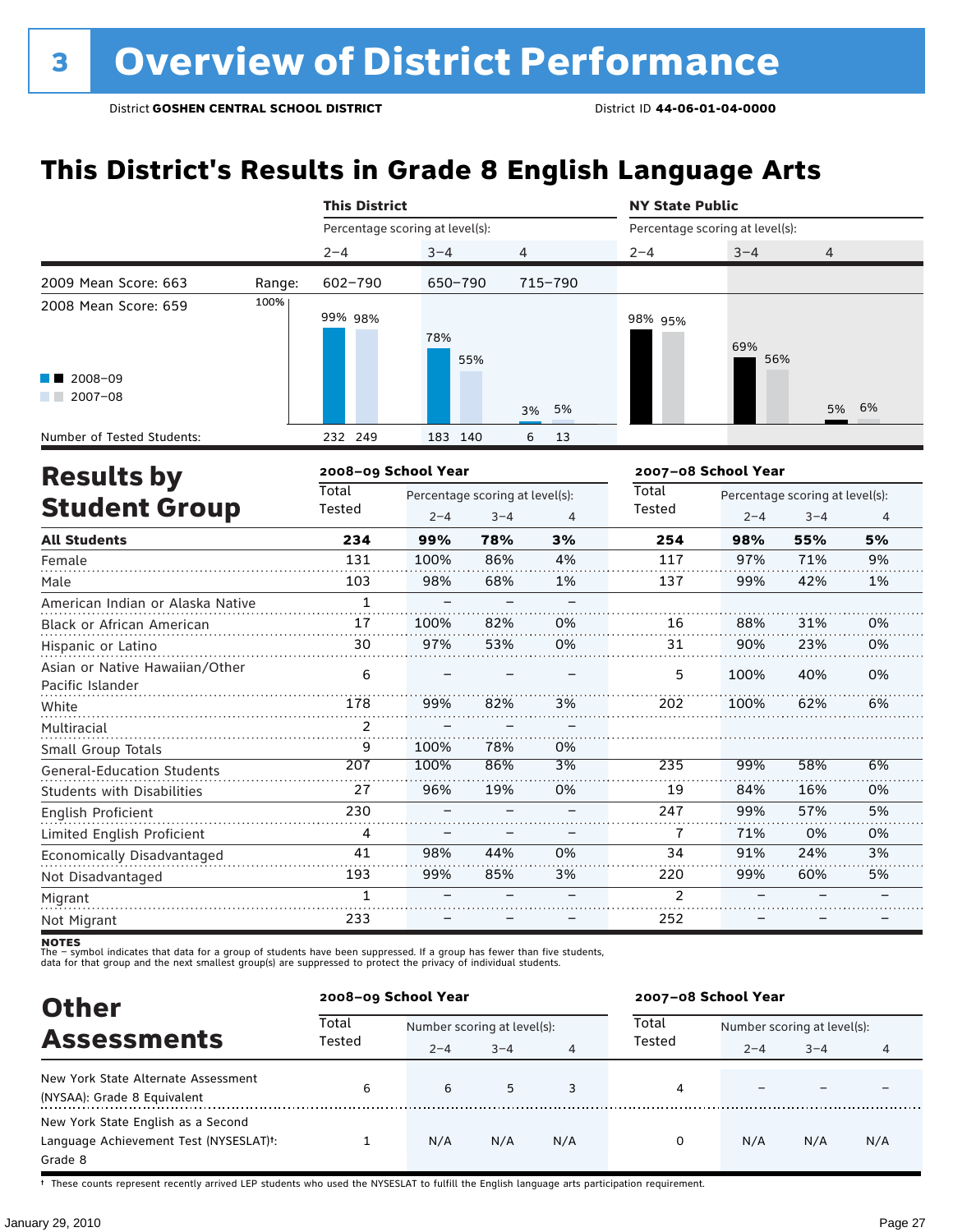## **This District's Results in Grade 8 Mathematics**

|                                                    |        | <b>This District</b>            |                                 |                |             | <b>NY State Public</b>          |                                          |      |         |  |  |
|----------------------------------------------------|--------|---------------------------------|---------------------------------|----------------|-------------|---------------------------------|------------------------------------------|------|---------|--|--|
|                                                    |        | Percentage scoring at level(s): |                                 |                |             | Percentage scoring at level(s): |                                          |      |         |  |  |
|                                                    |        | $2 - 4$                         | $3 - 4$                         | 4              |             | $2 - 4$                         | $3 - 4$                                  | 4    |         |  |  |
| 2009 Mean Score: 681                               | Range: | 616-775                         | 650-775                         |                | $701 - 775$ |                                 |                                          |      |         |  |  |
| 2008 Mean Score: 674                               | 100%   | 94% 97%                         | 87% 80%                         |                |             | 96% 93%                         | 80%                                      | 70%  |         |  |  |
| 2008-09<br>$2007 - 08$                             |        |                                 |                                 |                | 27% 23%     |                                 |                                          |      | 19% 17% |  |  |
| Number of Tested Students:                         |        | 223 242                         | 206 200                         |                | 58<br>64    |                                 |                                          |      |         |  |  |
| <b>Results by</b>                                  |        | 2008-09 School Year             |                                 |                |             | 2007-08 School Year             |                                          |      |         |  |  |
|                                                    |        | Total                           | Percentage scoring at level(s): |                |             |                                 | Total<br>Percentage scoring at level(s): |      |         |  |  |
| <b>Student Group</b>                               | Tested | $2 - 4$                         | $3 - 4$                         | $\overline{4}$ | Tested      | $2 - 4$                         | $3 - 4$                                  | 4    |         |  |  |
| <b>All Students</b>                                |        | 236                             | 94%                             | 87%            | 27%         | 250                             | 97%                                      | 80%  | 23%     |  |  |
| Female                                             |        | 131                             | 98%                             | 93%            | 30%         | 115                             | 97%                                      | 84%  | 22%     |  |  |
| Male                                               |        | 105                             | 90%                             | 80%            | 24%         | 135                             | 96%                                      | 76%  | 24%     |  |  |
| American Indian or Alaska Native                   |        | $\mathbf{1}$                    |                                 |                |             |                                 |                                          |      |         |  |  |
| Black or African American                          |        | 17                              | 76%                             | 71%            | 0%          | 16                              | 94%                                      | 44%  | 6%      |  |  |
| Hispanic or Latino                                 |        | 31                              | 97%                             | 87%            | 16%         | 30                              | 87%                                      | 70%  | 3%      |  |  |
| Asian or Native Hawaiian/Other<br>Pacific Islander |        | 6                               |                                 |                |             | 5                               | 100%                                     | 100% | 40%     |  |  |
| White                                              |        | 179                             | 96%                             | 89%            | 31%         | 199                             | 98%                                      | 84%  | 27%     |  |  |
| Multiracial                                        |        | 2                               |                                 |                |             |                                 |                                          |      |         |  |  |
| Small Group Totals                                 |        | 9                               | 100%                            | 89%            | 33%         |                                 |                                          |      |         |  |  |
| <b>General-Education Students</b>                  |        | 208                             | 99%                             | 94%            | 31%         | 232                             | 99%                                      | 84%  | 25%     |  |  |
| Students with Disabilities                         |        | 28                              | 61%                             | 39%            | 0%          | 18                              | 67%                                      | 33%  | 6%      |  |  |
| English Proficient                                 |        | 231                             | 95%                             | 88%            | 28%         | 243                             | 97%                                      | 80%  | 24%     |  |  |
| Limited English Proficient                         |        | 5                               | 60%                             | 60%            | 0%          | 7                               | 86%                                      | 86%  | 0%      |  |  |
| Economically Disadvantaged                         |        | 41                              | 93%                             | 73%            | 2%          | 32                              | 94%                                      | 72%  | 6%      |  |  |
| Not Disadvantaged                                  |        | 195                             | 95%                             | 90%            | 32%         | 218                             | 97%                                      | 81%  | 26%     |  |  |
| Migrant                                            |        | $\mathbf{1}$                    |                                 |                |             | $\mathbf{1}$                    |                                          |      |         |  |  |
| Not Migrant                                        |        | 235                             |                                 |                |             | 249                             |                                          |      |         |  |  |

**NOTES**<br>The – symbol indicates that data for a group of students have been suppressed. If a group has fewer than five students,<br>data for that group and the next smallest group(s) are suppressed to protect the privacy of in

| <b>Other</b><br><b>Assessments</b>                                 | 2008-09 School Year |                             |         | 2007-08 School Year |                             |         |  |  |
|--------------------------------------------------------------------|---------------------|-----------------------------|---------|---------------------|-----------------------------|---------|--|--|
|                                                                    | Total               | Number scoring at level(s): |         | Total               | Number scoring at level(s): |         |  |  |
|                                                                    | Tested              | $2 - 4$                     | $3 - 4$ | Tested              | $2 - 4$                     | $3 - 4$ |  |  |
| New York State Alternate Assessment<br>(NYSAA): Grade 8 Equivalent | 6                   | 5                           | 4       | 4                   |                             |         |  |  |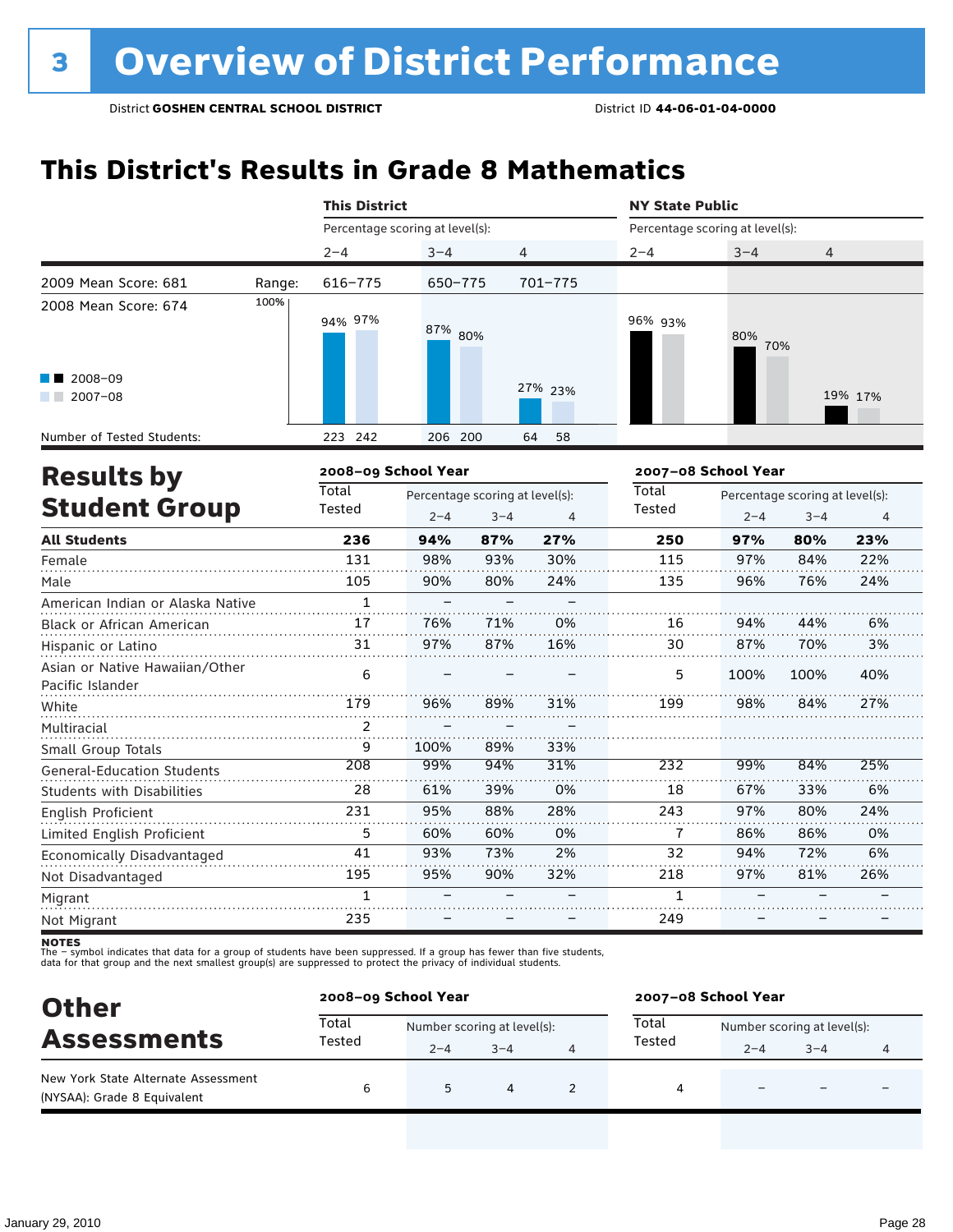## **This District's Results in Grade 8 Science**

|                                                    | <b>This District</b>            |                                                                         |          |         | <b>NY State Public</b>          |                                                                                 |     |         |  |  |
|----------------------------------------------------|---------------------------------|-------------------------------------------------------------------------|----------|---------|---------------------------------|---------------------------------------------------------------------------------|-----|---------|--|--|
|                                                    | Percentage scoring at level(s): |                                                                         |          |         | Percentage scoring at level(s): |                                                                                 |     |         |  |  |
|                                                    | $2 - 4$                         | $3 - 4$                                                                 | 4        |         | $2 - 4$                         | $3 - 4$                                                                         | 4   |         |  |  |
|                                                    |                                 |                                                                         |          |         |                                 |                                                                                 |     |         |  |  |
| 100%                                               | 97% 98%                         | 88% 88%                                                                 |          |         | 94% 95%                         | 71% 73%                                                                         |     |         |  |  |
| 2008-09<br>$2007 - 08$                             |                                 |                                                                         |          | 47% 52% |                                 |                                                                                 |     | 26% 30% |  |  |
| Number of Tested Students:                         | 226 246                         | 203 221                                                                 |          | 109 130 |                                 |                                                                                 |     |         |  |  |
| <b>Results by</b>                                  | 2008-09 School Year             |                                                                         |          |         | 2007-08 School Year             |                                                                                 |     |         |  |  |
| <b>Student Group</b>                               | Total<br>Tested                 | Percentage scoring at level(s):<br>$2 - 4$<br>$3 - 4$<br>$\overline{4}$ |          |         |                                 | <b>Total</b><br>Percentage scoring at level(s):<br>Tested<br>$2 - 4$<br>$3 - 4$ |     |         |  |  |
| <b>All Students</b>                                | 197                             | 97%                                                                     | 85%      | 38%     | 206                             | 98%                                                                             | 85% | 43%     |  |  |
| Female                                             | 106                             | 100%                                                                    | 92%      | 38%     | 92                              | 99%                                                                             | 84% | 41%     |  |  |
| Male                                               | 91                              | 93%                                                                     | 77%      | 37%     | 114                             | 96%                                                                             | 87% | 44%     |  |  |
| American Indian or Alaska Native                   | $\mathbf{1}$                    | $\equiv$                                                                | $\equiv$ |         |                                 |                                                                                 |     |         |  |  |
| Black or African American                          | 17                              | 94%                                                                     | 65%      | 29%     | 14                              |                                                                                 |     |         |  |  |
| Hispanic or Latino                                 | 28                              | 93%                                                                     | 75%      | 18%     | 30                              | 97%                                                                             | 70% | 27%     |  |  |
| Asian or Native Hawaiian/Other<br>Pacific Islander | 5                               |                                                                         |          |         | 3                               |                                                                                 |     |         |  |  |
| White                                              | 144                             | 98%                                                                     | 90%      | 43%     | 159                             | 99%                                                                             | 91% | 47%     |  |  |
| Multiracial                                        | $\mathfrak{p}$                  |                                                                         |          |         |                                 |                                                                                 |     |         |  |  |
| Small Group Totals                                 | 8                               | 100%                                                                    | 88%      | 25%     | 17                              | 88%                                                                             | 65% | 29%     |  |  |
| <b>General-Education Students</b>                  | 171                             | 98%                                                                     | 92%      | 42%     | 188                             | 98%                                                                             | 89% | 46%     |  |  |
| <b>Students with Disabilities</b>                  | 26                              | 88%                                                                     | 42%      | 8%      | 18                              | 94%                                                                             | 50% | 11%     |  |  |
| English Proficient                                 | 192                             | 98%                                                                     | 87%      | 39%     | 199                             | 98%                                                                             | 87% | 44%     |  |  |
| Limited English Proficient                         | 5                               | 40%                                                                     | 20%      | 0%      | $\overline{1}$                  | 86%                                                                             | 43% | 0%      |  |  |
| Economically Disadvantaged                         | 40                              | 90%                                                                     | 65%      | 20%     | 33                              | 94%                                                                             | 64% | 24%     |  |  |
| Not Disadvantaged                                  | 157                             | 99%                                                                     | 90%      | 42%     | 173                             | 98%                                                                             | 90% | 46%     |  |  |
| Migrant                                            | $\mathbf{1}$                    |                                                                         |          |         | 2                               |                                                                                 |     |         |  |  |
| Not Migrant                                        | 196                             |                                                                         |          |         | 204                             |                                                                                 |     |         |  |  |

**NOTES**<br>The – symbol indicates that data for a group of students have been suppressed. If a group has fewer than five students,<br>data for that group and the next smallest group(s) are suppressed to protect the privacy of in

| <b>Other</b>                                                       |        | 2008-09 School Year         |         |    | 2007-08 School Year |                             |         |    |  |
|--------------------------------------------------------------------|--------|-----------------------------|---------|----|---------------------|-----------------------------|---------|----|--|
| <b>Assessments</b>                                                 | Total  | Number scoring at level(s): |         |    | Total               | Number scoring at level(s): |         |    |  |
|                                                                    | Tested | $2 - 4$                     | $3 - 4$ | 4  | Tested              | $2 - 4$                     | $3 - 4$ | 4  |  |
| New York State Alternate Assessment<br>(NYSAA): Grade 8 Equivalent | 6      | 5                           | 5       | 4  | 4                   |                             |         |    |  |
| <b>Regents Science</b>                                             | 35     | 35                          | 35      | 35 | 45                  | 45                          | 45      | 42 |  |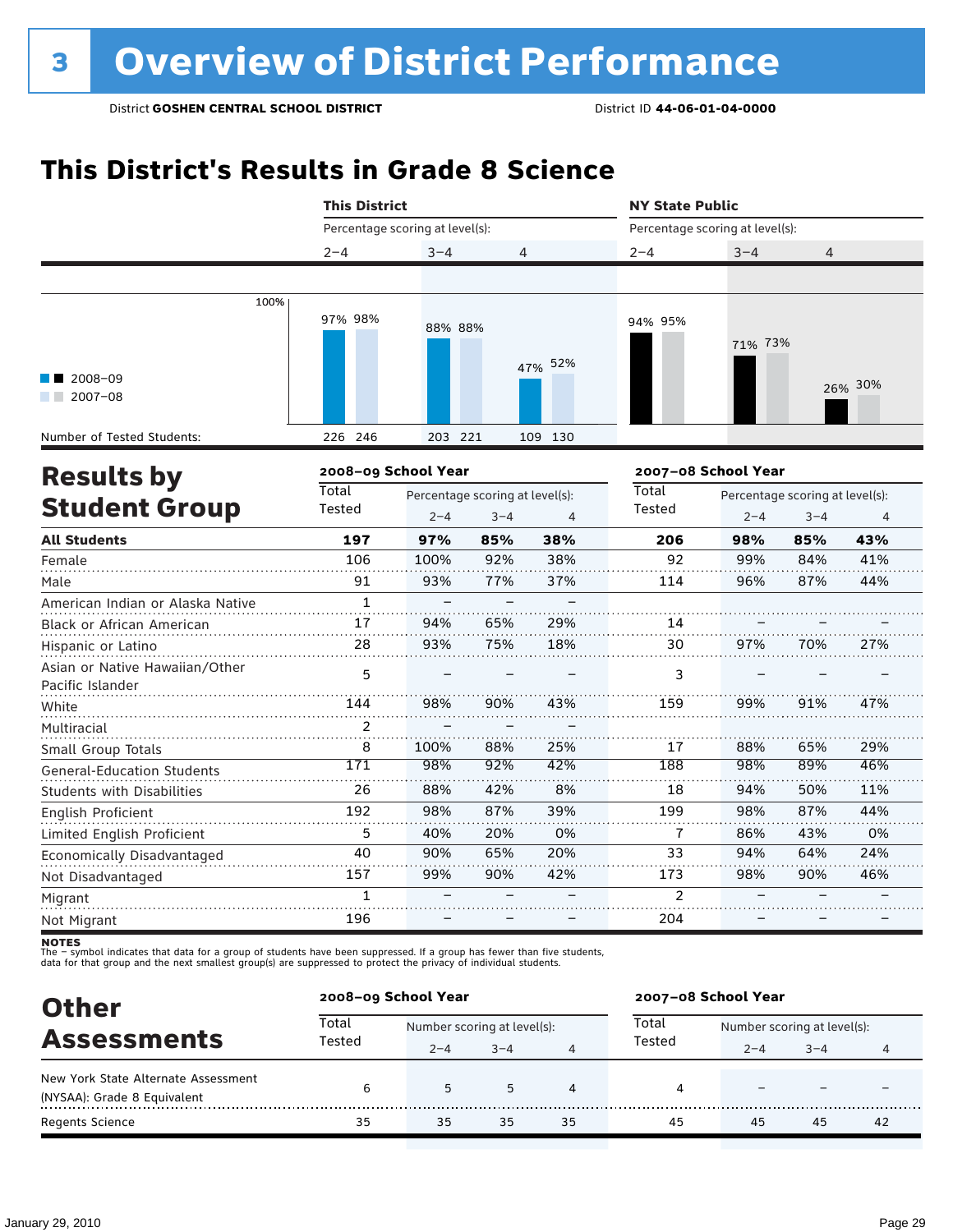### **This District's Total Cohort\* Results in Secondary-Level English after Four Years of Instruction**



| <b>Results by</b>                                  | 2005 Cohort    |         |                                 |     | 2004 Cohort** |         |                                 |     |  |
|----------------------------------------------------|----------------|---------|---------------------------------|-----|---------------|---------|---------------------------------|-----|--|
|                                                    | Number         |         | Percentage scoring at level(s): |     | Number        |         | Percentage scoring at level(s): |     |  |
| <b>Student Group</b>                               | of Students    | $2 - 4$ | $3 - 4$                         | 4   | of Students   | $2 - 4$ | $3 - 4$                         | 4   |  |
| <b>All Students</b>                                | 251            | 88%     | 83%                             | 43% | 227           | 80%     | 74%                             | 36% |  |
| Female                                             | 124            | 90%     | 86%                             | 44% | 99            | 83%     | 78%                             | 42% |  |
| Male                                               | 127            | 86%     | 80%                             | 43% | 128           | 77%     | 72%                             | 30% |  |
| American Indian or Alaska Native                   |                |         |                                 |     |               |         |                                 |     |  |
| <b>Black or African American</b>                   | 18             |         |                                 |     | 12            | 67%     | 58%                             | 8%  |  |
| Hispanic or Latino                                 | 24             | 79%     | 79%                             | 17% | 16            | 75%     | 75%                             | 13% |  |
| Asian or Native Hawaiian/Other<br>Pacific Islander | 4              |         |                                 |     | 7             | 86%     | 71%                             | 29% |  |
| White                                              | 205            | 89%     | 85%                             | 49% | 192           | 81%     | 76%                             | 40% |  |
| Multiracial                                        |                |         |                                 |     |               |         |                                 |     |  |
| Small Group Totals                                 | 22             | 86%     | 68%                             | 18% |               |         |                                 |     |  |
| <b>General-Education Students</b>                  | 221            | 93%     | 91%                             | 49% | 200           | 86%     | 81%                             | 40% |  |
| <b>Students with Disabilities</b>                  | 30             | 50%     | 27%                             | 3%  | 27            | 37%     | 30%                             | 4%  |  |
| English Proficient                                 | 249            |         |                                 |     | 227           | 80%     | 74%                             | 36% |  |
| Limited English Proficient                         | $\overline{2}$ | -       |                                 | -   |               |         |                                 |     |  |
| Economically Disadvantaged                         | 18             | 72%     | 72%                             | 0%  | 13            | 77%     | 69%                             | 15% |  |
| Not Disadvantaged                                  | 233            | 89%     | 84%                             | 47% | 214           | 80%     | 75%                             | 37% |  |
| Migrant                                            | $\mathfrak{p}$ |         |                                 |     | 1             |         |                                 |     |  |
| Not Migrant                                        | 249            |         |                                 |     | 226           |         |                                 |     |  |

**NOTES** 

- symbol indicates that data for a group of students have been suppressed. If a group has fewer than five students,

data for that group and the next smallest group(s) are suppressed to protect the privacy of individual students.

| <b>Other</b><br><b>Assessments</b>  | 2005 Cohort           |         |                                     | 2004 Cohort           |         |                                        |  |  |  |
|-------------------------------------|-----------------------|---------|-------------------------------------|-----------------------|---------|----------------------------------------|--|--|--|
|                                     | Number<br>of Students | $2 - 4$ | Number scoring at level(s):<br>$-4$ | Number<br>of Students | $2 - 4$ | Number scoring at level(s):<br>$3 - 4$ |  |  |  |
| New York State Alternate Assessment |                       |         |                                     |                       |         |                                        |  |  |  |

(NYSAA): High School Equivalent \*\*\*

\* A total cohort consists of all students who first entered Grade 9 in a particular year, and all ungraded students with disabilities who reached their seventeenth birthday in that year, and were enrolled in the school/district for five months. Students are excluded from the cohort if they transferred to another school district, nonpublic school, or criminal justice facility, or left the U.S. and its territories or died before the report date. Statewide total cohort also includes students who were enrolled for fewer than five months.

\*\* 2004 cohort data are those reported in the 2007-08 *Accountability and Overview Report*.

\*\*\* The majority of cohort members took an older version of the NYSAA, developed before 2007.